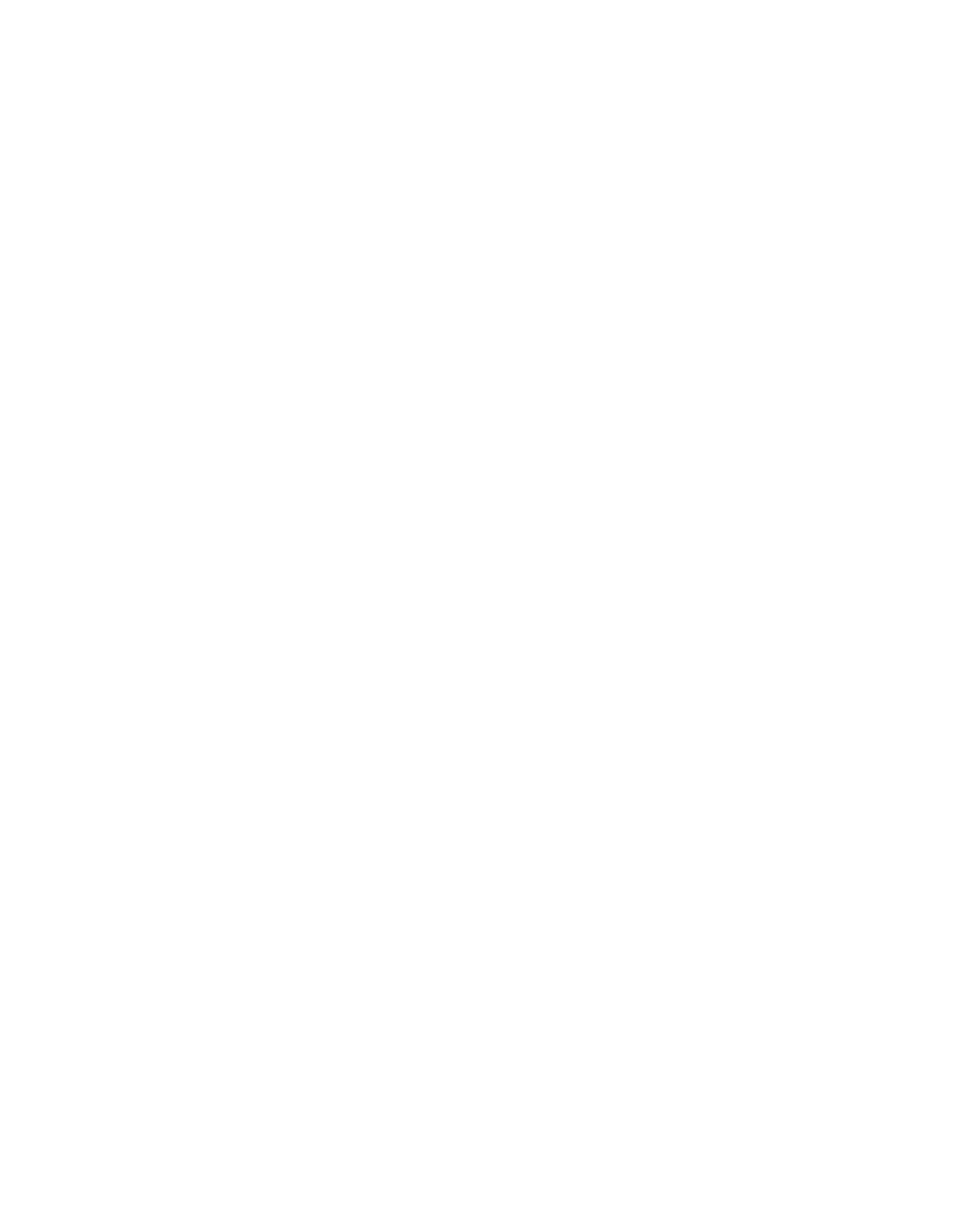![](_page_2_Picture_1.jpeg)

**COMMON TRAINING**

**INSTRUCTIONAL GUIDE**

![](_page_2_Picture_4.jpeg)

# **SECTION 1**

# **EO C211.01 – IDENTIFY CIVILIAN BIATHLON OPPORTUNITIES**

Total Time: 30 min

# **PREPARATION**

#### **PRE-LESSON INSTRUCTIONS**

Resources needed for the delivery of this lesson are listed in the lesson specification located in A-CR-CCP-802/ PG-001, Chapter 4. Specific uses for said resources are identified throughout the Instructional Guide within the TP for which they are required.

Review the lesson content and become familiar with the material prior to delivering the lesson.

#### **PRE-LESSON ASSIGNMENT**

N/A.

#### **APPROACH**

An interactive lecture was chosen for this lesson to orient the cadets to civilian biathlon opportunities and to generate interest.

#### **INTRODUCTION**

#### **REVIEW**

N/A.

#### **OBJECTIVES**

By the end of this lesson the cadet shall be expected to identify civilian biathlon opportunities.

#### **IMPORTANCE**

It is important for cadets to identify civilian biathlon opportunities because they may choose to pursue the sport of biathlon outside the Cadet Program.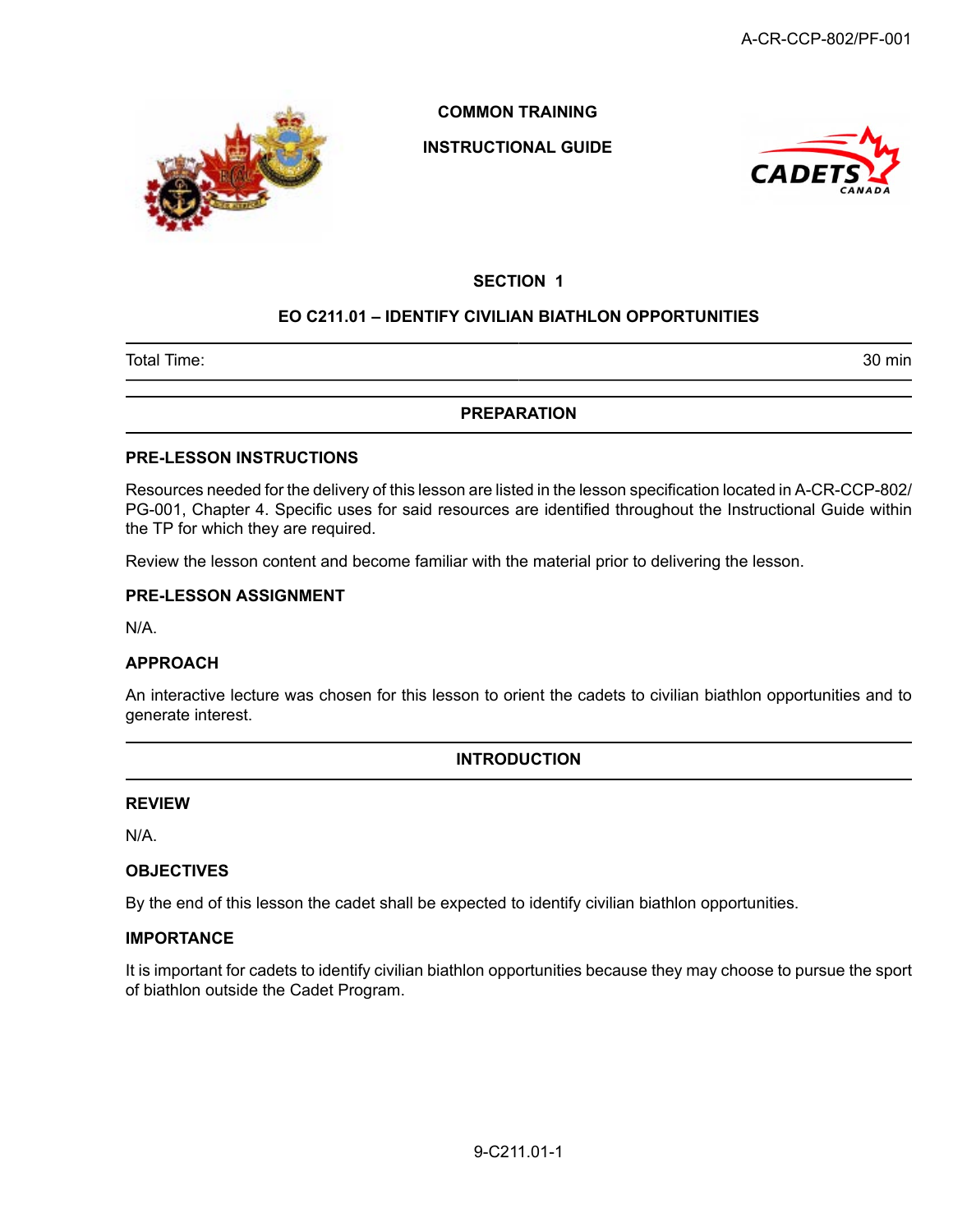| <b>Teaching Point 1</b> |  |
|-------------------------|--|
|-------------------------|--|

# **Teaching Point 1 Introduce Local, Provincial/Territorial, National, and International Biathlon Training Opportunities**

Time: 10 min Method: Interactive Lecture Companies And Method: Interactive Lecture

There are many training opportunities for biathletes at the local, provincial/territorial, national, and international levels. These training opportunities include clinics and camps ranging from weekend programs for basic and intermediate training, to year round advanced training. Training development clinics offered include coaching, race opportunities and training programs for all ranges in skill levels from the beginner to the advanced competitor training at the national team level.

# **LOCAL**

Local ski resorts/clubs may offer a selection of biathlon programs. Biathlon Bears is a community coaching program offered across Canada. The Biathlon Bears program is open to novices and the training is tailored to the athlete's skill level. This program offers training to develop both skiing and marksmanship skills. There is a ranking structure in the program. As skills are learned and mastered, the biathlete progresses to the next Biathlon Bear level.

![](_page_3_Picture_8.jpeg)

For examples of local biathlon training opportunities, contact the local ski resort/club.

# **PROVINCIAL/TERRITORIAL**

Divisions of Biathlon Canada are located within many of the provinces/territories. These division offices run training and offer support to the local resorts/clubs.

![](_page_3_Picture_12.jpeg)

For examples of provincial/territorial biathlon training opportunities, contact the division office/ Website.

# **NATIONAL**

Biathlon Canada is the governing body for the sport of biathlon within Canada. There are two national biathlon training centres located in Canmore, Alberta and Valcartier, Quebec. These centres offer training to the national biathlon teams.

![](_page_3_Picture_16.jpeg)

For examples of national biathlon training opportunities, contact Biathlon Canada (www.biathloncanada.ca).

# **INTERNATIONAL**

The International Biathlon Union (IBU) is the governing body for the sport of biathlon internationally. There are biathlon training centres located across the globe. National training centres offer training to athletes who will be competing internationally. The international training centres allow high performance biathletes to train in various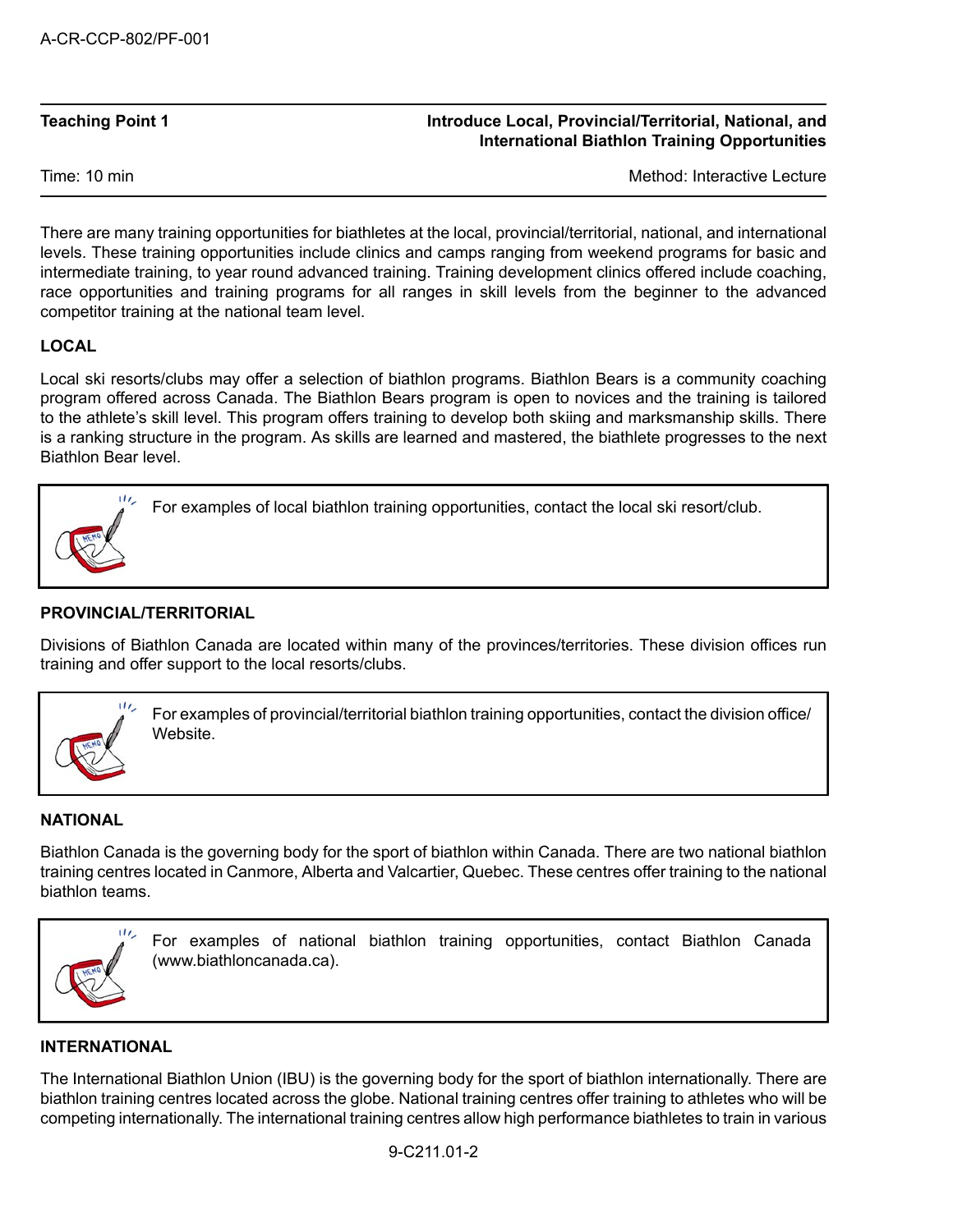geographical regions where the elevation above sea level, and the changes in the oxygen density, create different training demands on the biathlete. This allows the biathlete to adapt to the environmental conditions prior to the competition, thus increasing their expected performance outcome.

![](_page_4_Picture_2.jpeg)

For examples of international biathlon training opportunities, contact the International Biathlon Union (www.biathlonworld.com).

# **CONFIRMATION OF TEACHING POINT 1**

#### **QUESTIONS**

- Q1. Who offers biathlon training at the local level?
- Q2. Where are the two Canadian national biathlon training centres located?
- Q3. What is the name of the organization that governs biathlon internationally?

#### **ANTICIPATED ANSWERS**

- A1. Local ski resorts/clubs.
- A2. Canmore, Alberta and Valcartier, Quebec.
- A3. The International Biathlon Union (IBU).

# **Teaching Point 2 Introduce Local, Provincial/Territorial, National, and International Competitive Biathlon Opportunities**

Time: 10 min Method: Interactive Lecture Communication of the Method: Interactive Lecture

#### **LOCAL**

Local ski resorts/clubs offer competitive events across Canada from beginner to advanced racing opportunities.

![](_page_4_Picture_18.jpeg)

#### **PROVINCIAL/TERRITORIAL**

The division offices located within many Canadian provinces/territories offer regional competitive biathlon events. Many of these events require advancement through a ranking process. There are race qualifications that the competitors must meet, which may include, but are not limited to, age, gender, resort/club or team standings, or previous race standings (if in a series of races). Not all races lead to a higher level, they may only be a participatory race.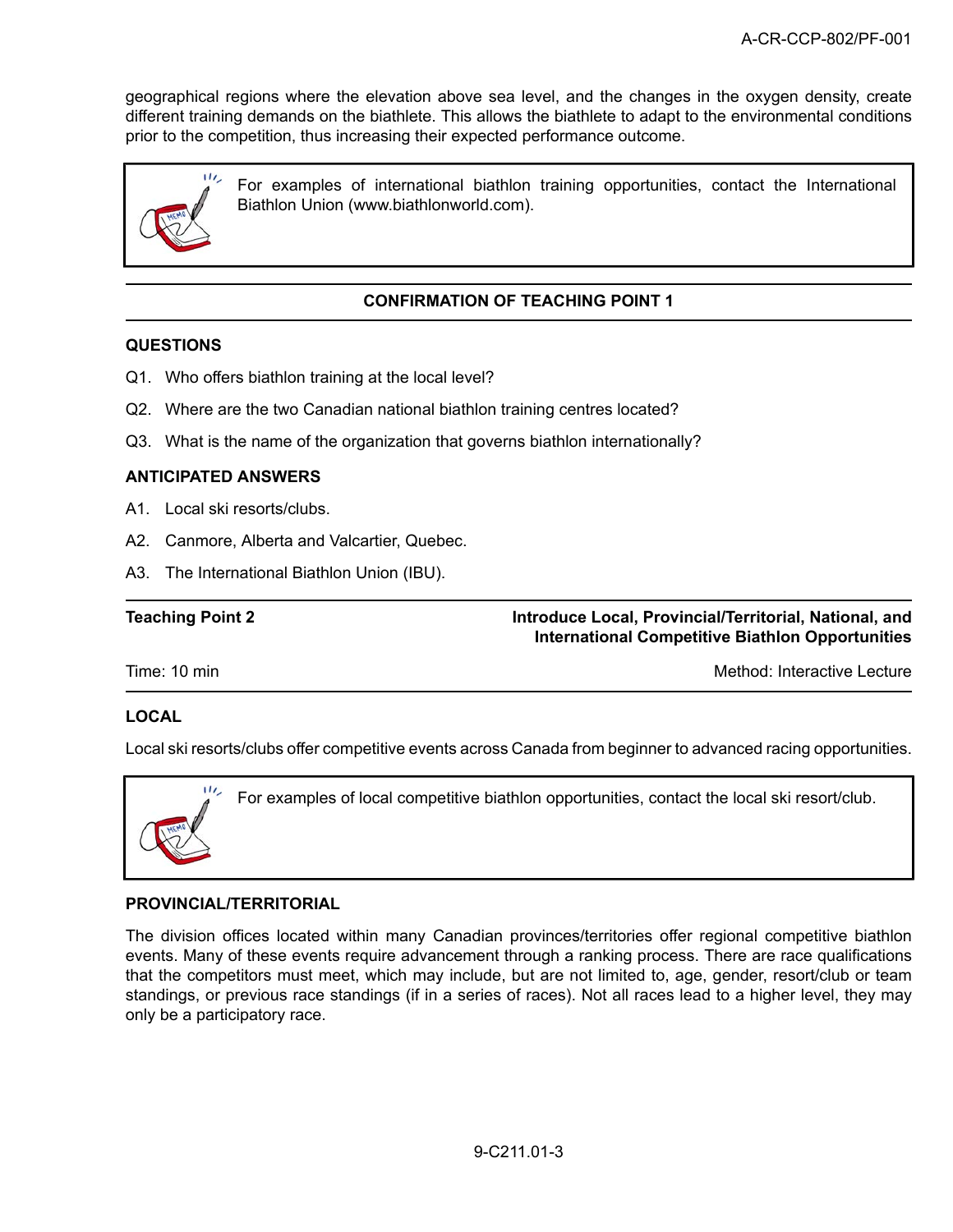![](_page_5_Picture_1.jpeg)

For examples of provincial/territorial competitive biathlon opportunities, contact the division office/Website.

# **NATIONAL**

National competitive biathlon events offered through Biathlon Canada include:

- Canadian Championships; and
- Canada Games.

![](_page_5_Picture_7.jpeg)

For examples of national competitive biathlon opportunities, contact Biathlon Canada (www.biathloncanada.ca).

# **INTERNATIONAL**

International competitive biathlon events offered in conjunction with the IBU include:

- Olympic Games;
- World Cup;
- World Championship;
- European Cup; and
- Europa Cup.

![](_page_5_Picture_16.jpeg)

For examples of international competitive biathlon opportunities, contact the International Biathlon Union (www.biathlonworld.com).

# **CONFIRMATION OF TEACHING POINT 2**

# **QUESTIONS**

- Q1. What types of criteria must a biathlete meet to proceed to a provincial/territorial competition?
- Q2. Name one national competitive biathlon event.
- Q3. Name two international competitive biathlon events.

# **ANTICIPATED ANSWERS**

- A1. Age, gender, resort/club or team standings, or previous race standings (if in a series of races).
- A2. National competitive biathlon events offered through Biathlon Canada include:
	- Canadian Championships; and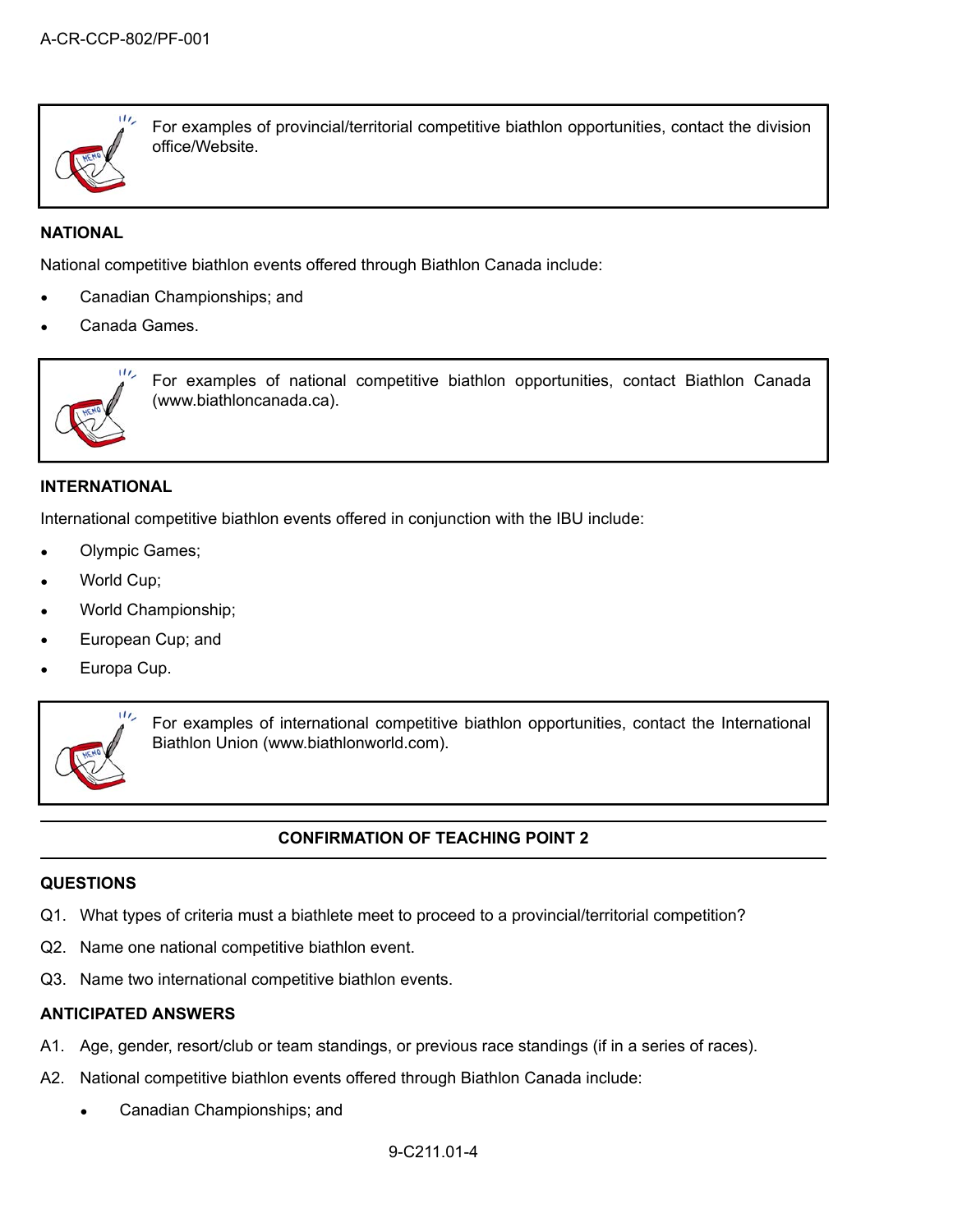• Canada Games.

A3. International competitive biathlon events offered in conjunction with the IBU include:

- Olympic Games;
- World Cup;
- World Championship;
- European Cup; and
- Europa Cup.

| <b>Teaching Point 3</b> | <b>Identify Famous Biathletes Who Were Introduced to the</b><br><b>Sport Through the Canadian Cadet Program</b> |
|-------------------------|-----------------------------------------------------------------------------------------------------------------|
| Time: 5 min             | Method: Interactive Lecture                                                                                     |

Biathletes who were introduced to the sport through the Canadian Cadet Program have seen Olympic glory. There are numerous ex-cadets who are successful on both the national and international scene. These biathletes include Myriam Bédard, Nikki Keddie, Martine Albert, and Jean-Philippe Le Guellec.

Jean-Philippe Le Guellec, from Shannon, Quebec, was introduced to the sport of biathlon through the air Cadet Program. He won three gold medals at the 2007 Biathlon Canada Championships in Charlo, New Brunswick and participated in the 2006 Winter Olympics in Torino, Italy.

Myriam Bédard, from Ancienne-Lorrette, Quebec, was introduced to the sport of biathlon through the Army Cadet Program. She was the first Canadian athlete to win a World Cup biathlon event in 1991, and the first North American athlete to win an Olympic medal in the 1992 Winter Games at Albertville, France. She also won two gold medals at the 1994 Winter Olympics in Lillehammer, Norway. These were the first Olympic biathlon gold medals won by a North American biathlete. On 4 November 1998 Myriam Bédard was inducted into Canada's Sports Hall of Fame.

# **CONFIRMATION OF TEACHING POINT 3**

# **QUESTIONS**

- Q1. Name two famous biathletes who were introduced to the sport through the Canadian Cadet Program.
- Q2. How many gold medals have been won by Jean-Philippe Le Guellec?
- Q3. Myriam Bédard was introduced to the sport of biathlon through which element of the Cadet Program?

#### **ANTICIPATED ANSWERS**

- A1. Myriam Bédard, Nikki Keddie, Martine Albert, and Jean-Philippe Le Guellec.
- A2. Three.
- A3. Army Cadets.

# **END OF LESSON CONFIRMATION**

# **QUESTIONS**

Q1. What is the name of the training program offered at many ski resorts/clubs in Canada?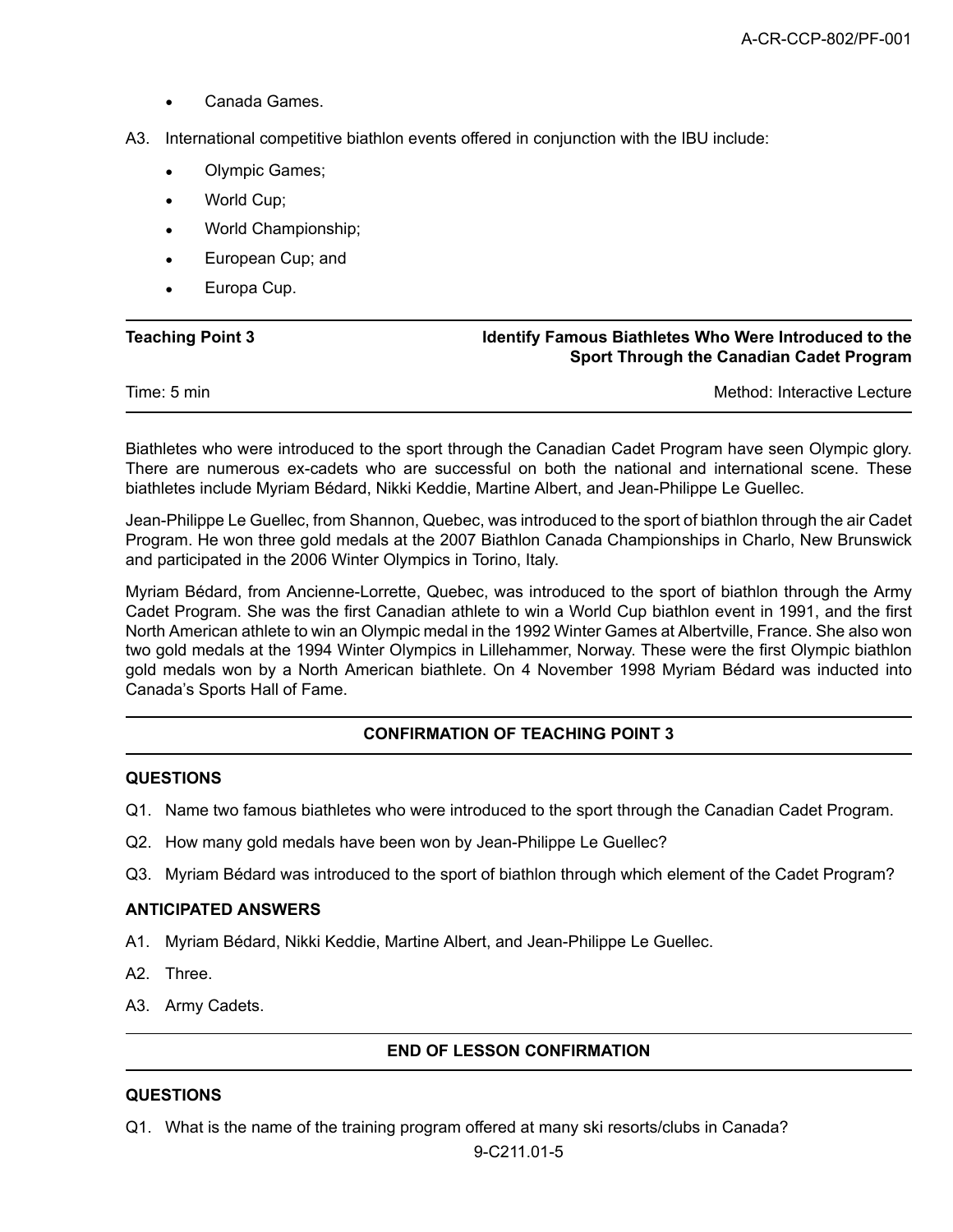- Q2. What is the name of the organization that governs the sport of biathlon in Canada?
- Q3. Jean-Philippe Le Guellec was introduced to the sport of biathlon through which element of the Cadet Program?

# **ANTICIPATED ANSWERS**

- A1. Biathlon Bears.
- A2. Biathlon Canada.
- A3. Air Cadets.

# **CONCLUSION**

# **HOMEWORK/READING/PRACTICE**

N/A.

# **METHOD OF EVALUATION**

N/A.

#### **CLOSING STATEMENT**

Biathlon is a fun and exciting activity that requires personal discipline. For those who choose to pursue this sport, there are numerous civilian training and competitive opportunities available at the local, provincial/ territorial, national, and international levels.

# **INSTRUCTOR NOTES/REMARKS**

N/A.

# **REFERENCES**

A0-042 Regional Cadet Support Unit (Central). (2007). *Cadet Marksmanship and Firearms Safety Program.* Retrieved 18 April 2007, from http://www.central.cadets.ca/events/biath\_cadetmarksman\_e.html.

C0-082 Biathlon Canada. (2007). *Biathlon Canada.* Retrieved 12 February 2007, from http:// www.biathloncanada.ca.

C0-148 International Biathlon Union. (2007). *International Biathlon Union.* Retrieved 18 April 2007, from http:// www.biathlonworld.com.

C0-149 Biathlon Canada. (2005). *Biathlon Bears: Community Coaching.* Ottawa, Ontario: Biathlon Canada.

C0-153 Library and Archives Canada. (2000). *Myriam Bédard.* Retrieved 30 April 2007, from http:// www.collectionscanada.ca/women/002026-223-e.html.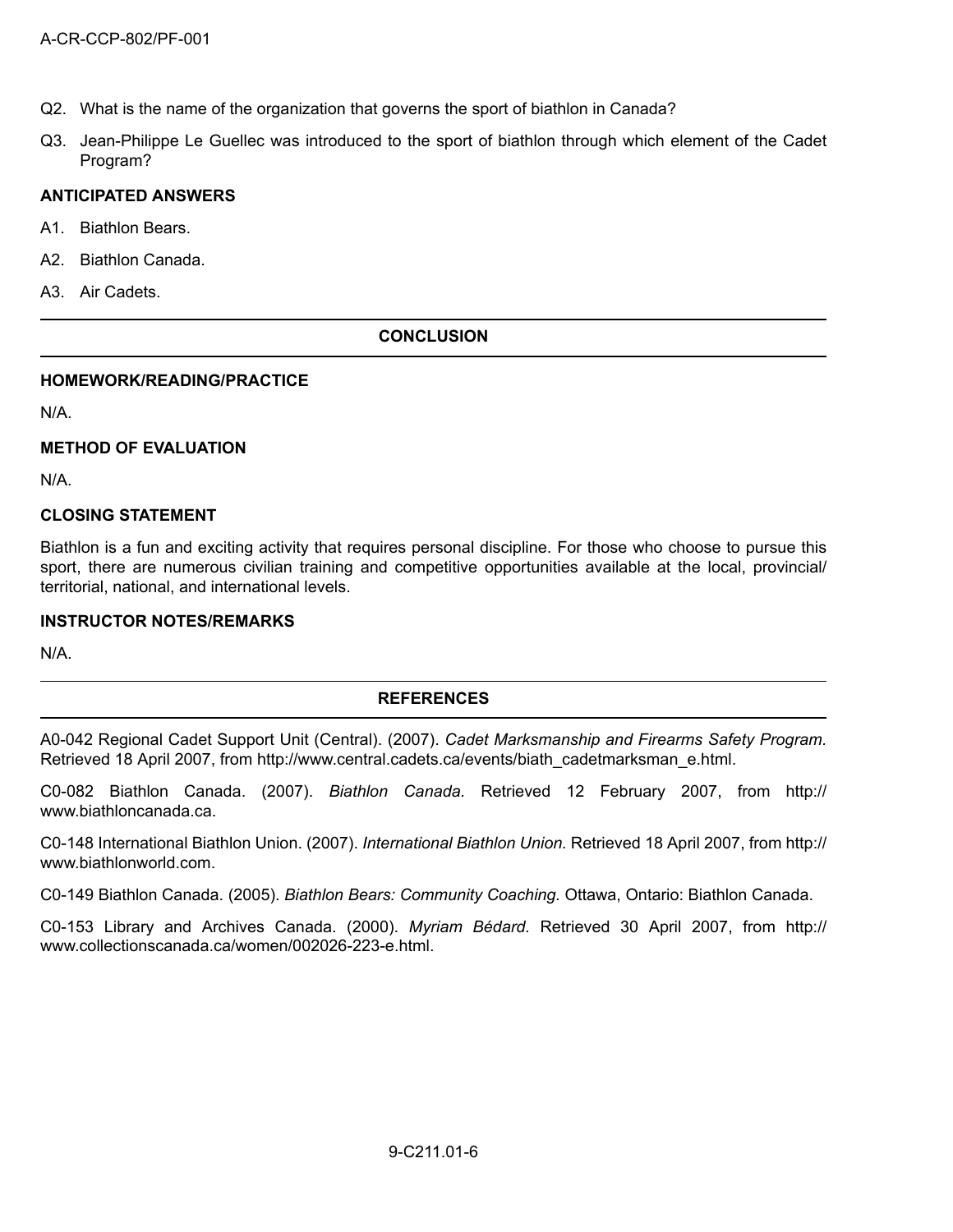![](_page_8_Picture_1.jpeg)

**COMMON TRAINING**

**INSTRUCTIONAL GUIDE**

![](_page_8_Picture_4.jpeg)

# **SECTION 2**

# **EO C211.02 – RUN ON ALTERNATING TERRAIN**

Total Time: 30 min

# **PREPARATION**

#### **PRE-LESSON INSTRUCTIONS**

Resources needed for the delivery of this lesson are listed in the lesson specification located in A-CR-CCP-802/ PG-001, Chapter 4. Specific uses for said resources are identified throughout the Instructional Guide within the TP for which they are required.

Review the lesson content and become familiar with the material prior to delivering the lesson.

Ensure a first aid station is set up and a first aid attendant is available during the practical activities.

Photocopy the sample running schedule located at Annex B for each cadet.

Set up a running route on alternating terrain, depending on geographical location.

#### **PRE-LESSON ASSIGNMENT**

N/A.

#### **APPROACH**

An interactive lecture was chosen for TP1 and TP5 to introduce cadets to running techniques on alternating terrain and on how to implement a running program.

A practical activity was chosen for TP2 to TP4 as it is an interactive way to introduce the cadets to running on alternating terrain in a safe and controlled environment.

# **INTRODUCTION**

# **REVIEW**

Review EO C111.02 (Run Wind Sprints), to include:

- preparing for summer biathlon activities; and
- running techniques.

#### **OBJECTIVES**

By the end of this lesson the cadet shall have run on alternating terrain.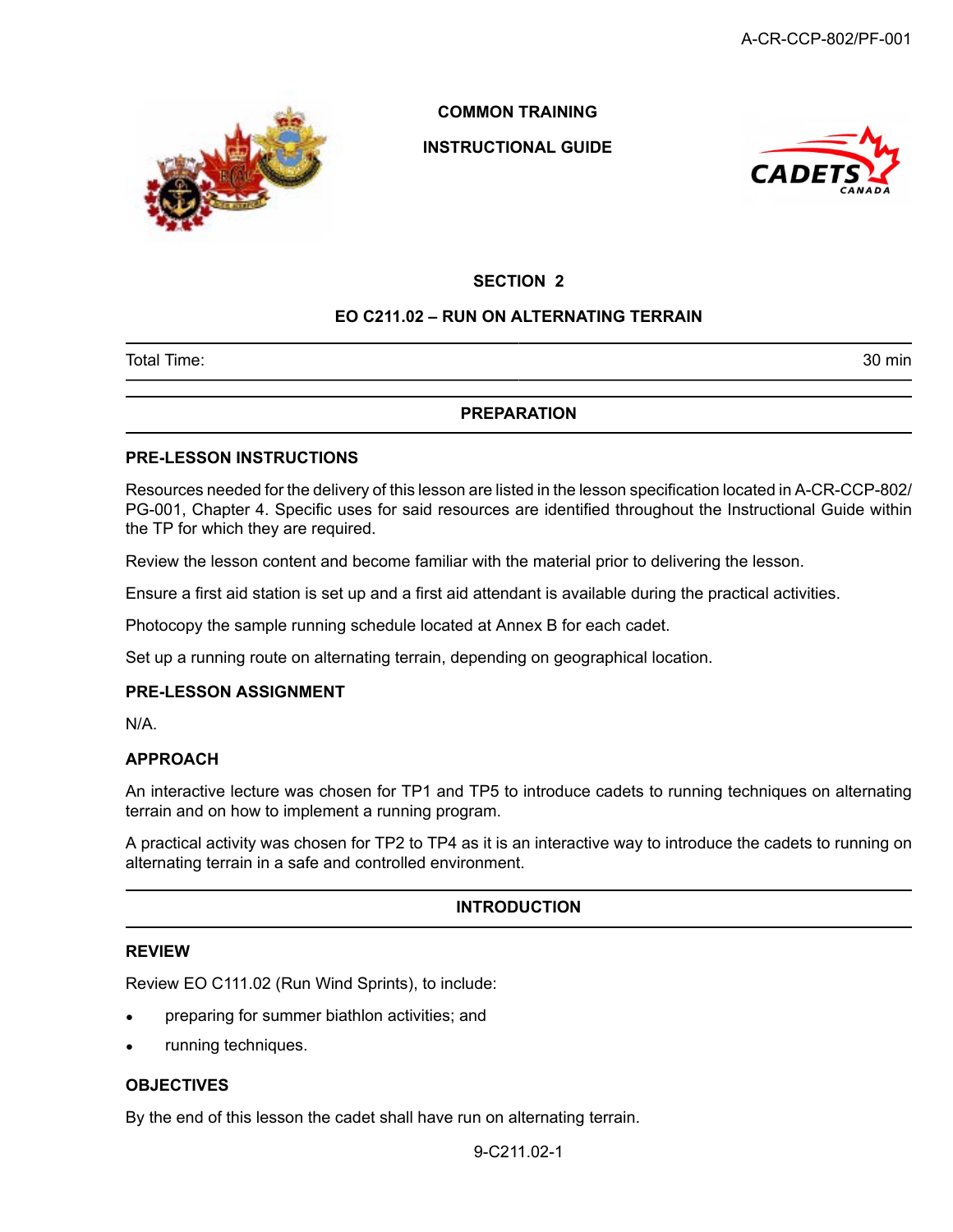# **IMPORTANCE**

It is important for cadets to run on alternating terrain because it will be useful when participating in summer biathlon activities.

**Teaching Point 1 Describe Running Techniques for Alternating Terrain**

Time: 5 min Method: Interactive Lecture

## **POSTURE/BODY ALIGNMENT**

## **Uphill Running**

On gradual inclines, runners should run a bit harder than when on level terrain. On steep inclines runners should lift the knees and push off with every step.

## **Downhill Running**

When running downhill the runner should lean into the hill and use short, quick strides.

## **FOOT POSITIONING**

Distance runners should land on their heels or mid-foot and roll forward to the toe while running. Running up on the toes is the method used by sprinters, and if used for distance running, may cause the shins and calves to become tight.

## **ENDURANCE**

To increase endurance, runners should increase distance, duration, and level of difficulty of their runs.

# **CONFIRMATION OF TEACHING POINT 1**

#### **QUESTIONS**

- Q1. How should your foot strike the ground when running distances?
- Q2. What technique should be used when running up steep inclines?
- Q3. What technique should be used when running downhill?

# **ANTICIPATED ANSWERS**

- A1. Distance runners should land on their heels or mid-foot and roll forward to the toe.
- A2. Lift the knees and push off with every step.
- A3. Lean into the hill and use short, quick strides.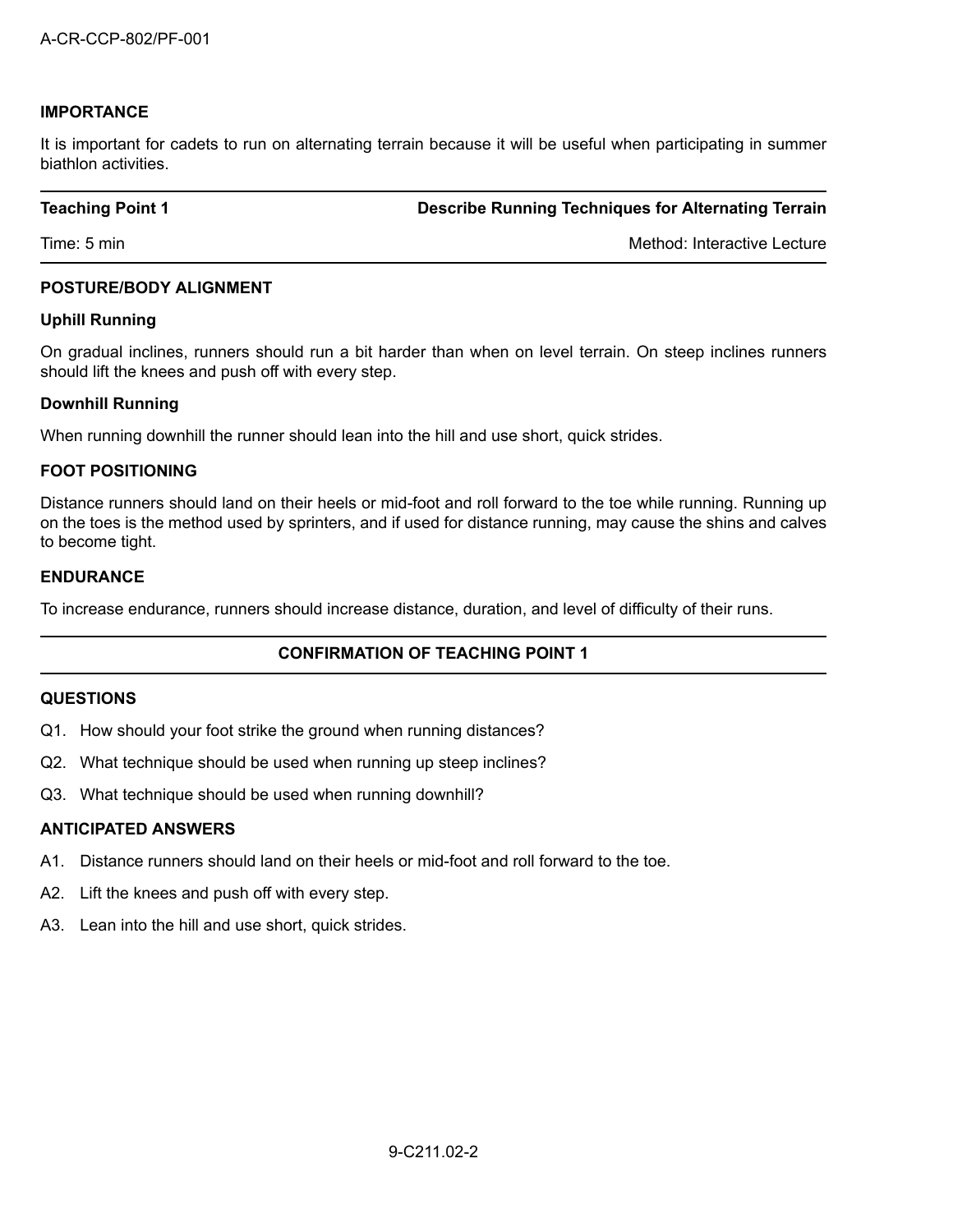# **Teaching Point 2 Conduct a Warm-up Session Composed of Light Cardiovascular Excercises**

Time: 5 min Method: Practical Activity

 $\mathbf{u}_i$ The following information will be explained to the cadets during the warm-up activity.

#### **PURPOSE OF A WARM-UP**

A warm-up is composed of stretches and light cardiovascular exercises designed to:

- stretch the muscles:
- gradually increase respiratory action and heart rate;
- expand the muscles' capillaries to accommodate the increase in blood circulation which occurs during physical activity; and
- raise the muscle temperature to facilitate reactions in muscle tissue.

# **GUIDELINES FOR STRETCHING**

The following guidelines should be followed while stretching to prepare for physical activity and to help prevent injury:

- Stretch all major muscle groups, including the back, chest, legs, and shoulders.
- Never bounce while stretching.
- Hold each stretch for 10 to 30 seconds to let the muscles release fully.
- Repeat each stretch two to three times.
- When holding a stretch, support the limb at the joint.
- Static stretching, which is stretching a muscle and holding it in position without discomfort for 10 to 30 seconds, is considered the safest method.
- Stretching helps to relax the muscles and improve flexibility, which is the range of motion in the joints.
- As a guide, allow 10 minutes to warm-up for every hour of physical activity.

![](_page_10_Picture_22.jpeg)

The stretches chosen should focus on the areas of the body that will be used the most during the running activity.

# **ACTIVITY**

# **OBJECTIVE**

The objective of this warm-up activity is to stretch the muscles and perform light cardiovascular exercises to prepare the body for physical activity and to help prevent injuries.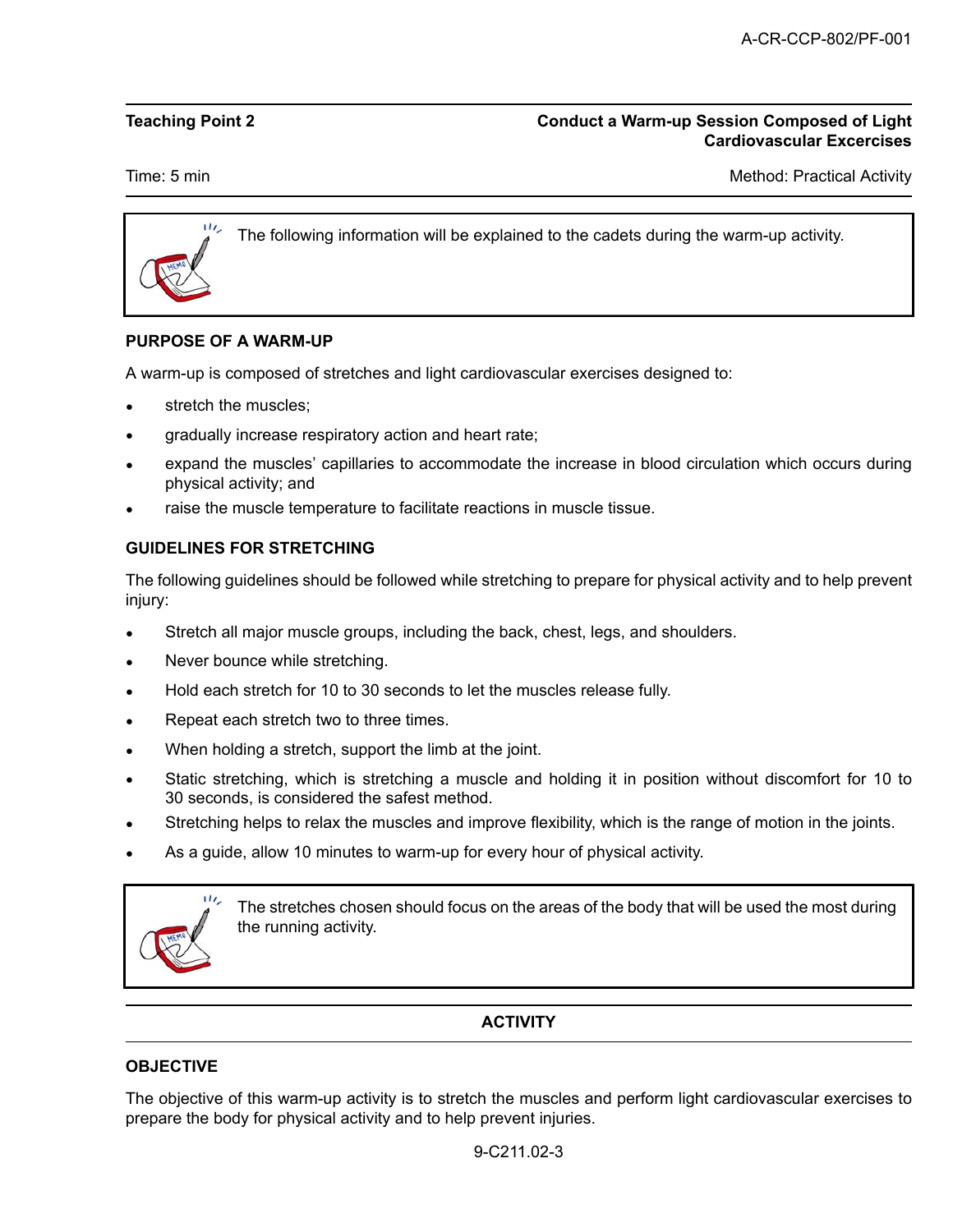# **RESOURCES**

N/A.

# **ACTIVITY LAYOUT**

N/A.

# **ACTIVITY INSTRUCTIONS**

• Arrange the cadets in either a warm-up circle or in rows (as illustrated in Figures 1 and 2).

![](_page_11_Figure_7.jpeg)

*D Cdts 3, 2006, Ottawa, ON: Department of National Defence*

![](_page_11_Figure_9.jpeg)

![](_page_11_Figure_10.jpeg)

*D Cdts 3, 2006, Ottawa, ON: Department of National Defence*

Figure 2 Instructor at the Front With Two Assistant Instructors

- Demonstrate before having the cadets attempt each stretch/light cardiovascular exercise.
- Assistant instructors can help demonstrate the exercises and ensure the cadets are performing them correctly.
- Have cadets perform each stretch/light cardiovascular exercise.

![](_page_11_Picture_16.jpeg)

Light cardiovascular activities should be done to warm-up the muscles prior to stretching to avoid injury to or tearing of the muscles. For example, running on the spot for 30 seconds or performing jumping jacks should be performed prior to conducting the stretching activities located at Annex A.

# **SAFETY**

- Ensure there are at least two arm lengths between the cadets so they can move freely.
- Ensure the cadets perform the stretches and light cardiovascular exercises in a safe manner, following the guidelines for stretching listed in this TP.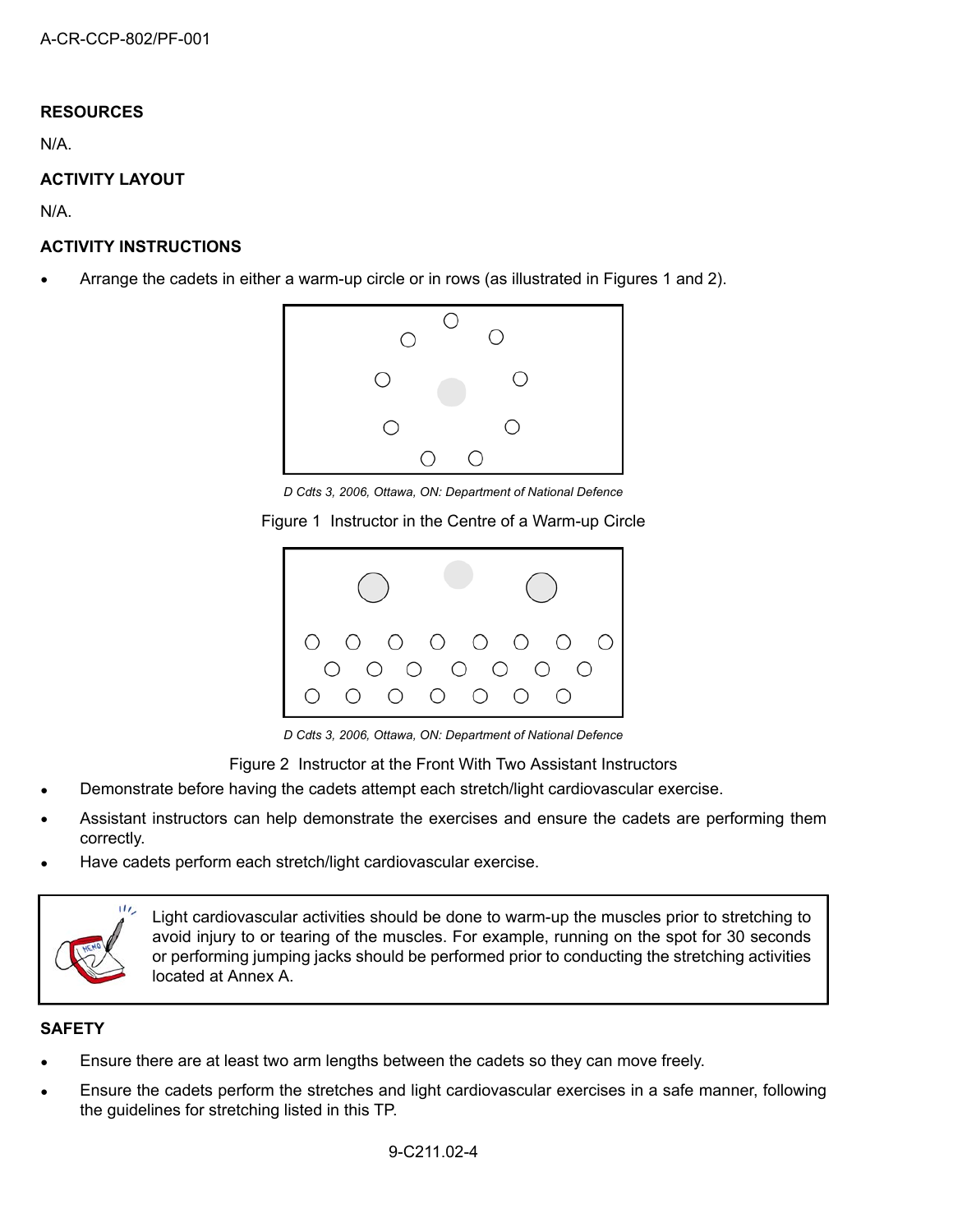# **CONFIRMATION OF TEACHING POINT 2**

The cadets' participation in the warm-up will serve as the confirmation of this TP.

#### **Teaching Point 3 Supervise While the Cadets Run on Alternating Terrain**

Time: 5 min Method: Practical Activity

# **ACTIVITY**

#### **OBJECTIVE**

The objective of this activity is to have the cadets run on alternating terrain.

#### **RESOURCES**

- Area with alternating terrain that is large enough to conduct a run.
- A whistle.

# **ACTIVITY LAYOUT**

N/A.

#### **ACTIVITY INSTRUCTIONS**

- Have the cadets run at a comfortable pace.
- Ensure that the run includes some uphill and downhill inclines, and that the cadets use the techniques described in TP1.

# **SAFETY**

- Ensure a designated first aider and first aid kit are available.
- Ensure water is available for the cadets after they complete the run.

# **CONFIRMATION OF TEACHING POINT 3**

The cadets' participation in the activity will serve as the confirmation of this TP.

# **Teaching Point 4 Conduct a Cool-down Session Composed of Light Cardiovascular Exercises**

Time: 5 min Method: Practical Activity

![](_page_12_Picture_27.jpeg)

The following information will be explained to the cadets during the cool-down activity.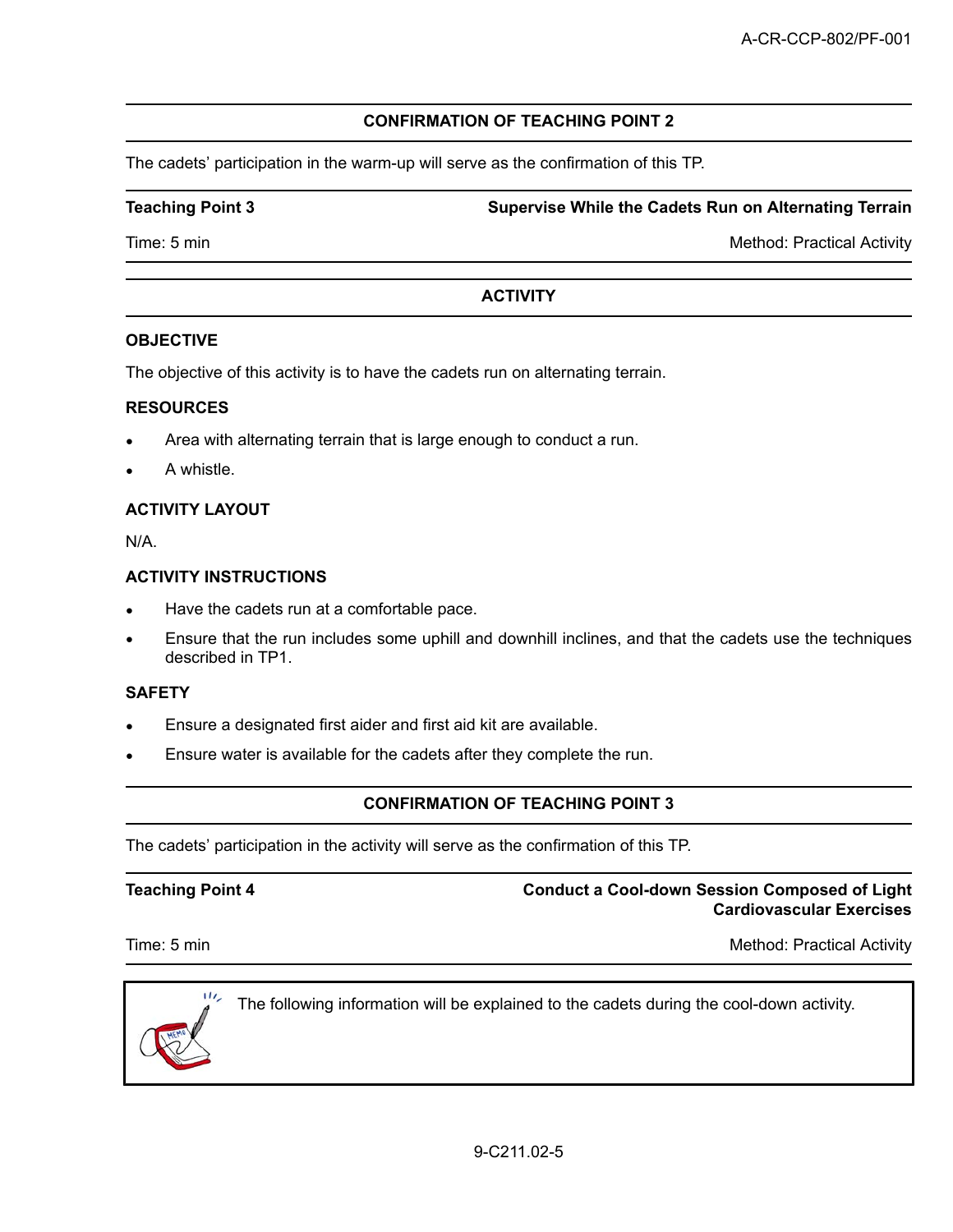# **PURPOSE OF A COOL-DOWN**

A cool-down is composed of stretches and light cardiovascular exercises designed to:

- allow the body time to slowly recover from physical activity and to help prevent injury;
- prepare the respiratory system to return to its normal state; and
- stretch the muscles to help relax and restore them to their resting length.

![](_page_13_Picture_6.jpeg)

The stretches chosen should focus on the areas of the body that were used the most during the running activity.

# **ACTIVITY**

# **OBJECTIVE**

The objective of the cool-down is to stretch the muscles and perform light cardiovascular exercises that allow the body time to recover from physical activity, and to prevent injury.

# **RESOURCES**

N/A.

# **ACTIVITY LAYOUT**

N/A.

# **ACTIVITY INSTRUCTIONS**

- Arrange the cadets in either a warm-up circle or in rows (as illustrated in Figures 1 and 2).
- Demonstrate before having the cadets attempt each stretch/light cardiovascular exercise.
- Assistant instructors can help demonstrate the movements and ensure the cadets are performing them correctly.
- Have cadets perform each stretch/light cardiovascular exercise.

# **SAFETY**

- Ensure there are at least two arm lengths between the cadets so they can move freely.
- Ensure the cadets perform the stretches and light cardiovascular exercises in a safe manner, following the guidelines for stretching listed in TP2.

# **CONFIRMATION OF TEACHING POINT 4**

The cadets' participation in the cool-down will serve as the confirmation of this TP.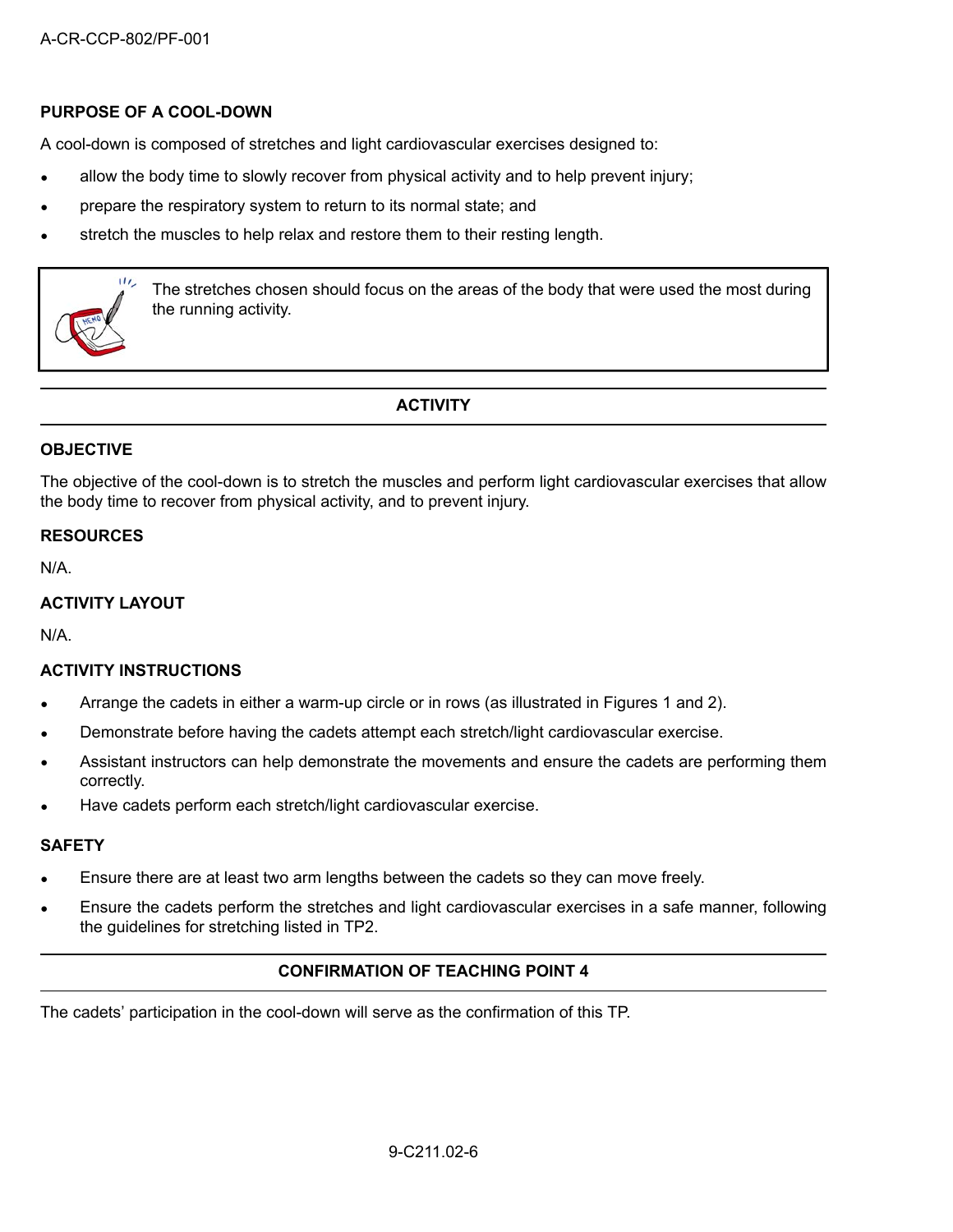#### **Teaching Point 5 Describe How to Create and Implement a Running Schedule**

Time: 5 min Method: Interactive Lecture Control of Time: 5 min Method: Interactive Lecture

#### **PURPOSE OF RUNNING SCHEDULE**

A running schedule will help a new runner ease into a training plan, or guide an experienced runner to increase their endurance. The schedule should allow the runner to gradually increase intensity at a comfortable pace. A sample running schedule is located at Annex B.

#### **GUIDELINES FOR RUNNING SCHEDULES**

The following guidelines should be followed when creating a running schedule to increase endurance and to help prevent injury:

- If there is no running background, begin with eight consecutive days of walking (20 minutes the first four days, and 30 minutes the remaining four days).
- If there is a running background, begin by walking/running four times a week for 20 to 30 min (e.g. 2 min running/4 min walking, repeat this five times for a 30 min workout).
- Increase the running time, as fitness level allows until the cadet is able to run for 30 minutes continuously.
- The distance run in 30 minutes will increase as fitness level improves, allowing for the run to be calculated based on distance instead of time.
- Change the terrain as fitness level improves.

# **CONFIRMATION OF TEACHING POINT 5**

#### **QUESTIONS**

- Q1. What is the purpose of a running schedule?
- Q2. What should a person with no running background begin with?
- Q3. What will increase as fitness level improves?

#### **ANTICIPATED ANSWERS**

- A1. A running schedule will help a new runner ease into a training plan, or guide an experienced runner to increase their endurance.
- A2. Begin with eight consecutive days of walking.
- A3. The distance that can be run in 30 minutes will increase as fitness level improves.

#### **END OF LESSON CONFIRMATION**

The cadet's participation in the activity in TP3 will serve as the confirmation of this lesson.

# **CONCLUSION**

# **HOMEWORK/READING/PRACTICE**

N/A.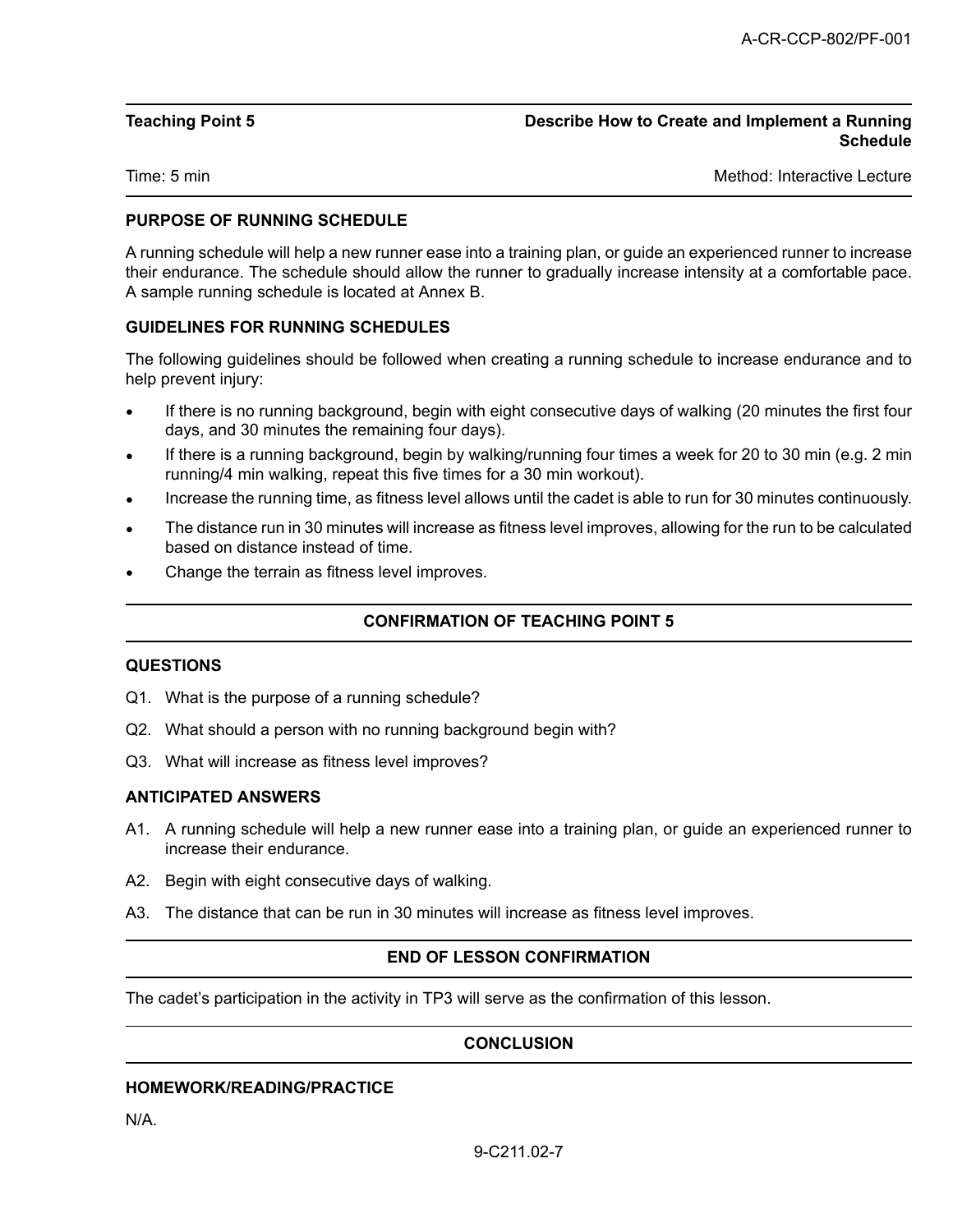# **METHOD OF EVALUATION**

N/A.

# **CLOSING STATEMENT**

Running on alternating terrain will help to increase endurance, which will be useful when participating in summer biathlon activities.

# **INSTRUCTOR NOTES/REMARKS**

N/A.

# **REFERENCES**

C0-002 (ISBN 0-88962-630-8) LeBlanc, J. & Dickson, L. (1997). *Straight Talk About Children and Sport: Advice for Parents, Coaches, and Teachers.* Oakville, ON and Buffalo, NY: Mosaic Press.

C0-057 Martha Jefferson Hospital. (2001). *Warm-ups.* Retrieved 16 October 2006, from http:// www.marthajefferson.org/warmup.php.

C0-058 Webb Physiotherapists Inc. (ND). *Running Exercises.* Retrieved 26 October 2006 from http:// www.physioline.co.za/conditions/article.asp?id=46.

C0-059 Webb Physiotherapists Inc. (ND). *Exercise Programme for Squash, Tennis, Softball, Handball.* Retrieved 25 October 2006 from http://www.physioline.co.za/conditions/article.asp?id=49.

C0-060 Impacto Protective Products Inc. (1998). *Exercises.* Retrieved 25 October 2006, from http:// www.2protect.com/work3b.htm.

C0-061 City of Saskatoon, Community Services Department. (ND). *Stretch Your Limits: A Smart Guide To Stretching for Fitness.* Retrieved 26 October 2006, from http://in-motion.ca/walkingworkout/plan/flexibility/.

C0-080 Cool Running. (2007). *Fitness and Performance.* Retrieved 12 February 2007, from http:// www.coolrunning.com/engine/2/2\_3/181.shtml.

C0-089 (ISBN 0-936070-22-6) Anderson, B. (2000). *Stretching: 20th Anniversary* (Rev. ed.). Bolinas, CA: Shelter Publications, Inc.

C0-146 Will-Weber, M. (2006). *Runner's World: Beginner's: Training: First Steps.* Retrieved 18 April 2007, from http://www.runnersworld.com/article/printer/1,7124,s6-380-381-386-678-0,00.html.

C0-154 Hansen, B. (1999). *Moving on the Spot: Fun and Physical Activity: A Collection of 5 minute Stretch and Movement Sessions.* Retrieved 26 October 2006, from http://lin.ca/resource/html/dn3.htm#l1.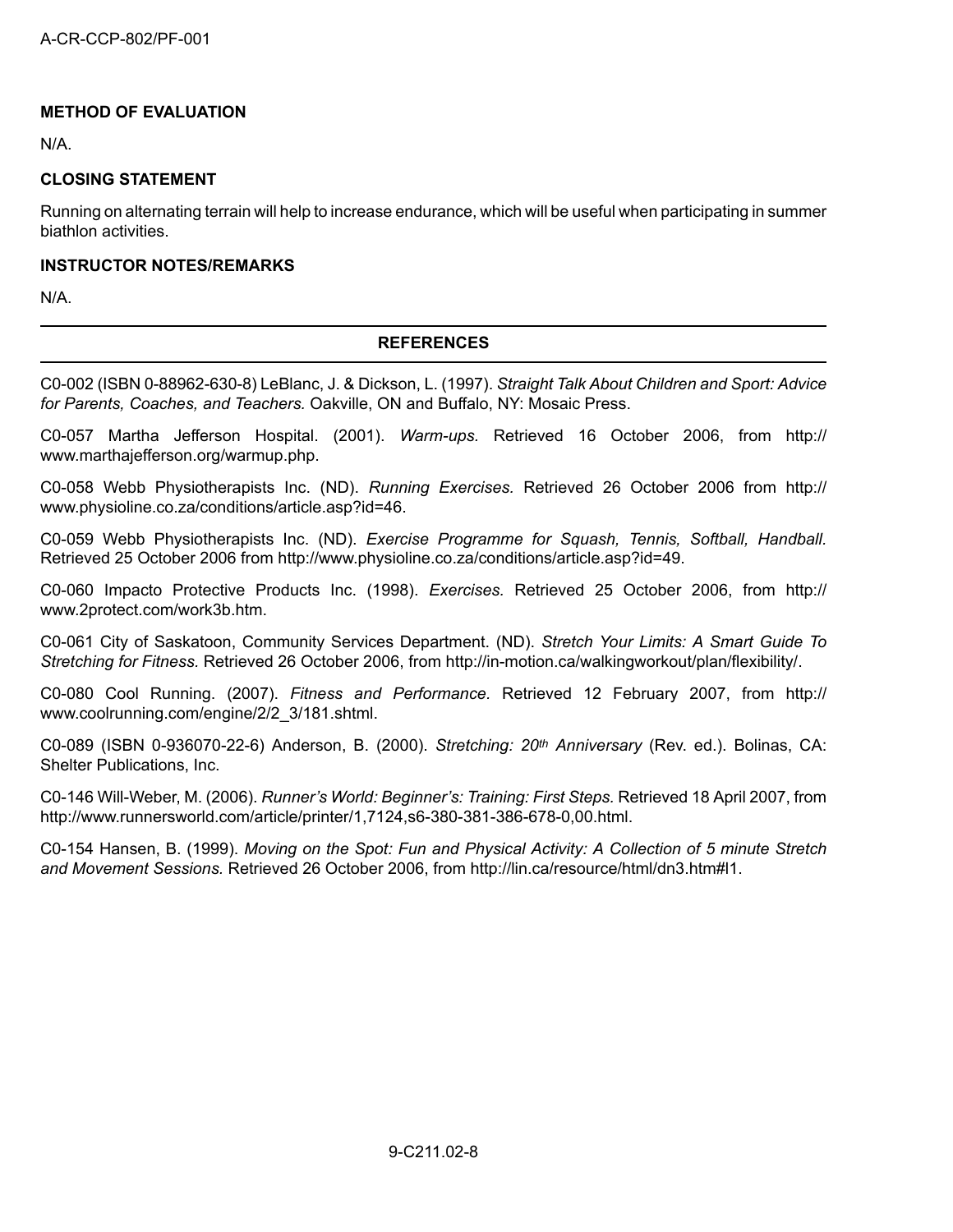#### **SAMPLE STRETCHES**

![](_page_16_Figure_2.jpeg)

![](_page_16_Figure_3.jpeg)

Stand and extend your arms behind you, interlocking your fingers. Push up and back with your shoulders.

Hold this position for a minimum of 10 seconds.

Stand and raise your shoulders as high as possible and then lower your shoulders, stretching your neck up.

Pull your shoulders back as far as possible and then round your shoulders forward by pushing your shoulders forward as far as possible.

Hold each position for a minimum of 10 seconds.

*Moving on the Spot: A Collection of 5 Minute Stretch and Movement Sessions, by B. Hanson, 1999, Toronto, Ontario: Toronto Public Health. Retrieved 26 October 2006, from http://www.lin.ca/resource/html/dn3.htm#l1*

Figure A-2 Shoulder Push

![](_page_16_Picture_12.jpeg)

*Moving on the Spot: A Collection of 5 Minute Stretch and Movement Sessions, by B. Hanson, 1999, Toronto, Ontario: Toronto Public Health. Retrieved 26 October 2006, from http://www.lin.ca/resource/html/dn3.htm#l1*

Figure A-3 Shoulder Shrug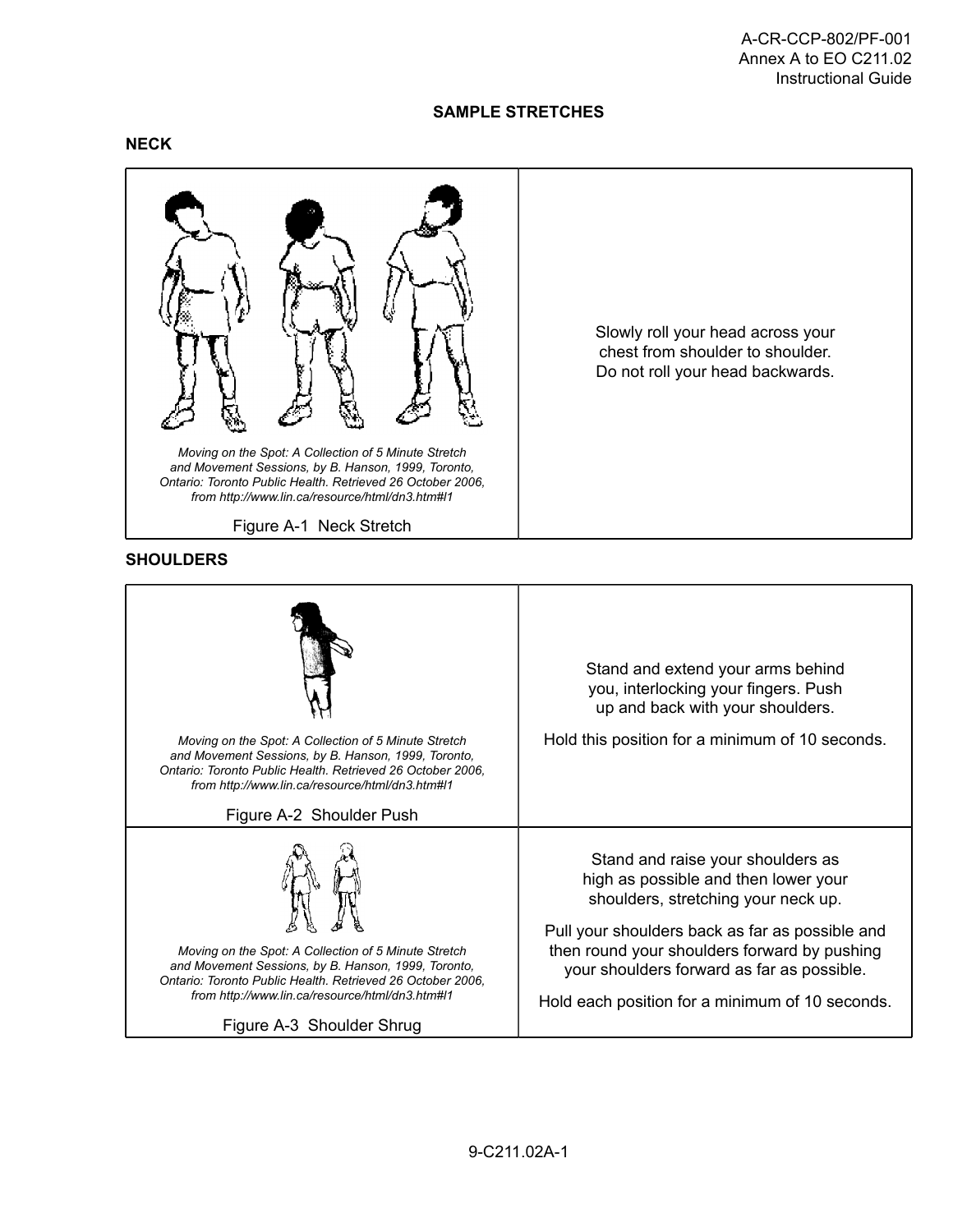| Warm Ups, by Martha Jefferson Hospital, Copyright 2001<br>by Martha Jefferson Hospital. Retrieved 26 October 2006.<br>from http://www.marthajefferson.org/warmup.php<br>Figure A-4 Arm Circles | Hold your arms straight out, palms up. Make small<br>circles with your arms, gradually increasing the size.<br>Reverse the direction of your circles.                                                                                                                                                                                                   |
|------------------------------------------------------------------------------------------------------------------------------------------------------------------------------------------------|---------------------------------------------------------------------------------------------------------------------------------------------------------------------------------------------------------------------------------------------------------------------------------------------------------------------------------------------------------|
| Smart Start: A Flexible Way to Get Fit. Retrieved 26 October 2006,<br>from http://www.in-motion.ca/walkingworkout/plan/flexibility/<br>Figure A-5 Shoulder Stretch                             | Either standing or sitting, take your right arm in<br>your left hand and bring it across your chest,<br>supporting the joint by holding it behind the elbow.<br>Pull the elbow lightly towards your chest. You<br>should feel the stretch in your right shoulder.<br>Hold this position for a minimum of<br>10 seconds and repeat on the opposite side. |

# **ARMS**

| Exercises. Copyright 1998 by Impacto Protective Products Inc.<br>Retrieved 26 October 2006, from http://www.2protect.com/home.htm<br>Figure A-6 Wrist Rotations | Rotate your hands in circular motions at the wrist.<br>Change direction and repeat on both sides.                                                                                                              |
|-----------------------------------------------------------------------------------------------------------------------------------------------------------------|----------------------------------------------------------------------------------------------------------------------------------------------------------------------------------------------------------------|
|                                                                                                                                                                 | Stand and bring your right arm over<br>your head, bent at the elbow. Use your<br>left hand to gently pull your arm down.<br>Hold this position for a minimum of<br>10 seconds and repeat on the opposite side. |
| Smart Start: A Flexible Way to Get Fit. Retrieved 26 October 2006,<br>from http://www.in-motion.ca/walkingworkout/plan/flexibility/                             |                                                                                                                                                                                                                |
| Figure A-7 Triceps Stretch                                                                                                                                      |                                                                                                                                                                                                                |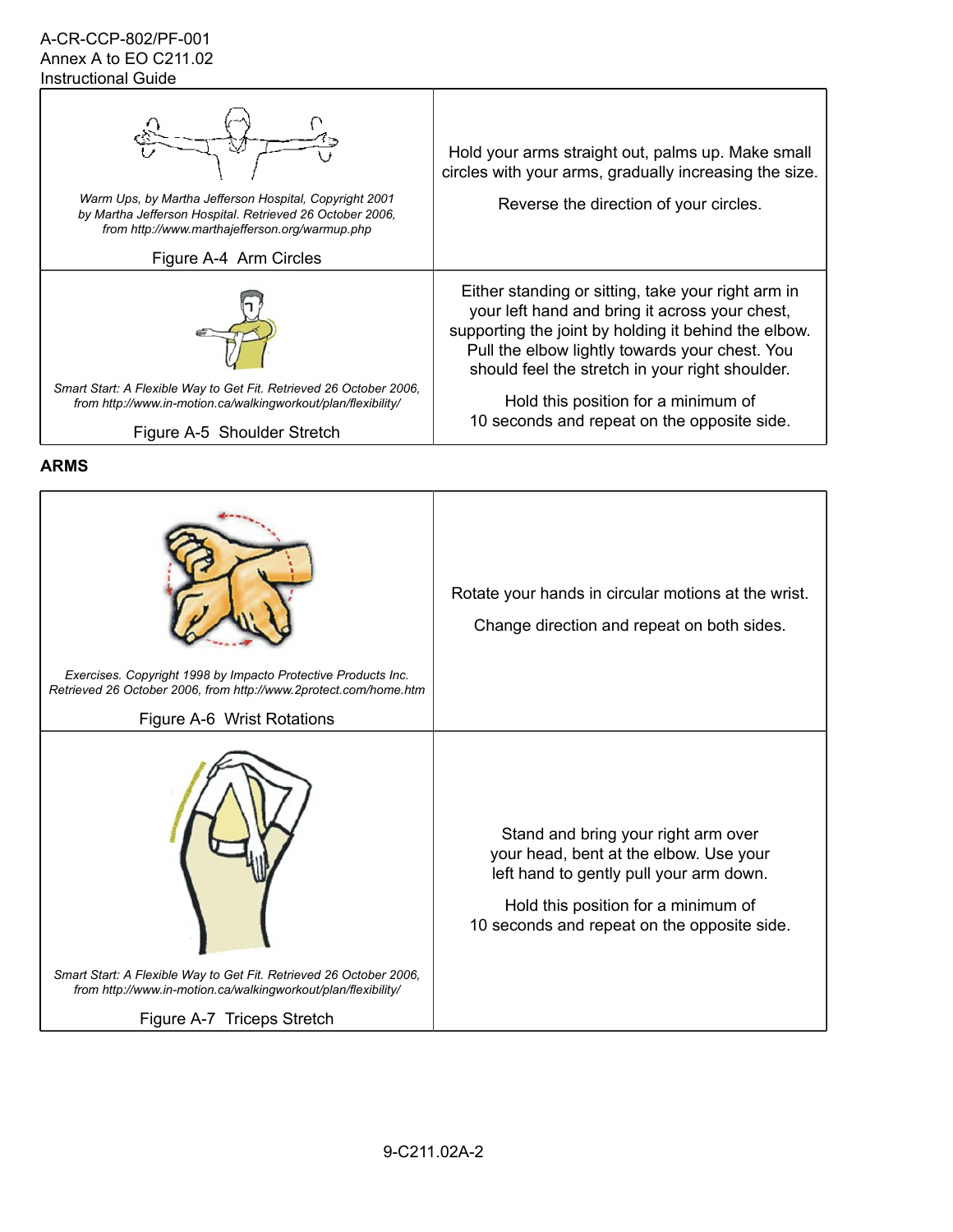![](_page_18_Picture_1.jpeg)

# **CHEST AND ABDOMINALS**

In a kneeling position, place your hands on the floor in front of you with your fingers pointing toward your knees, and your thumbs pointing out. Keeping your hands flat on the floor, lean back.

Hold this position for a minimum of 10 seconds.

![](_page_18_Figure_5.jpeg)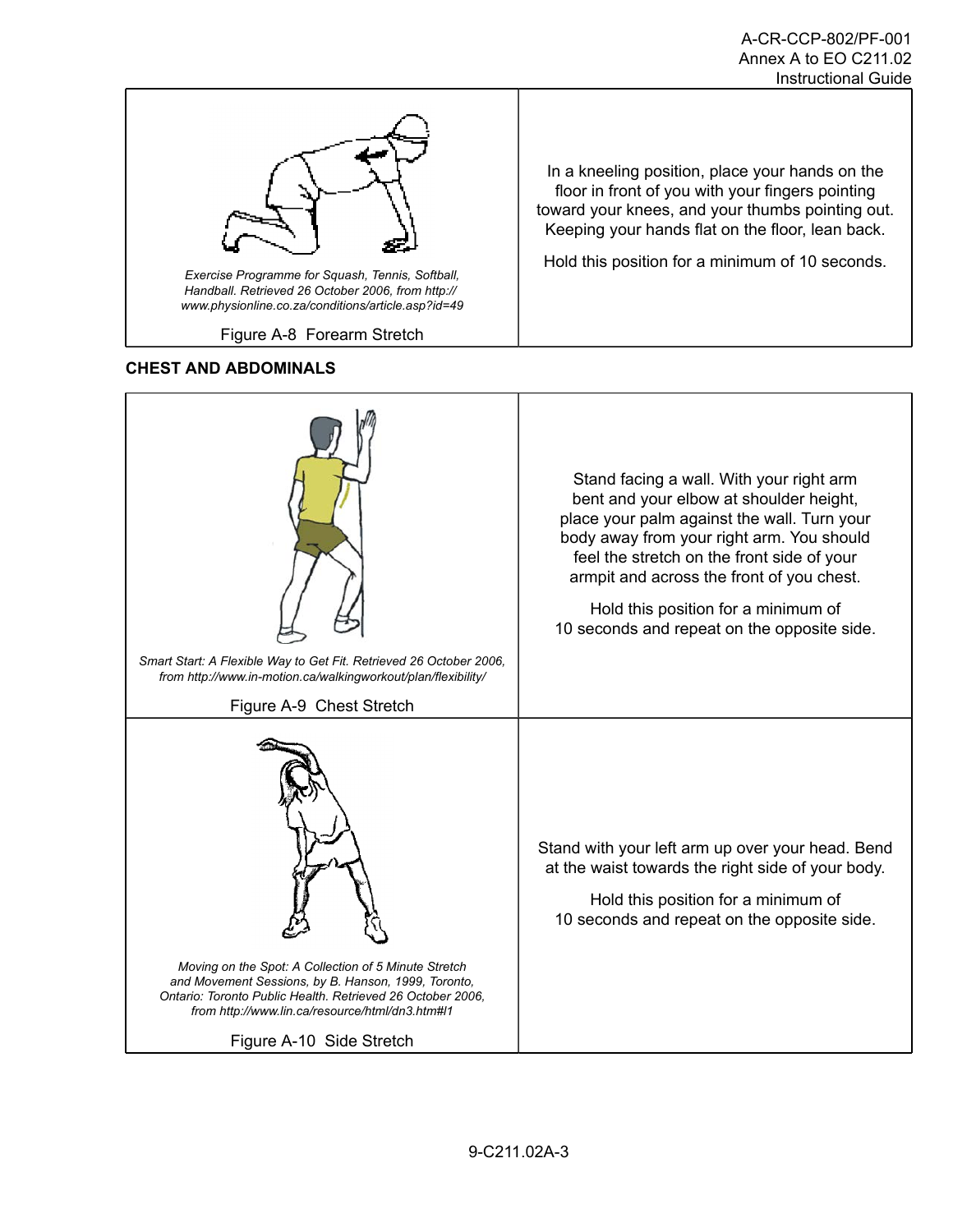# **BACK**

![](_page_19_Picture_2.jpeg)

# **LEGS**

![](_page_19_Picture_4.jpeg)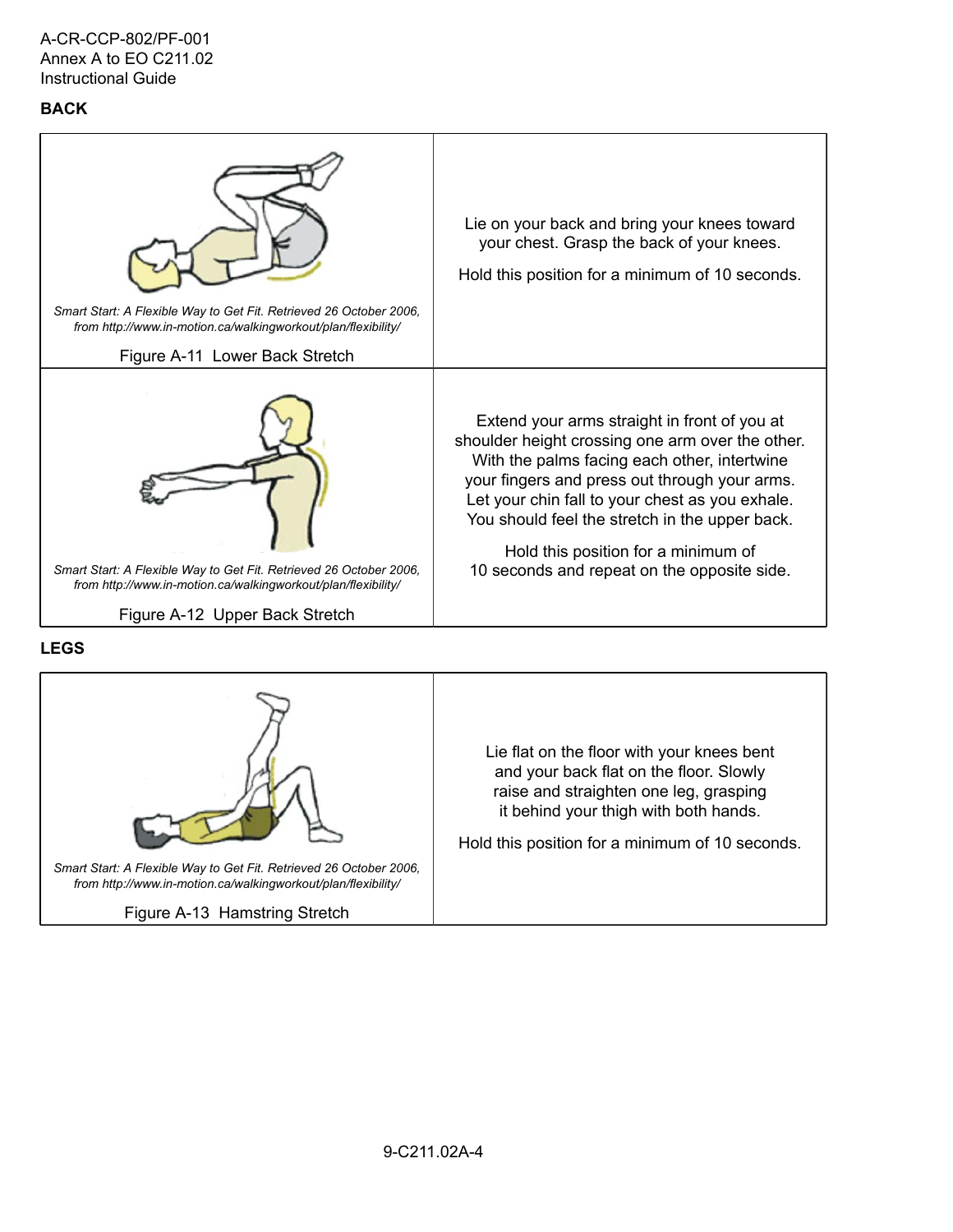![](_page_20_Figure_1.jpeg)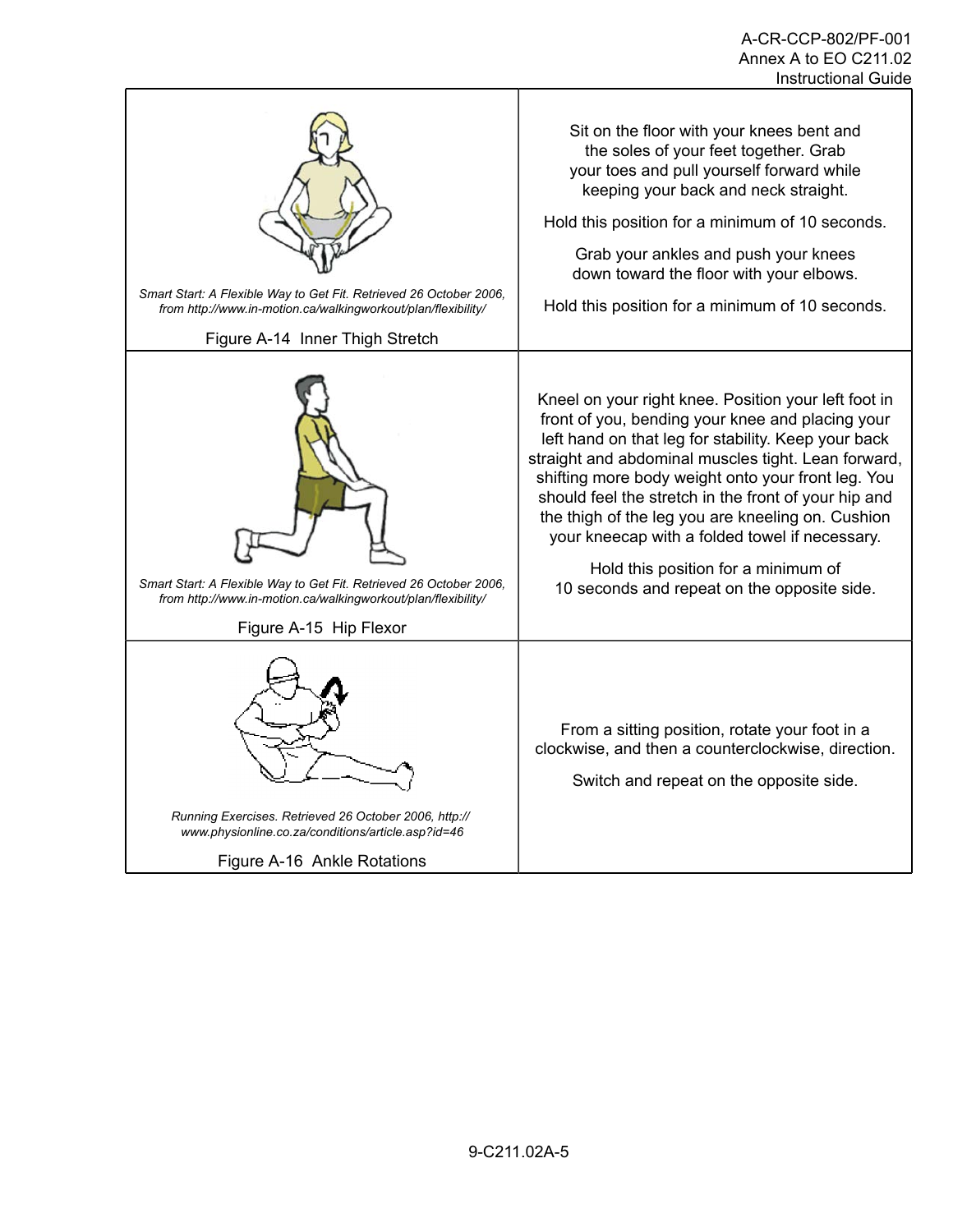![](_page_21_Figure_1.jpeg)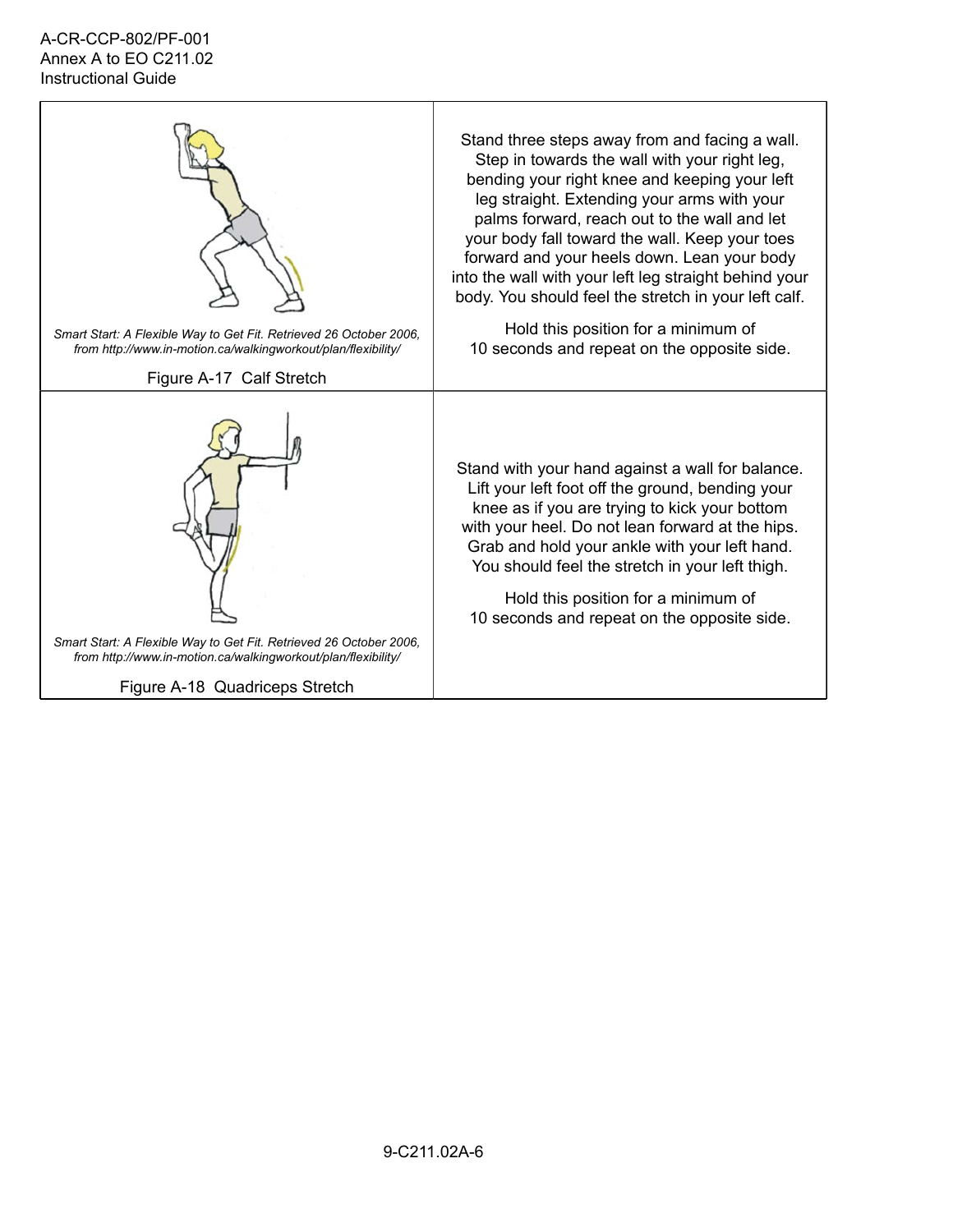# **TEN WEEK RUNNING SCHEDULE**

| <b>Week</b>              | Run    | <b>Walk</b>       | Number of<br><b>Cycles</b> | <b>Notes</b>                                                   |
|--------------------------|--------|-------------------|----------------------------|----------------------------------------------------------------|
| 1                        | 2 min  | 4 min             | 5                          |                                                                |
| $\overline{2}$           | 3 min  | 3 min             | $\mathbf 5$                |                                                                |
| $\mathbf{3}$             | 5 min  | $2.5 \text{ min}$ | $\overline{\mathbf{4}}$    |                                                                |
| $\overline{\mathcal{L}}$ | 7 min  | 3 min             | 3                          |                                                                |
| 5                        | 8 min  | 2 min             | $\mathfrak{S}$             |                                                                |
| $\,6\,$                  | 9 min  | 2 min             | $\overline{2}$             | Run an additional 8 min after the<br>two cycles are completed. |
| $\overline{7}$           | 9 min  | 1 min             | 3                          |                                                                |
| 8                        | 13 min | 2 min             | $\overline{2}$             |                                                                |
| $\boldsymbol{9}$         | 14 min | 1 min             | $\overline{c}$             |                                                                |
| 10                       | 30 min |                   |                            |                                                                |

Note: Always remember to include a warm-up and a cool-down in your schedule.

*"First Steps", by Mark Will-Weber, 2006, Runner's World: Beginner's: Training, Copyright 2006 by Rodale Inc. Retrieved 18 April 2007, from http://www.runnersworld.com/article/printer/1,7124,s6-380-381-386-678-0,00.html*

Figure B-1 Sample Running Schedule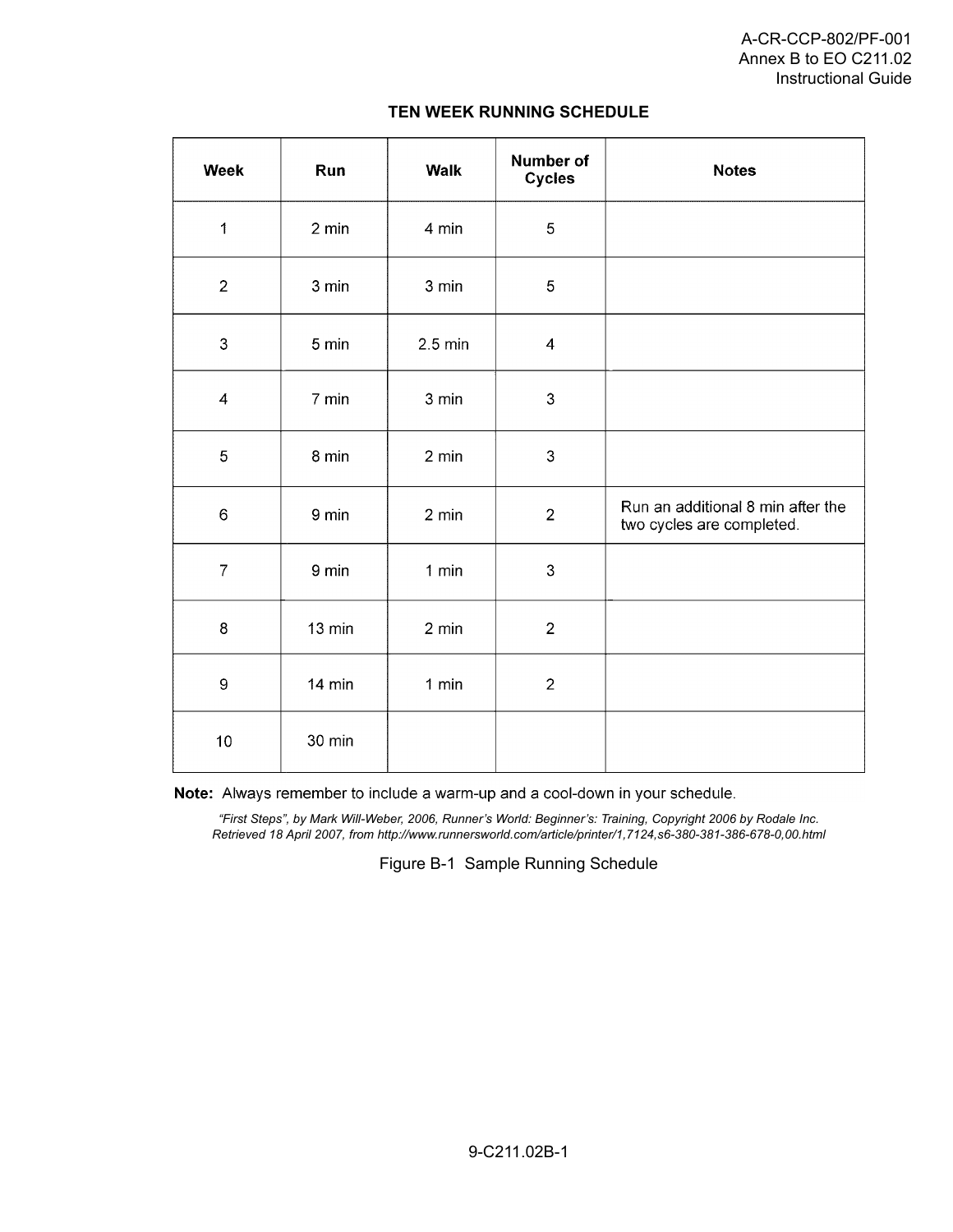THIS PAGE INTENTIONALLY LEFT BLANK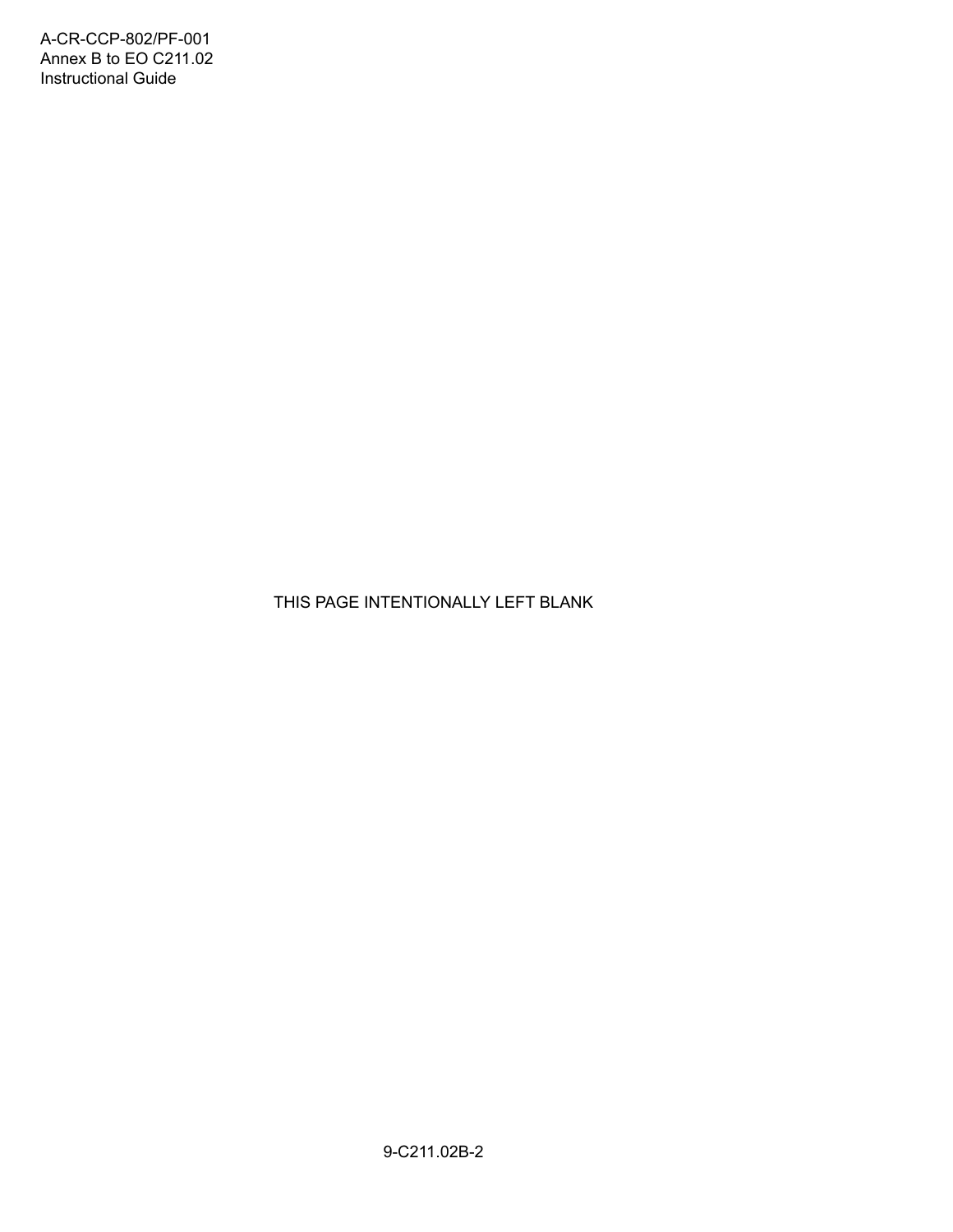![](_page_24_Picture_1.jpeg)

**COMMON TRAINING**

**INSTRUCTIONAL GUIDE**

![](_page_24_Picture_4.jpeg)

## **SECTION 3**

# **EO C211.03 – FIRE THE CADET AIR RIFLE USING A SLING FOLLOWING PHYSICAL ACTIVITY**

Total Time: 30 min

# **PREPARATION**

#### **PRE-LESSON INSTRUCTIONS**

Resources needed for the delivery of this lesson are listed in the lesson specification located in A-CR-CCP-802/ PG-001, Chapter 4. Specific uses for said resources are identified throughout the Instructional Guide within the TP for which they are required.

Review the lesson content and become familiar with the material prior to delivering the lesson.

Construct a range IAW A-CR-CCP-177/PT-001.

# **PRE-LESSON ASSIGNMENT**

N/A.

#### **APPROACH**

An interactive lecture was chosen for TP1 to review holding techniques using the cadet air rifle sling.

A practical activity was chosen for TP2 to TP4 as it is an interactive way to allow the cadets to experience firing the cadet air rifle using the cadet air rifle sling following physical activity.

# **INTRODUCTION**

#### **REVIEW**

Review EO C111.03 (Fire the Cadet Air Rifle Following Physical Activity).

#### **OBJECTIVES**

By the end of this lesson the cadet shall be expected to demonstrate summer biathlon marksmanship skills using the cadet air rifle.

#### **IMPORTANCE**

It is important for cadets to be able to adjust the sling on the cadet air rifle and aim while in the prone position because these skills will be useful during summer biathlon activities.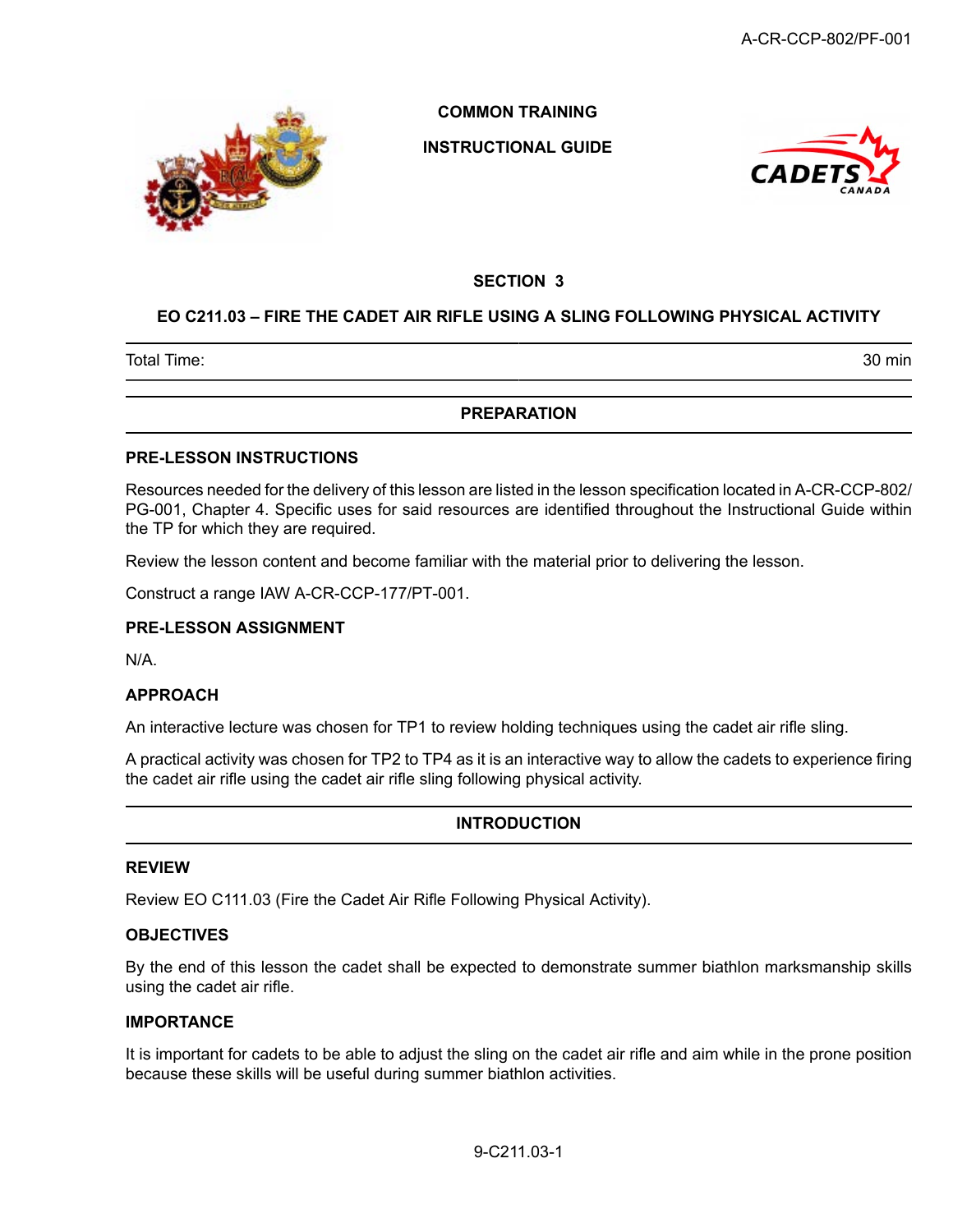# **Teaching Point 1 Review Holding Techniques Using the Cadet Air Rifle Sling**

Time: 5 min Method: Interactive Lecture Company of Time: 5 min Method: Interactive Lecture

The cadet air rifle sling helps the cadet maintain a comfortable and stable position, improving the ability to hold the cadet air rifle. It also allows the right hand to be free to load the air rifle while the rifle remains in position.

# **ASSEMBLING THE SLING**

![](_page_25_Figure_7.jpeg)

*A-CR-CCP-121/PT-001 (p. 6-17)*

Figure 1 Cadet Air Rifle Sling

The cadet air rifle sling is assembled in the following sequence:

- 1. Hold the sling parallel to the ground with the short section in the left hand, ensuring the rounded tip of the keeper is pointing to the left.
- 2. Take the tab of the short section, loop it through the middle slot of the keeper and then back down through the front slot nearest to the rounded tip. The short section will now form a loop.
- 3. Turn the sling over and slide the sling swivel onto the long section. Ensure the sling swivel hangs downwards, as it will later attach to the rifle.
- 4. Loop the tab of the long section up through the middle slot of the keeper and then back through the rear slot of the keeper.

![](_page_25_Picture_15.jpeg)

An assistant instructor can be used to demonstrate as the instructor explains wearing, adjusting and attaching the cadet air rifle sling.

# **POSITIONING THE SLING ON THE ARM**

The sling arm loop should be positioned on the upper part of the arm, above the bicep muscle near the shoulder. The sling can be held in place by the rubber pad on a shooting jacket. When a shooting jacket is not worn, the sling can be kept in place using a safety pin. This will prevent the sling from slipping down the arm while in the prone position.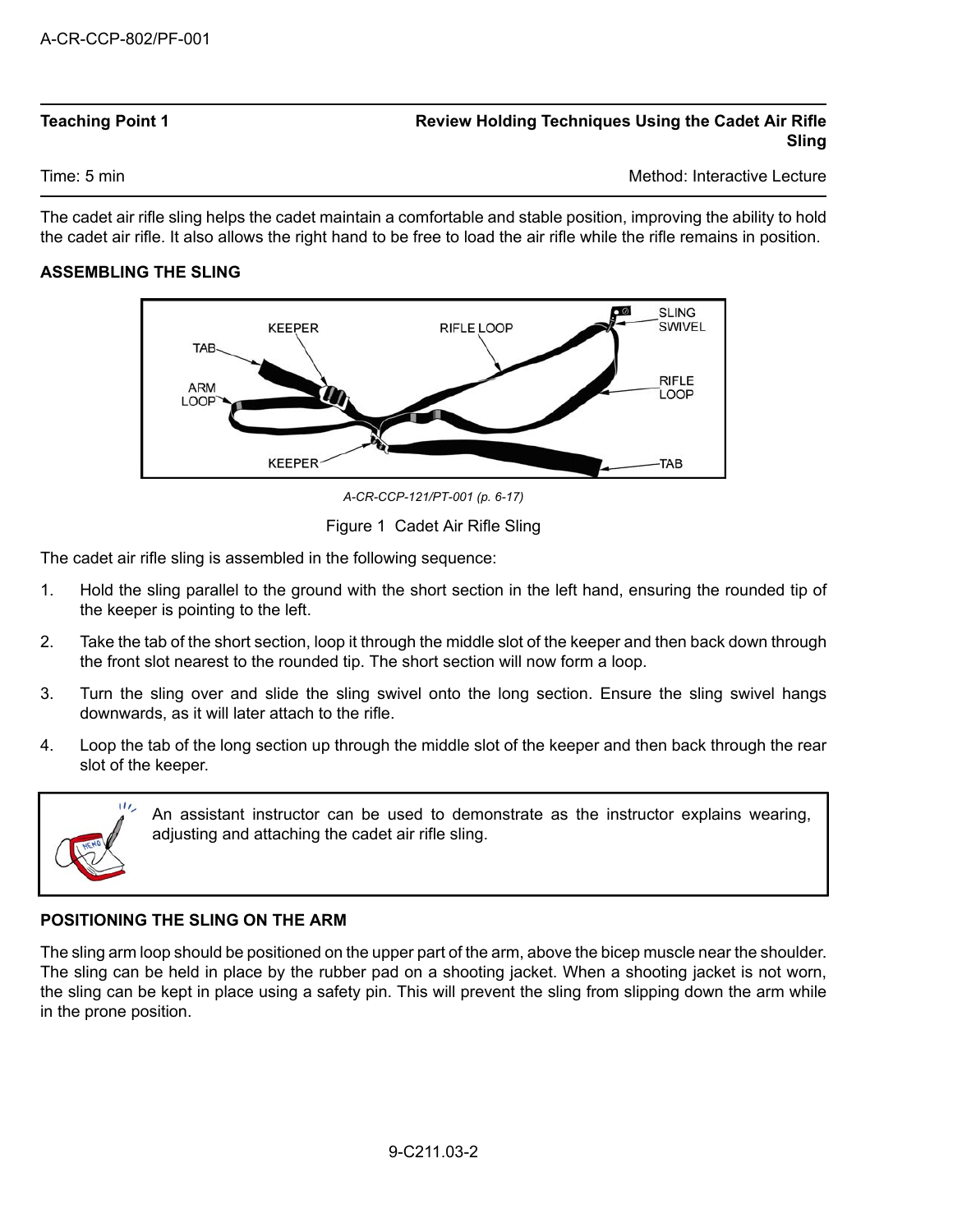![](_page_26_Picture_1.jpeg)

*Daisy Outdoor Products, Operational Manual – Avanti Legend EX Model 853C, Daisy Outdoor Products (p. 7)*

Figure 2 Positioning Sling

# **ADJUSTING THE ARM LOOP**

To adjust the arm loop, pull the tab away from the keeper. If the sling is too loose, it will not fully support the cadet air rifle and it will have to be kept in place using the muscles. If the sling is too tight, it will restrict blood flow to the arm and can cause discomfort, numbness, or a more pronounced feel of the body's pulse. Therefore, the sling must be comfortable without pinching the arm, while providing maximum support of the cadet air rifle.

![](_page_26_Figure_6.jpeg)

*Daisy Outdoor Products, Operational Manual – Avanti Legend EX Model 853C, Daisy Outdoor Products (p. 8)*

Figure 3 Adjusting Arm Loop

# **ATTACHING THE SLING TO THE CADET AIR RIFLE**

To attach the sling to the cadet air rifle:

- open the keeper on the sling swivel by pressing on the screw;
- insert the swivel pin into the hole of the sling swivel on the fore end of the rifle; and
- screw the keeper over the pin to lock the swivel in place.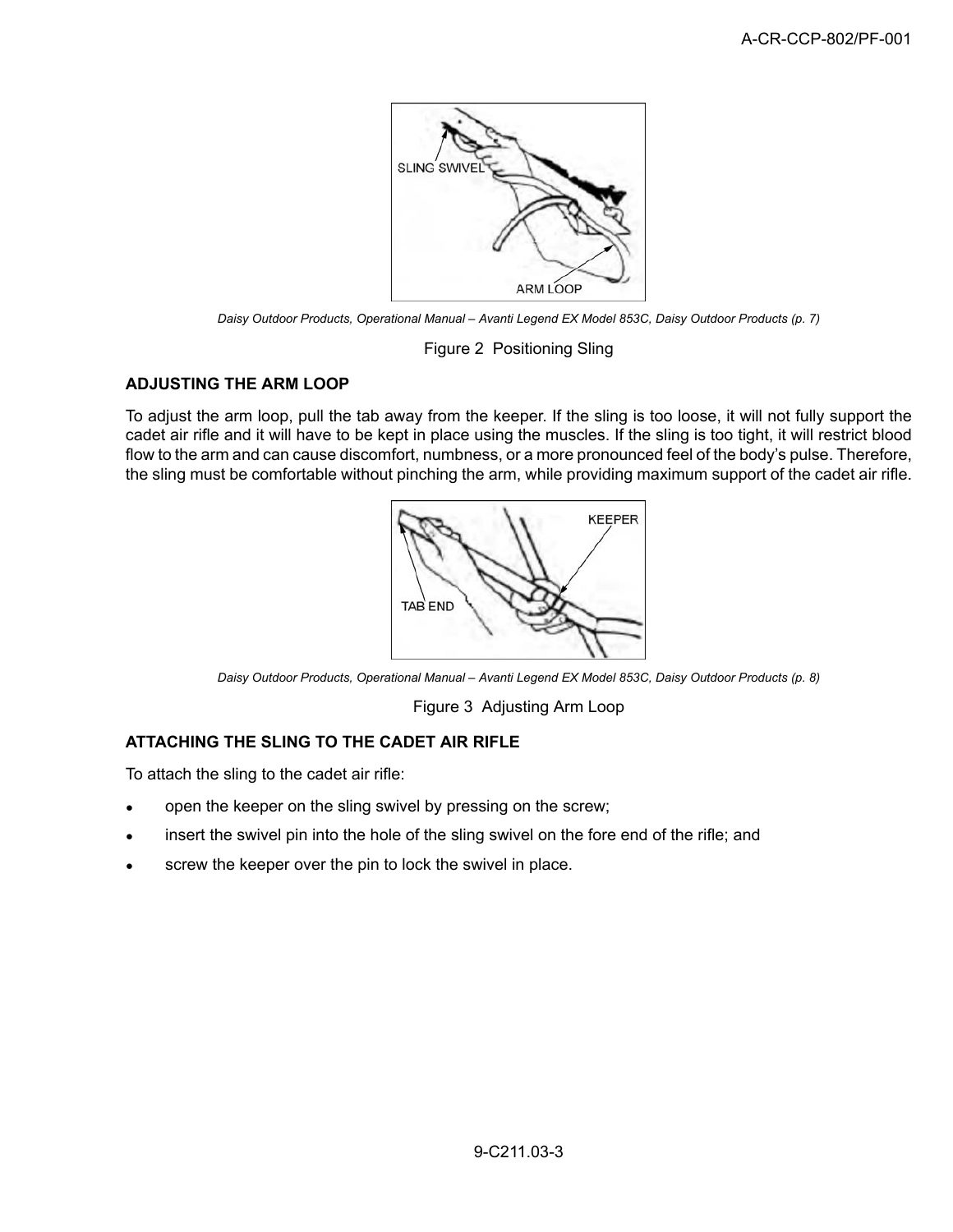![](_page_27_Picture_1.jpeg)

*D Cdts 3, 2007, Ottawa, ON: Department of National Defence*

Figure 4 Sling Swivel

# **ADJUSTING THE RIFLE LOOP**

To adjust the rifle loop, pull the tab away from the keeper. The tension of the sling should allow the forearm to be in its proper position. If the sling is too loose, it will not provide maximum support of the cadet air rifle. If the sling is too tight, it could cause discomfort and affect the cadet's position.

![](_page_27_Picture_6.jpeg)

*Daisy Outdoor Products, Operational Manual – Avanti Legend EX Model 853C, Daisy Outdoor Products (p. 8)*

Figure 5 Adjusting Rifle Loop

# **CONFIRMATION OF TEACHING POINT 1**

# **QUESTIONS**

- Q1. What is the purpose of the cadet air rifle sling?
- Q2. Where should the cadet air rifle sling be positioned on the arm?
- Q3. Why is it important to not over tighten the sling on your arm?

# **ANTICIPATED ANSWERS**

- A1. The cadet air rifle sling helps the cadet maintain a comfortable and stable position, improving the ability to hold the cadet air rifle.
- A2. The sling arm loop should be positioned on the upper part of the arm, above the bicep muscle near the shoulder.
- A3. If the sling is too tight, it will restrict blood flow to the arm and can cause discomfort, numbness, or a more pronounced feel of the body's pulse.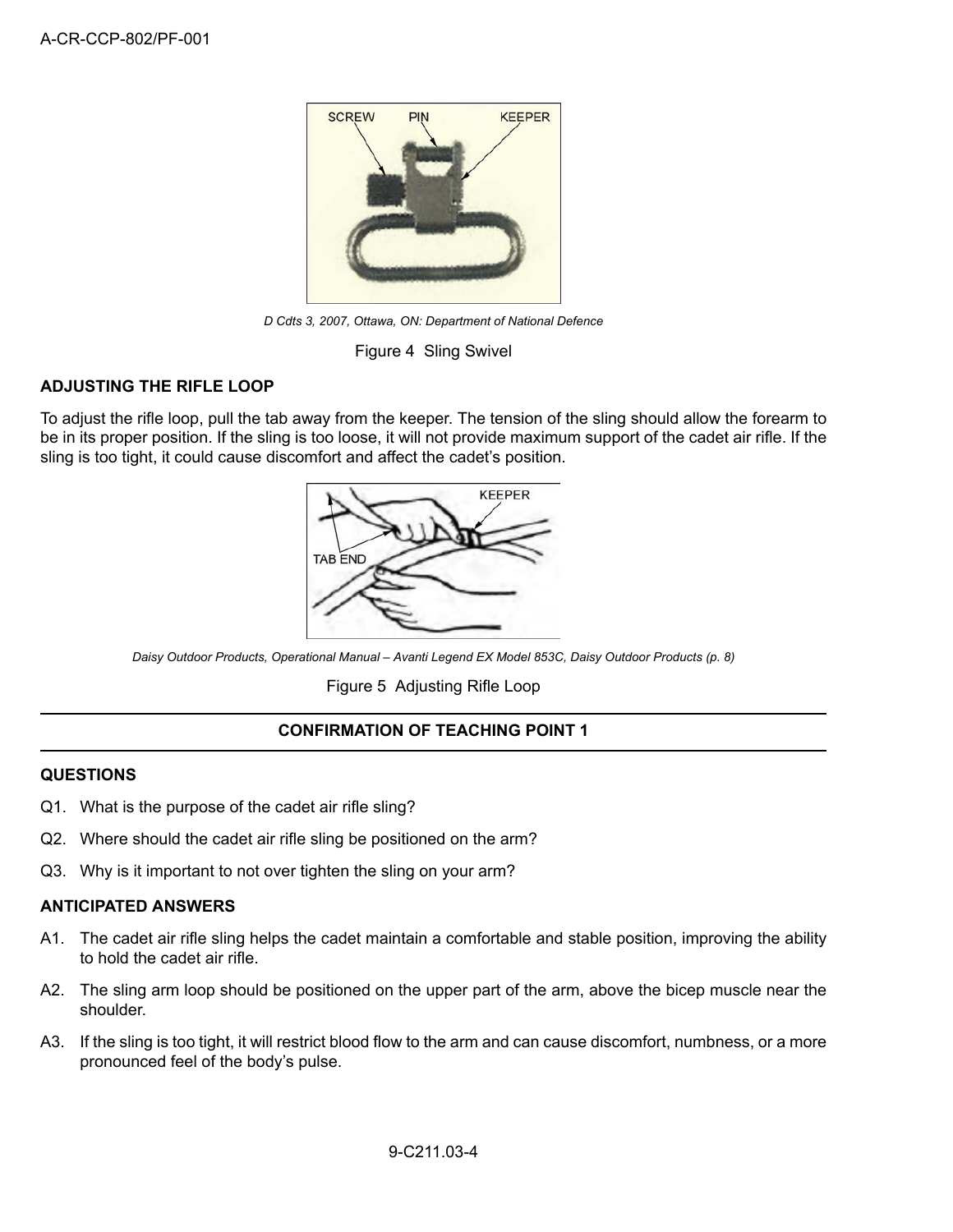# **Teaching Point 2 Conduct a Warm-up Session Composed of Light Cardiovascular Exercises**

Time: 5 min Method: Practical Activity

 $\mathbf{u}_i$ The following information will be explained to the cadets during the warm-up activity.

# **PURPOSE OF A WARM-UP**

A warm-up is composed of stretches and light cardiovascular exercises designed to:

- stretch the muscles:
- gradually increase respiratory action and heart rate;
- expand the muscles' capillaries to accommodate the increase in blood circulation which occurs during physical activity; and
- raise the muscle temperature to facilitate reactions in muscle tissue.

# **GUIDELINES FOR STRETCHING**

The following guidelines should be followed while stretching to prepare for physical activity and to help prevent injury:

- Stretch all major muscle groups, including the back, chest, legs, and shoulders.
- Never bounce while stretching.
- Hold each stretch for 10 to 30 seconds to let the muscles release fully.
- Repeat each stretch two to three times.
- When holding a stretch, support the limb at the joint.
- Static stretching, which is stretching a muscle and holding it in position without discomfort for 10 to 30 seconds, is considered the safest method.
- Stretching helps to relax the muscles and improve flexibility, which is the range of motion in the joints.
- As a guide, allow 10 minutes to warm-up for every hour of physical activity.

![](_page_28_Picture_22.jpeg)

The stretches chosen should focus on the areas of the body that will be used the most during the activity.

# **ACTIVITY**

# **OBJECTIVE**

The objective of this warm-up activity is to stretch the muscles and perform light cardiovascular exercises to prepare the body for physical activity and to help prevent injuries.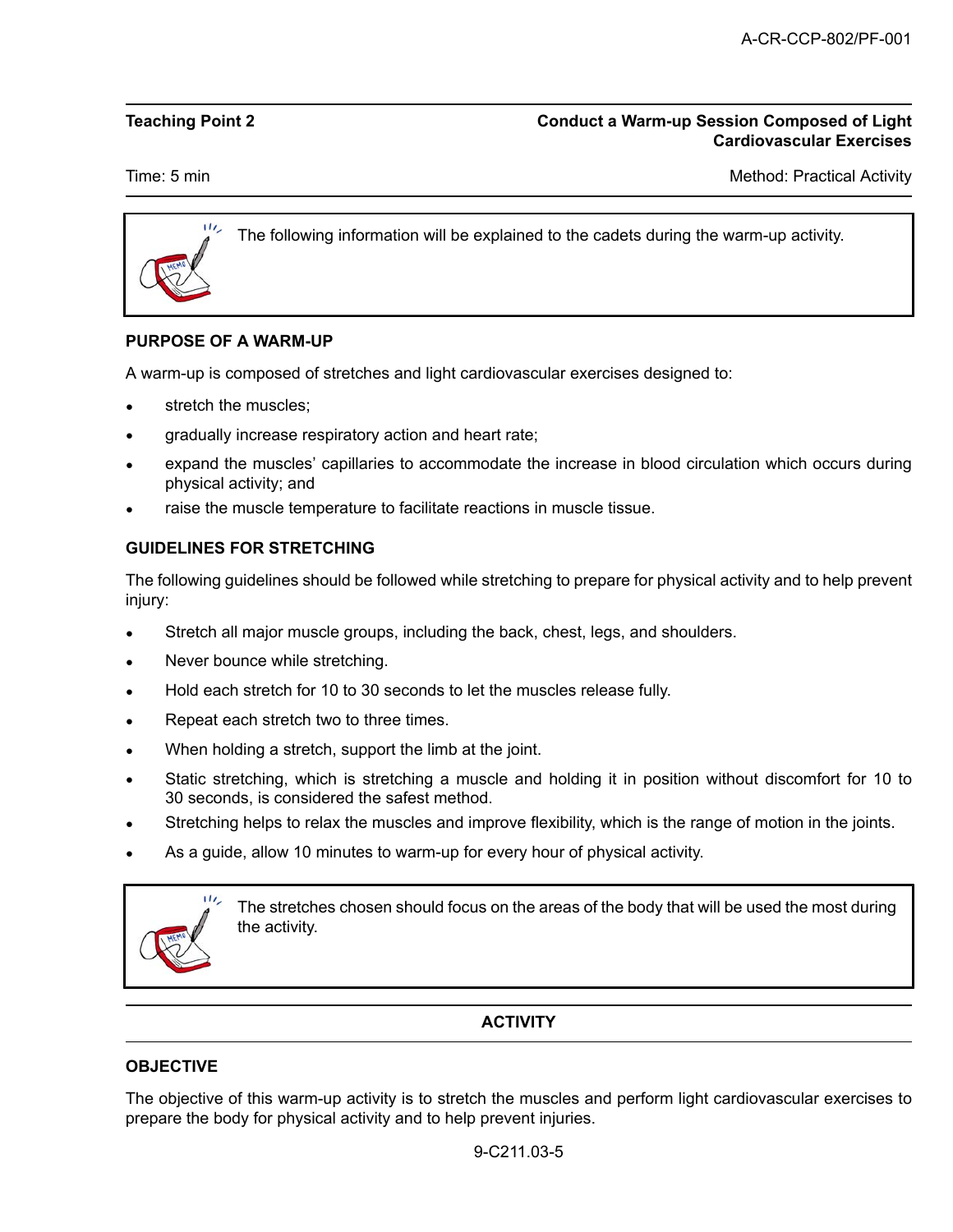# **RESOURCES**

N/A.

# **ACTIVITY LAYOUT**

N/A.

# **ACTIVITY INSTRUCTIONS**

• Arrange the cadets in either a warm-up circle or in rows (as illustrated in Figures 6 and 7).

![](_page_29_Figure_7.jpeg)

*D Cdts 3, 2006, Ottawa, ON: Department of National Defence*

![](_page_29_Figure_9.jpeg)

![](_page_29_Figure_10.jpeg)

*D Cdts 3, 2006, Ottawa, ON: Department of National Defence*

Figure 7 Instructor at the Front With Two Assistant Instructors

- Demonstrate before having the cadets attempt each stretch/light cardiovascular exercise.
- Assistant instructors can help demonstrate the exercises and ensure the cadets are performing them correctly.
- Have cadets perform each stretch/light cardiovascular exercise.

![](_page_29_Picture_16.jpeg)

Light cardiovascular activities should be done to warm-up the muscles prior to stretching to avoid injury to or tearing of the muscles. For example, running on the spot for 30 seconds or performing jumping jacks should be performed prior to conducting the stretching activities located at Annex A.

# **SAFETY**

- Ensure there are at least two arm lengths between the cadets so they can move freely.
- Ensure the cadets perform the stretches and light cardiovascular exercises in a safe manner, following the guidelines for stretching listed in this TP.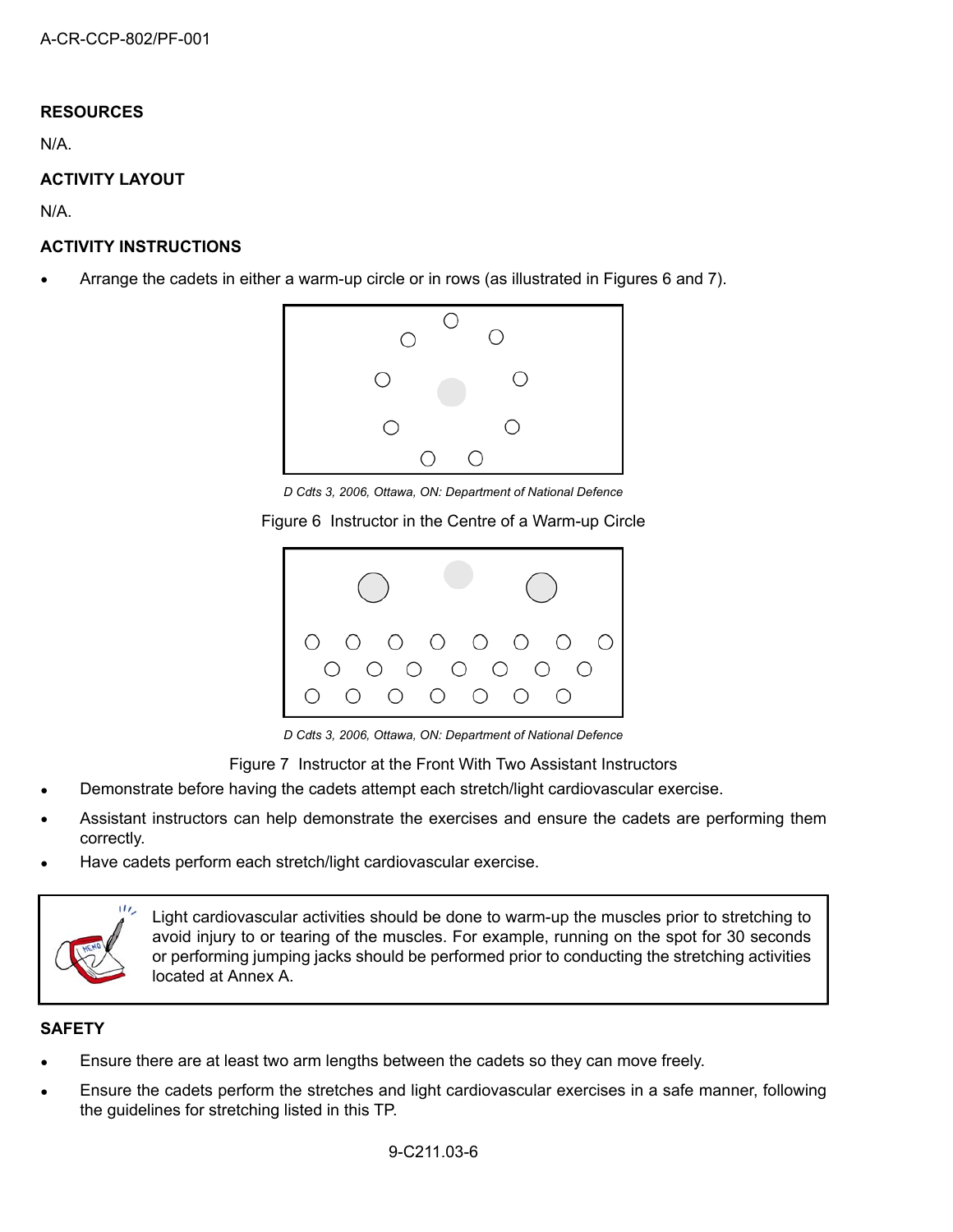# **CONFIRMATION OF TEACHING POINT 2**

The cadets' participation in the warm-up will serve as the confirmation of this TP.

#### **Teaching Point 3 Conduct an Activity Where Cadets Will Fire the Cadet Air Rifle Using a Sling Following Physical Activity**

Time: 10 min Method: Practical Activity

# **ACTIVITY**

# **OBJECTIVE**

The objective of this activity is to fire the cadet air rifle using the cadet air rifle sling following physical activity.

# **RESOURCES**

- Cadet air rifle (one per firing lane).
- Cadet air rifle sling (one per firing lane).
- Shooting mats (two per firing lane).
- BART and target frame (one per firing lane).
- Safety glasses/goggles.

![](_page_30_Picture_16.jpeg)

If resources are available, the number of firing lanes may be increased.

# **ACTIVITY LAYOUT**

Construct a range IAW A-CR-CCP-177/PT-001.

# **ACTIVITY INSTRUCTIONS**

- 1. The cadets' heart rate should be elevated from participating in the warm-up activity in TP2.
- 2. Have the cadets approach the firing point and prepare to fire using the techniques outlined in EO C111.04 (Fire the Cadet Air Rifle Following Physical Activity).
- 3. Have the cadets adopt the prone position, attach the cadet air rifle sling, and simulate firing at the BART.
- 4. Repeat steps one to three for each relay until all cadets have participated.

# **SAFETY**

Range activities will be conducted IAW A-CR-CCP-177/PT-001.

# **CONFIRMATION OF TEACHING POINT 3**

The cadets' participation in the activity will serve as the confirmation of this TP.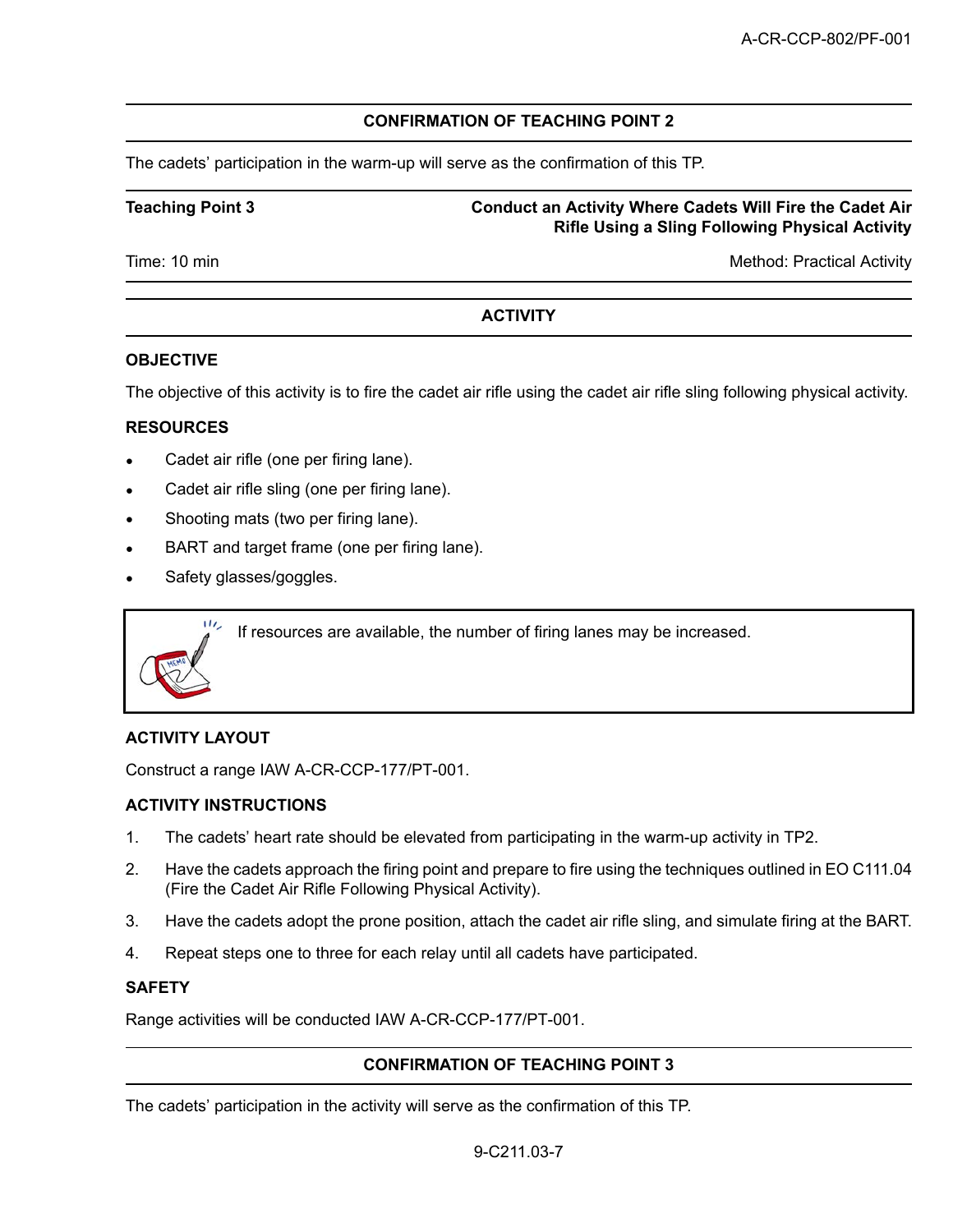# **Teaching Point 4 Conduct a Cool-down Session Composed of Light Cardiovascular Exercises**

Time: 5 min Method: Practical Activity

![](_page_31_Picture_5.jpeg)

The following information will be explained to the cadets during the cool-down activity.

# **PURPOSE OF A COOL-DOWN**

A cool-down is composed of stretches and light cardiovascular exercises designed to:

- allow the body time to slowly recover from physical activity and to help prevent injury;
- prepare the respiratory system to return to its normal state; and
- stretch the muscles to help relax and restore them to their resting length.

![](_page_31_Picture_12.jpeg)

The stretches chosen should focus on the areas of the body that were used the most during the activity.

# **ACTIVITY**

# **OBJECTIVE**

The objective of the cool-down is to stretch the muscles and perform light cardiovascular exercises that allow the body time to recover from physical activity, and to prevent injury.

# **RESOURCES**

N/A.

# **ACTIVITY LAYOUT**

N/A.

# **ACTIVITY INSTRUCTIONS**

- Arrange the cadets in either a warm-up circle or in rows (as illustrated in Figures 6 and 7).
- Demonstrate before having the cadets attempt each stretch/light cardiovascular exercise.
- Assistant instructors can help demonstrate the movements and ensure the cadets are performing them correctly.
- Have cadets perform each stretch/light cardiovascular exercise.

# **SAFETY**

• Ensure there are at least two arm lengths between the cadets so they can move freely.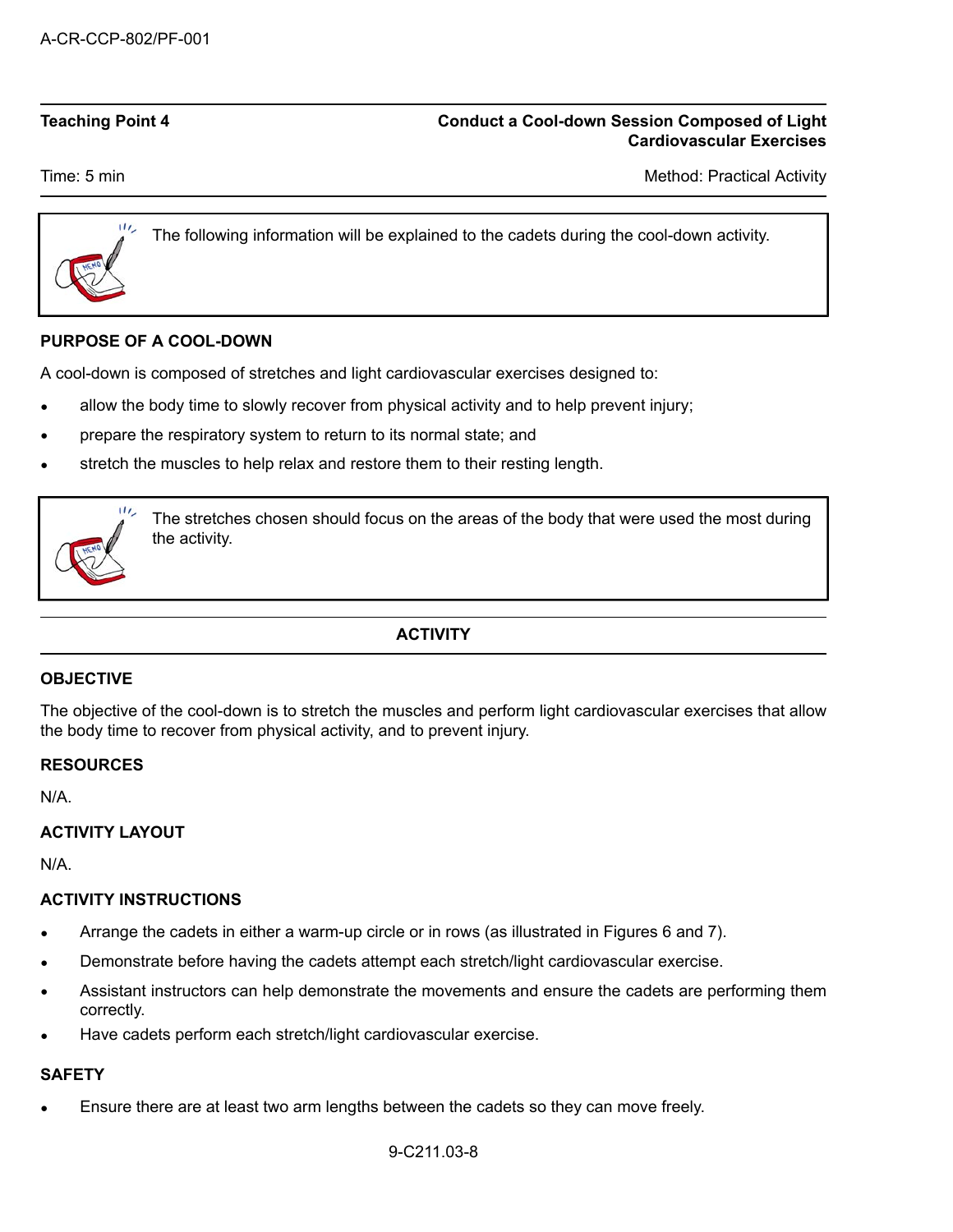• Ensure the cadets perform the stretches and light cardiovascular exercises in a safe manner, following the guidelines for stretching listed in TP2.

# **CONFIRMATION OF TEACHING POINT 4**

The cadets' participation in the cool-down will serve as the confirmation of this TP.

#### **END OF LESSON CONFIRMATION**

The cadets' participation in the activity in TP3 will serve as the confirmation of this lesson.

# **CONCLUSION**

#### **HOMEWORK/READING/PRACTICE**

N/A.

**METHOD OF EVALUATION**

N/A.

#### **CLOSING STATEMENT**

Being able to fire the cadet air rifle using the cadet air rifle sling following physical activity will be useful when participating in summer biathlon activities.

#### **INSTRUCTOR NOTES/REMARKS**

N/A.

#### **REFERENCES**

A0-027 A-CR-CCP-177/PT-001 D Cdts 3. (2001). *Canadian Cadet Movement: Cadet Marksmanship Program Reference Manual.* Ottawa, ON: Department of National Defence.

C0-002 (ISBN 0-88962-630-8) LeBlanc, J. & Dickson, L. (1997). *Straight Talk About Children and Sport: Advice for Parents, Coaches, and Teachers.* Oakville, ON and Buffalo, NY: Mosaic Press.

C0-057 Martha Jefferson Hospital. (2001). *Warm-ups.* Retrieved 26 October 2006, from http:// www.marthajefferson.org/warmup.php.

C0-058 Webb Physiotherapists Inc. (ND). *Running Exercises.* Retrieved 26 October 2006, from http:// www.physionline.co.za/conditions/article.asp?id=46.

C0-059 Webb Physiotherapists Inc. (ND). Exercise Programme for Squash, Tennis, Softball, Handball. Retrieved 25 October 2006, from http://www.physionline.co.za/conditions/article.asp?id=49.

C0-060 Impacto Protective Products Inc. (1998). *Exercises.* Retrieved 25 October 2006, from http:// www.2protect.com/work3b.htm.

C0-061 City of Saskatoon, Community Services Department. (2006). *Stretch Your Limits: A Smart Guide To Stretching for Fitness.* Retrieved 26 October 2006, from http://www.in-motion.ca/walkingworkout/plan/ flexibility/.

C0-080 Cool Running. (2007). *Cool Running.* Retrieved 12 February 2007, from http://www.coolrunning.com/ engine/2/2\_3/181.shtml.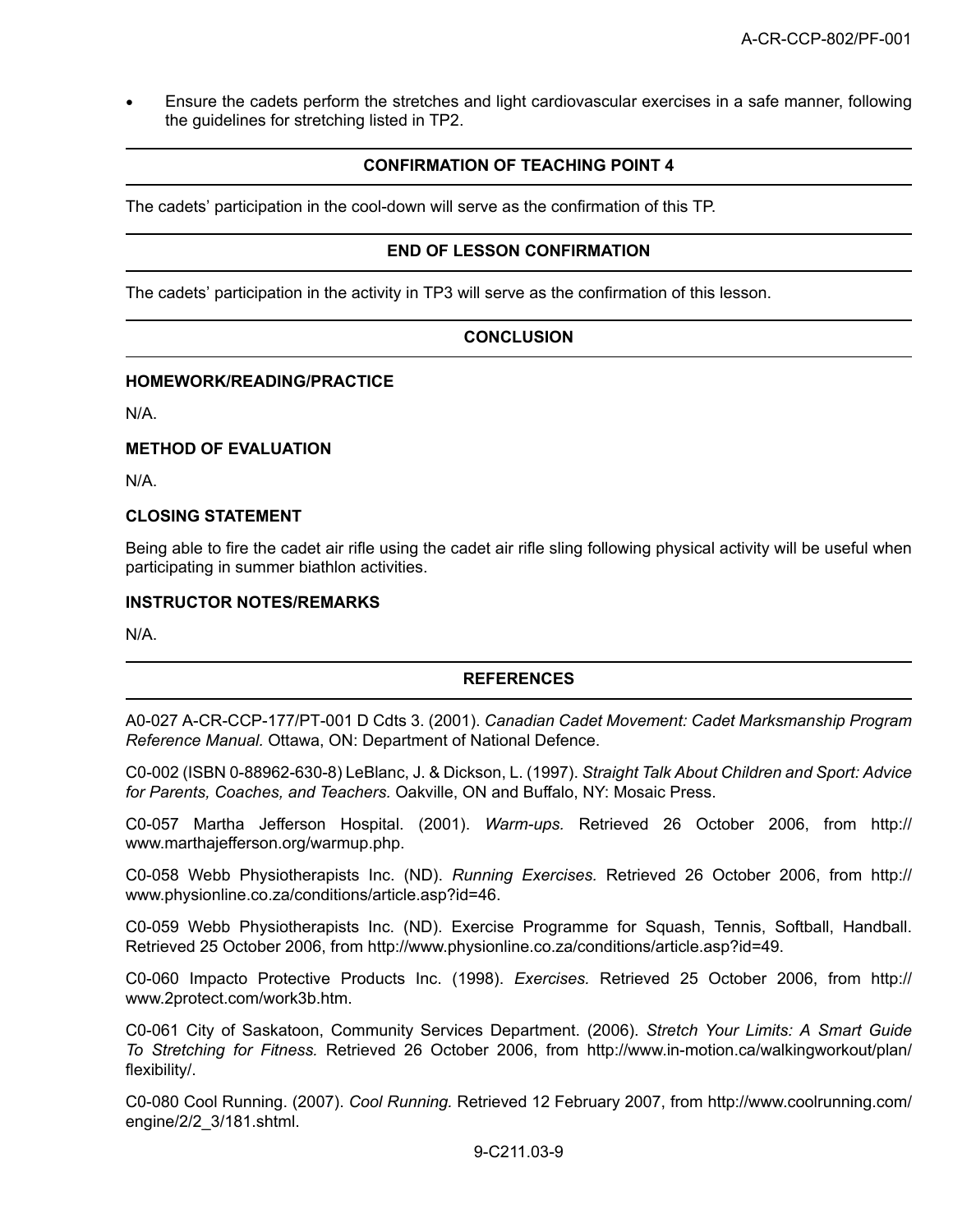C0-085 Daisy Outdoor Products. (2006). *AVANTI Competition Pellet Rifle: Operation Manual: AVANTI Legend Model 853C.* Rogers, AR: Daisy Outdoor Products.

C0-089 (ISBN 0-936070-22-6) Anderson, B. (2000). *Stretching: 20th Anniversary* (Rev. ed.). Bolinas, CA: Shelter Publications, Inc.

C0-154 Hansen, B. (1999). *Moving on the Spot: Fun and Physical Activity: A Collection of 5 Minute Stretch and Movement Sessions.* Retrieved 26 October 2006, from http://lin.ca/resource/html/dn3.htm#l1.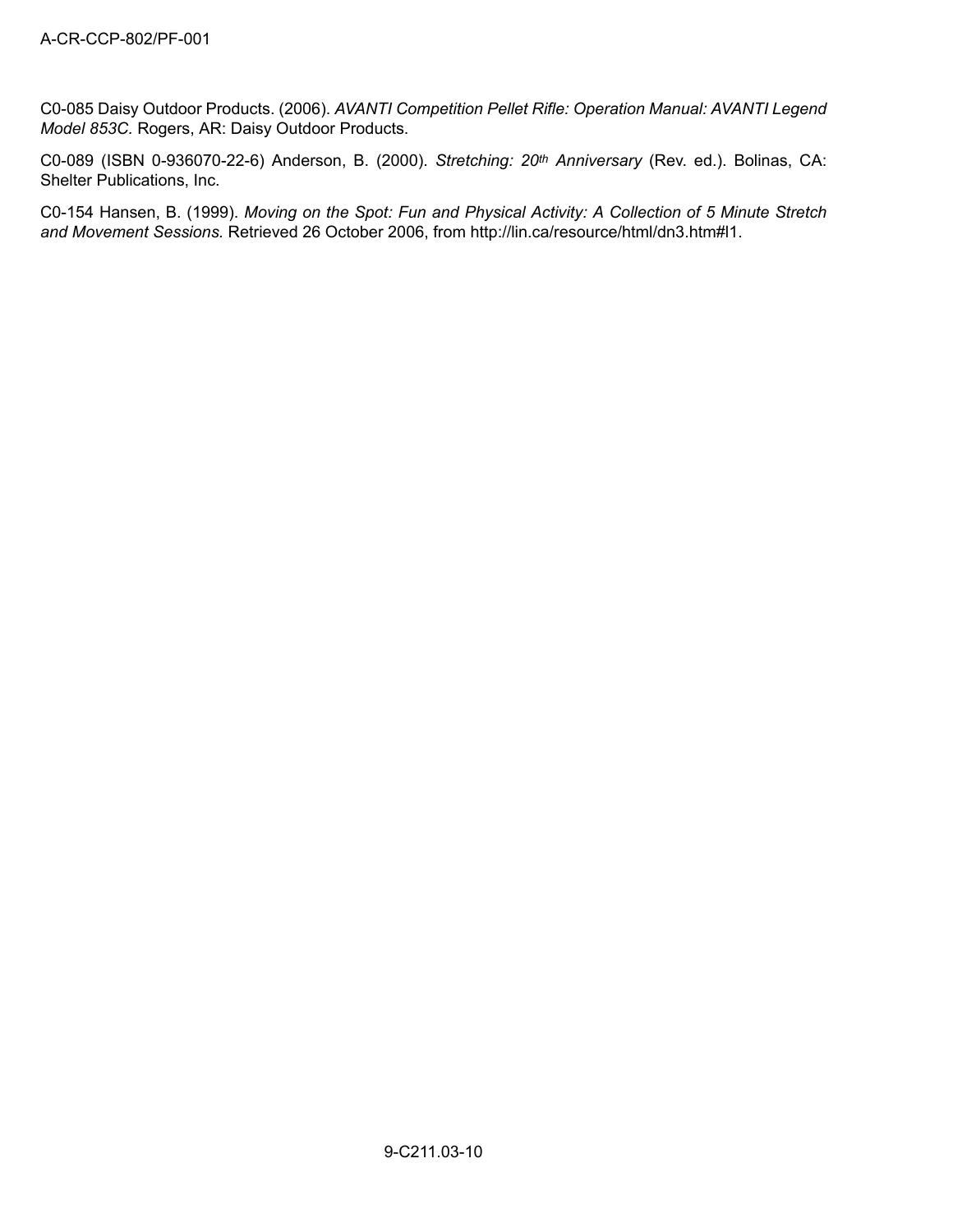#### **SAMPLE STRETCHES**

![](_page_34_Figure_2.jpeg)

![](_page_34_Figure_3.jpeg)

![](_page_34_Picture_4.jpeg)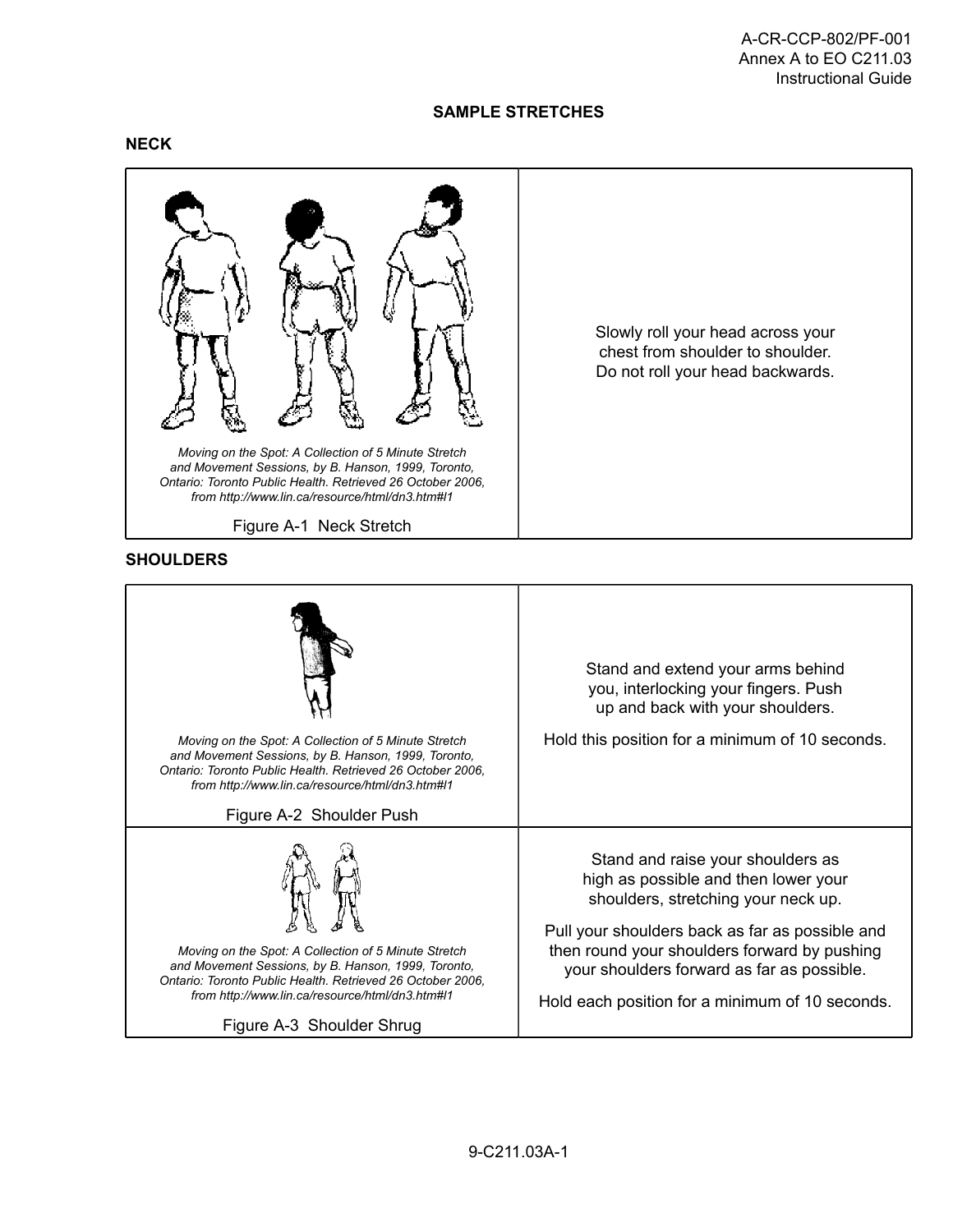| Warm Ups, by Martha Jefferson Hospital, Copyright 2001<br>by Martha Jefferson Hospital. Retrieved 26 October 2006.<br>from http://www.marthajefferson.org/warmup.php<br>Figure A-4 Arm Circles | Hold your arms straight out, palms up. Make small<br>circles with your arms, gradually increasing the size.<br>Reverse the direction of your circles.                                                                                                                                                                                                   |
|------------------------------------------------------------------------------------------------------------------------------------------------------------------------------------------------|---------------------------------------------------------------------------------------------------------------------------------------------------------------------------------------------------------------------------------------------------------------------------------------------------------------------------------------------------------|
| Smart Start: A Flexible Way to Get Fit. Retrieved 26 October 2006,<br>from http://www.in-motion.ca/walkingworkout/plan/flexibility/<br>Figure A-5 Shoulder Stretch                             | Either standing or sitting, take your right arm in<br>your left hand and bring it across your chest,<br>supporting the joint by holding it behind the elbow.<br>Pull the elbow lightly towards your chest. You<br>should feel the stretch in your right shoulder.<br>Hold this position for a minimum of<br>10 seconds and repeat on the opposite side. |

# **ARMS**

| Exercises. Copyright 1998 by Impacto Protective Products Inc.<br>Retrieved 26 October 2006, from http://www.2protect.com/home.htm<br>Figure A-6 Wrist Rotations | Rotate your hands in circular motions at the wrist.<br>Change direction and repeat on both sides.                                                                                                              |
|-----------------------------------------------------------------------------------------------------------------------------------------------------------------|----------------------------------------------------------------------------------------------------------------------------------------------------------------------------------------------------------------|
|                                                                                                                                                                 | Stand and bring your right arm over<br>your head, bent at the elbow. Use your<br>left hand to gently pull your arm down.<br>Hold this position for a minimum of<br>10 seconds and repeat on the opposite side. |
| Smart Start: A Flexible Way to Get Fit. Retrieved 26 October 2006,<br>from http://www.in-motion.ca/walkingworkout/plan/flexibility/                             |                                                                                                                                                                                                                |
| Figure A-7 Triceps Stretch                                                                                                                                      |                                                                                                                                                                                                                |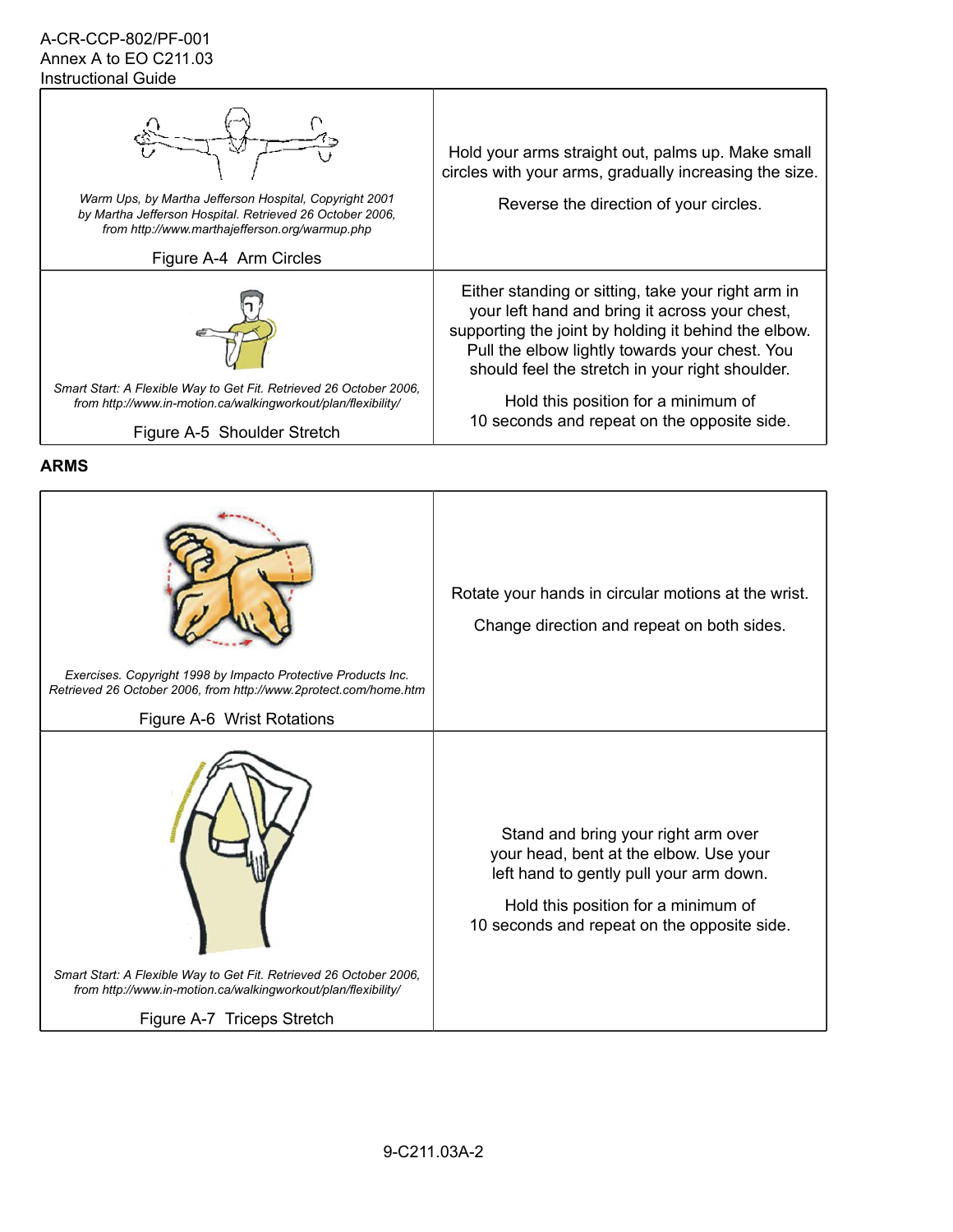![](_page_36_Picture_1.jpeg)

# **CHEST AND ABDOMINALS**

In a kneeling position, place your hands on the floor in front of you with your fingers pointing toward your knees, and your thumbs pointing out. Keeping your hands flat on the floor, lean back.

Hold this position for a minimum of 10 seconds.

![](_page_36_Figure_5.jpeg)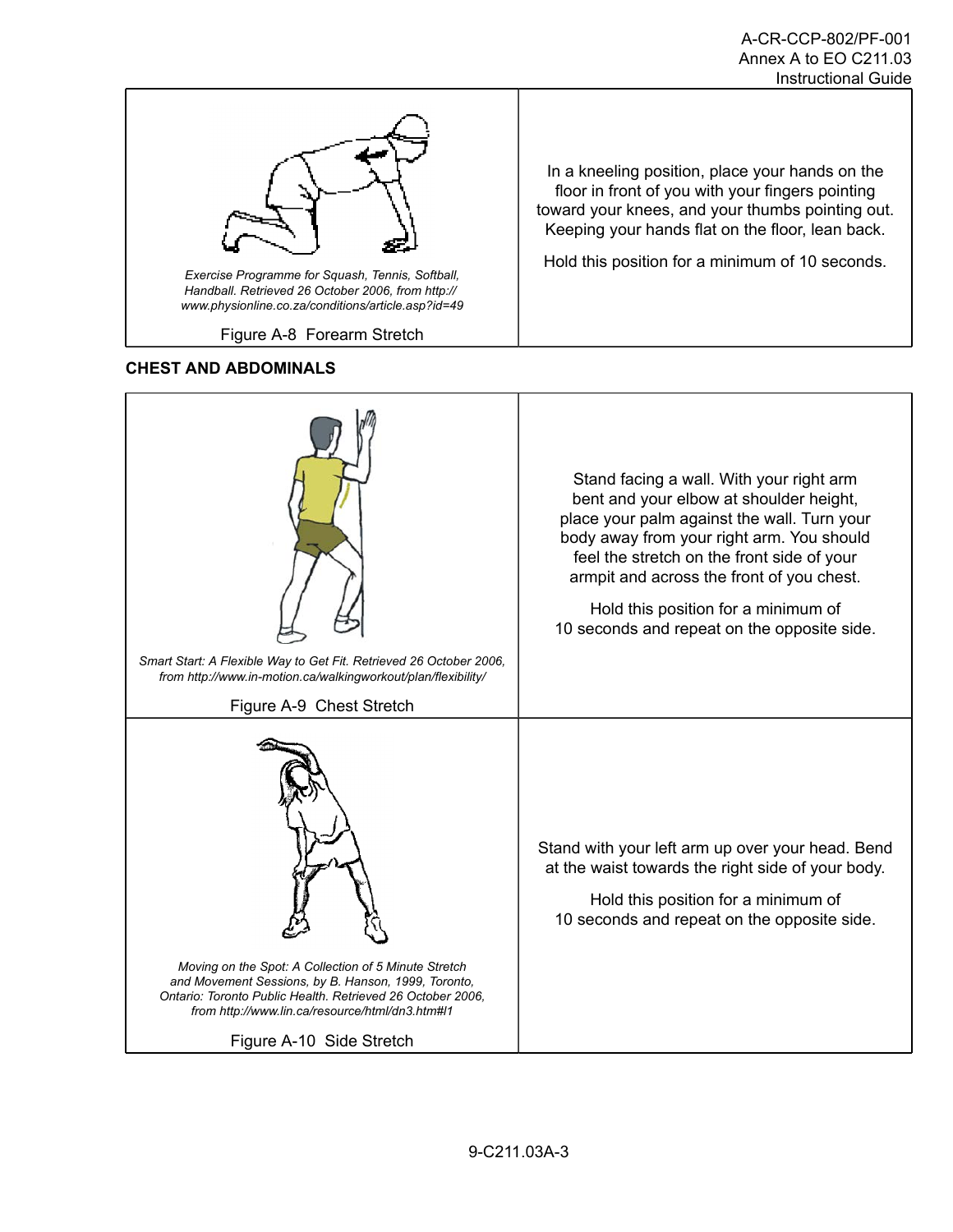# **BACK**

![](_page_37_Picture_2.jpeg)

# **LEGS**

![](_page_37_Picture_4.jpeg)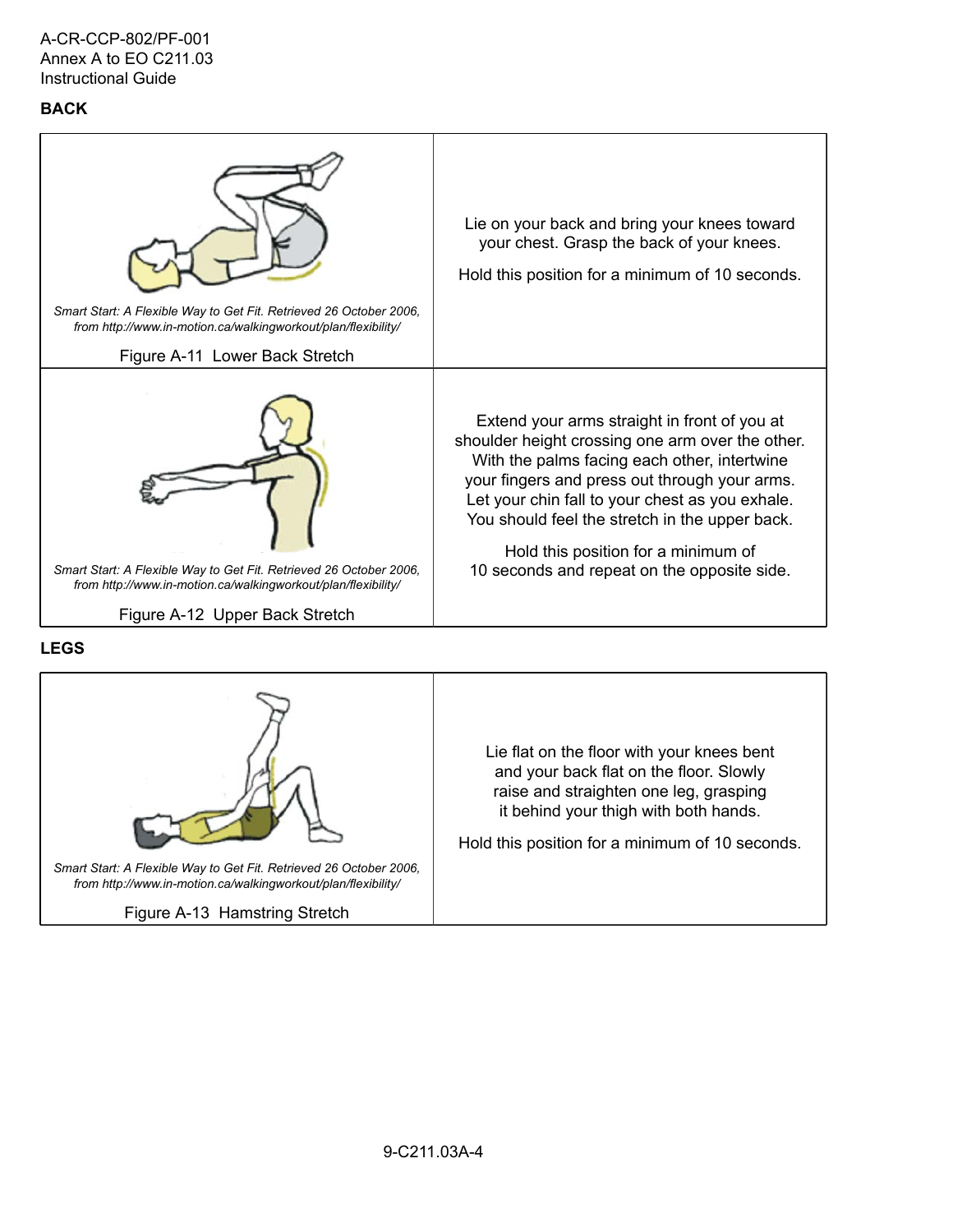![](_page_38_Figure_1.jpeg)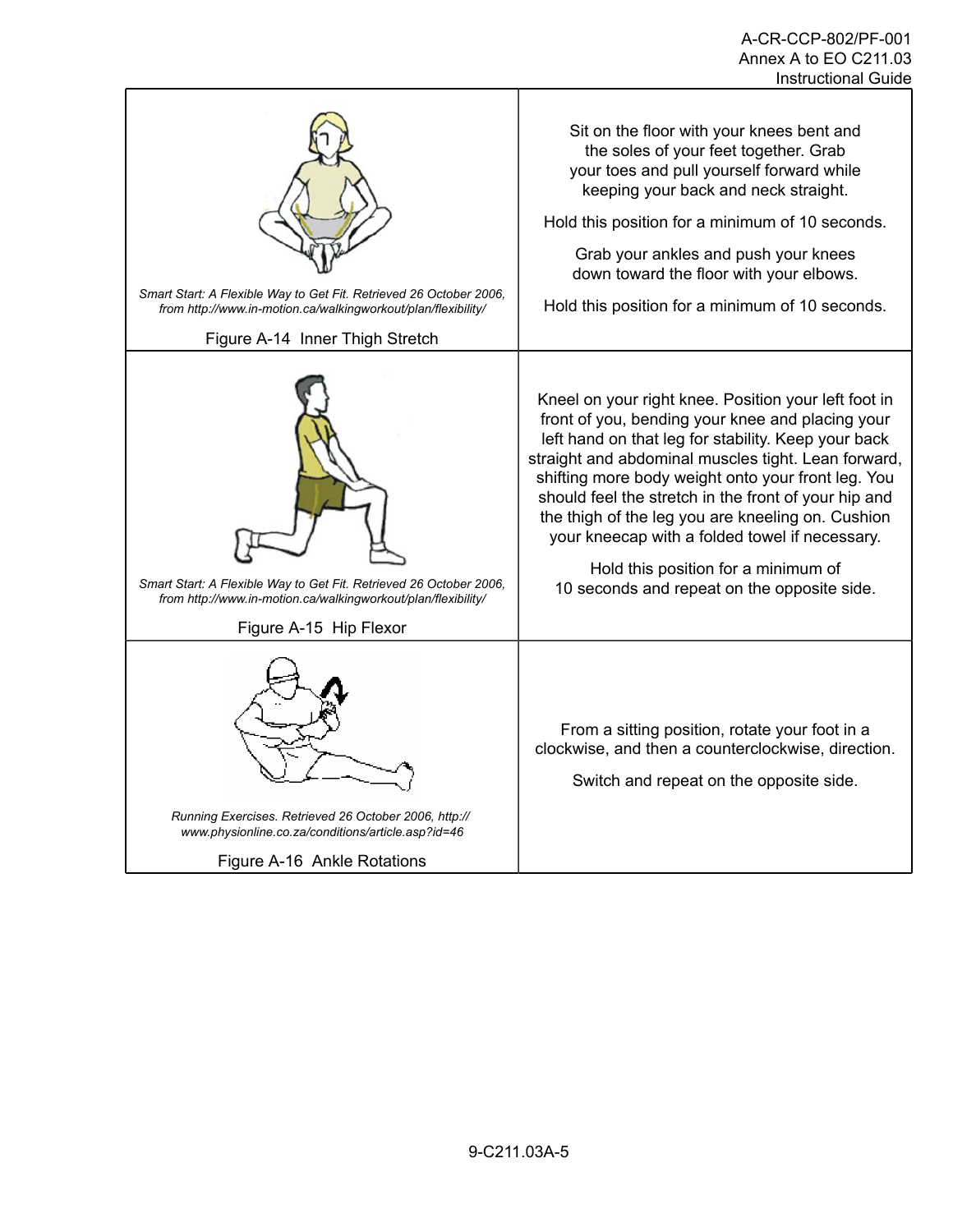![](_page_39_Figure_1.jpeg)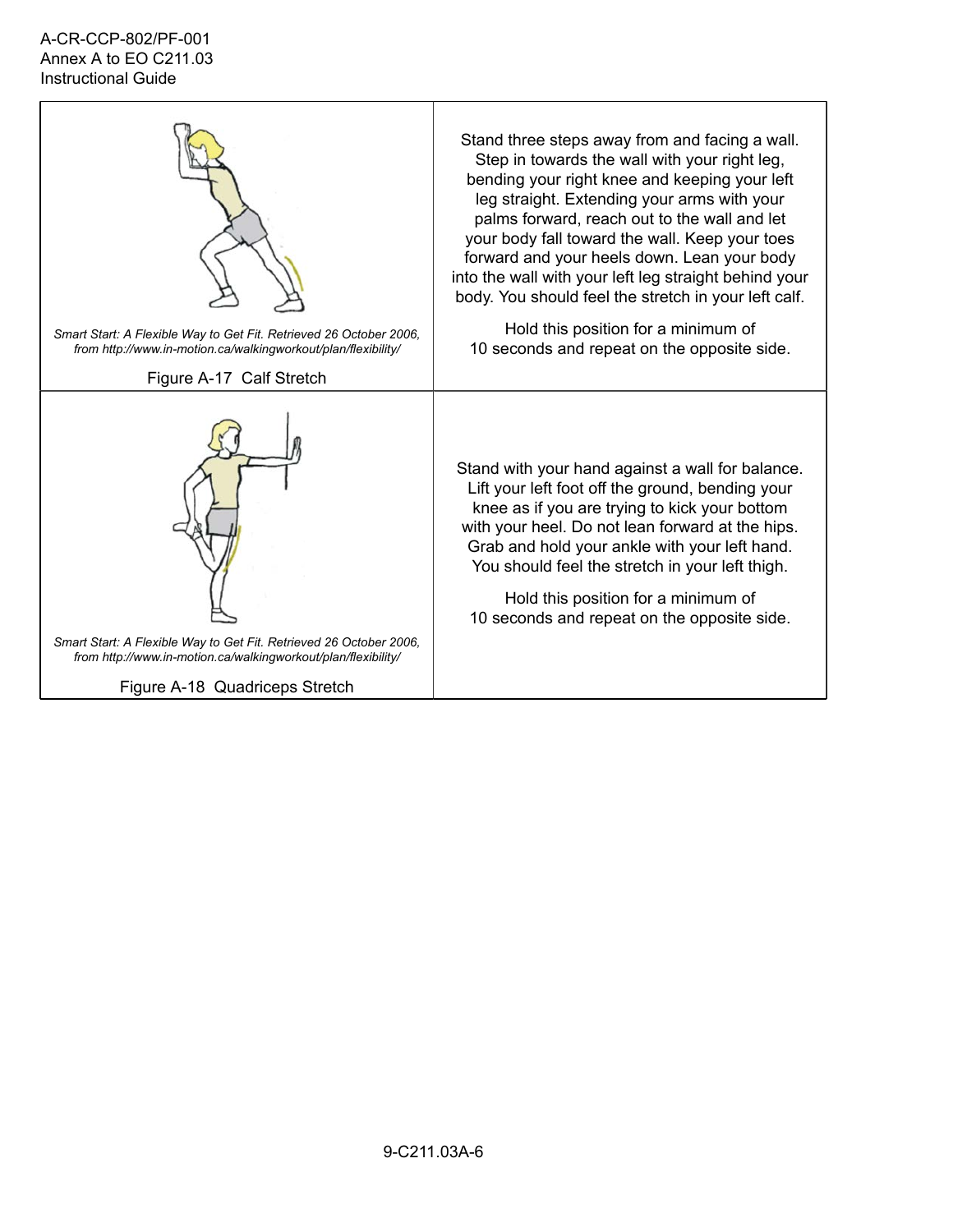![](_page_40_Picture_1.jpeg)

**COMMON TRAINING**

**INSTRUCTIONAL GUIDE**

![](_page_40_Picture_4.jpeg)

## **SECTION 4**

# **EO C211.04 – PARTICIPATE IN A COMPETITIVE SUMMER BIATHLON ACTIVITY**

Total Time: 180 min

# **PREPARATION**

#### **PRE-LESSON INSTRUCTIONS**

Resources needed for the delivery of this lesson are listed in the lesson specification located in A-CR-CCP-802/ PG-001, Chapter 4. Specific uses for said resources are identified throughout the Instructional Guide within the TP for which they are required.

Review the lesson content and become familiar with the material prior to delivering the lesson.

Ensure that all members involved in conducting this activity are well versed in the competition guidelines located at Annex A.

Ensure a first aid station is set up.

Set up a running route of 500 to 1000 m on alternating terrain and a range IAW A-CR-CCP-177/PT-001.

Photocopy Annex B.

#### **PRE-LESSON ASSIGNMENT**

N/A.

#### **APPROACH**

An interactive lecture was chosen for TP1 to illustrate the application of rules, principles, and concepts of summer biathlon.

A practical activity was chosen for TP2 to TP4 as it is an interactive way to introduce cadets to summer biathlon. This activity contributes to the development of these skills and knowledge in a fun and challenging setting.

# **INTRODUCTION**

## **REVIEW**

N/A.

#### **OBJECTIVES**

By the end of this lesson the cadet shall have participated in a competitive summer biathlon activity.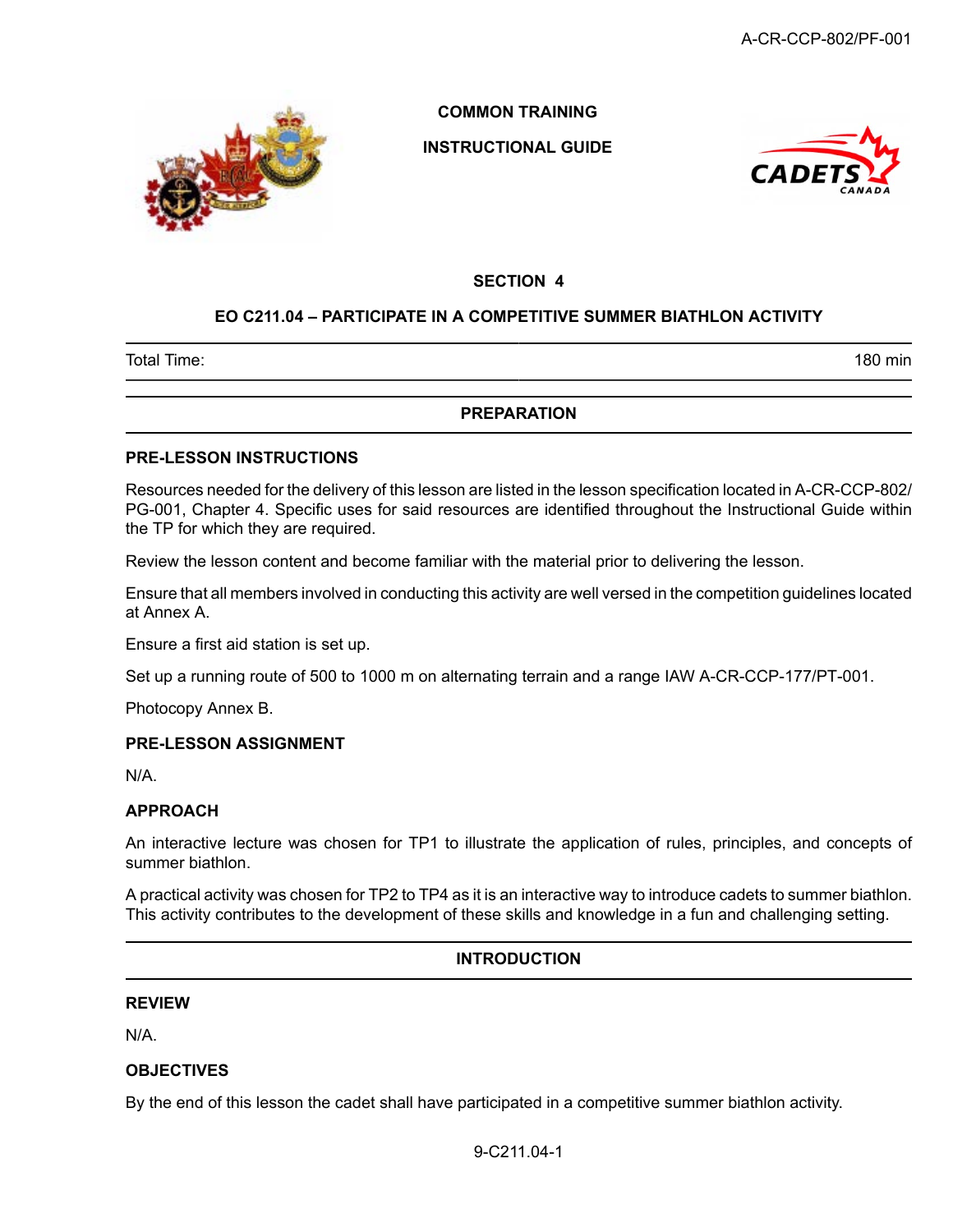# **IMPORTANCE**

It is important for cadets to participate in a competitive summer biathlon activity because it requires personal discipline, develops marksmanship skills, and promotes physical fitness.

# **Teaching Point 1 Explain the Components of the Competitive Summer Biathlon Activity**

Time: 15 min Method: Interactive Lecture Lecture

![](_page_41_Picture_7.jpeg)

Based on the facilities, the cadet should be made aware of the start area, the course, the firing range, and the finish area.

# **COURSE LAYOUT**

Each cadet will:

- run a loop of 500 to 1000 m;
- fire five to eight rounds in an effort to activate all five targets on the biathlon air rifle target (BART);
- run a second loop of 500 to 1000 m;
- fire five to eight rounds in an effort to activate all five targets on the BART;
- run a third loop of 500 to 1000 m; and
- finish the race.

The 500 to 1000 m course should be clearly marked prior to the start of this activity.

# **RULES AND REGULATIONS**

Rules and regulations for the competitive summer biathlon activity include the following:

- Cadets must use the same firing lane for the duration of the activity.
- The run must be completed in the proper sequence and on the marked route.
- Rifles must be placed at the firing point by the range staff and will remain there for the duration of the activity.
- All firing will be done in the prone position.
- The cadet air rifle sling is the only firing aid that may be used.
- The rifle must be made safe upon completion of firing.
- An inoperable rifle will be replaced by the range staff, the target will be reset, and the cadet will fire five to eight shots with the new rifle.
- Safety infractions will result in time penalties.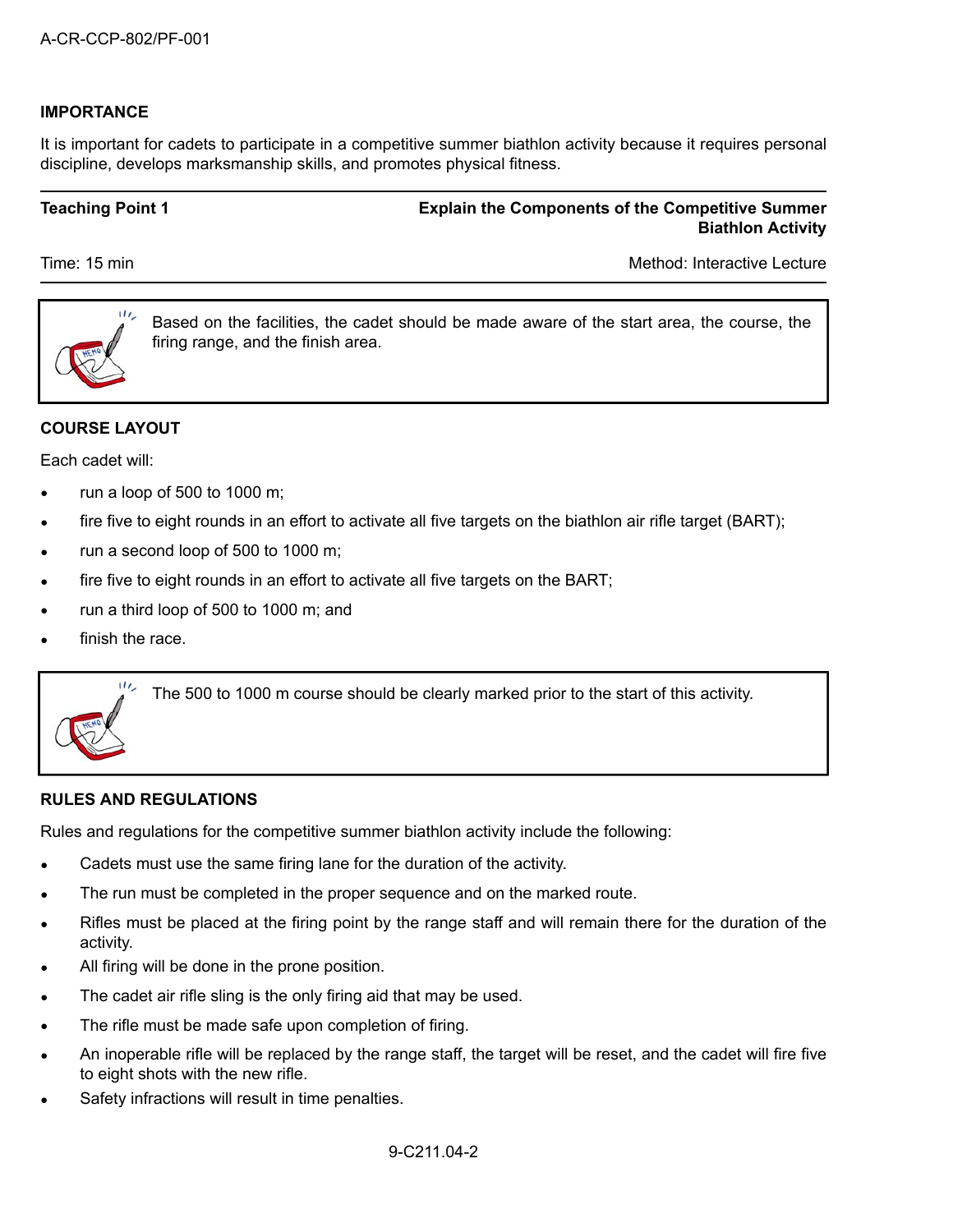Missed targets will result in time penalties.

# **SCORING**

Scoring will be calculated as follows:

- **Time.** The cadet's final time is the time from the start to the finish, plus any issued penalties.
- **Firing.** For each bout of firing, the number of missed targets will be recorded on the range recording sheet by the lane scorekeeper (located at Annex B). For each missed target, a one-minute penalty will be added to the cadet's total time.

# **PENALTIES**

Penalties will be added to the individual's time, to include:

- Each violation of the principles of fair play or good sportsmanship will result in a one-minute penalty, to include:
	- not giving way in an area of congestion;
	- pushing or shoving;
	- using profanity; and
	- $\circ$ interfering with other competitors.
- Each missed target will result in a one-minute penalty.
- Each safety infraction on the firing point will result in a one-minute penalty to include:
	- not keeping control of the cadet air rifle;
	- moving forward of the firing point; and
	- $\circ$ intentionally firing rounds at objects other than the BART.

# **OUT OF BOUNDS AREAS**

Make cadets aware of all out of bounds areas and safety considerations depending on the training area.

# **CONFIRMATION OF TEACHING POINT 1**

#### **QUESTIONS**

- Q1. What are two rules/regulations for this biathlon activity?
- Q2. How will the competitive summer biathlon activity be scored?
- Q3. What is one violation of the principles of fair play/good sportsmanship?

#### **ANTICIPATED ANSWERS**

- A1. Rules and regulations for the competitive summer biathlon activity include the following:
	- Cadets must use the same firing lane for the duration of the activity.
	- The run must be completed in the proper sequence and on the marked route.
	- Rifles must be placed at the firing point by the range staff and will remain there for the duration of the activity.
	- All firing will be done in the prone position.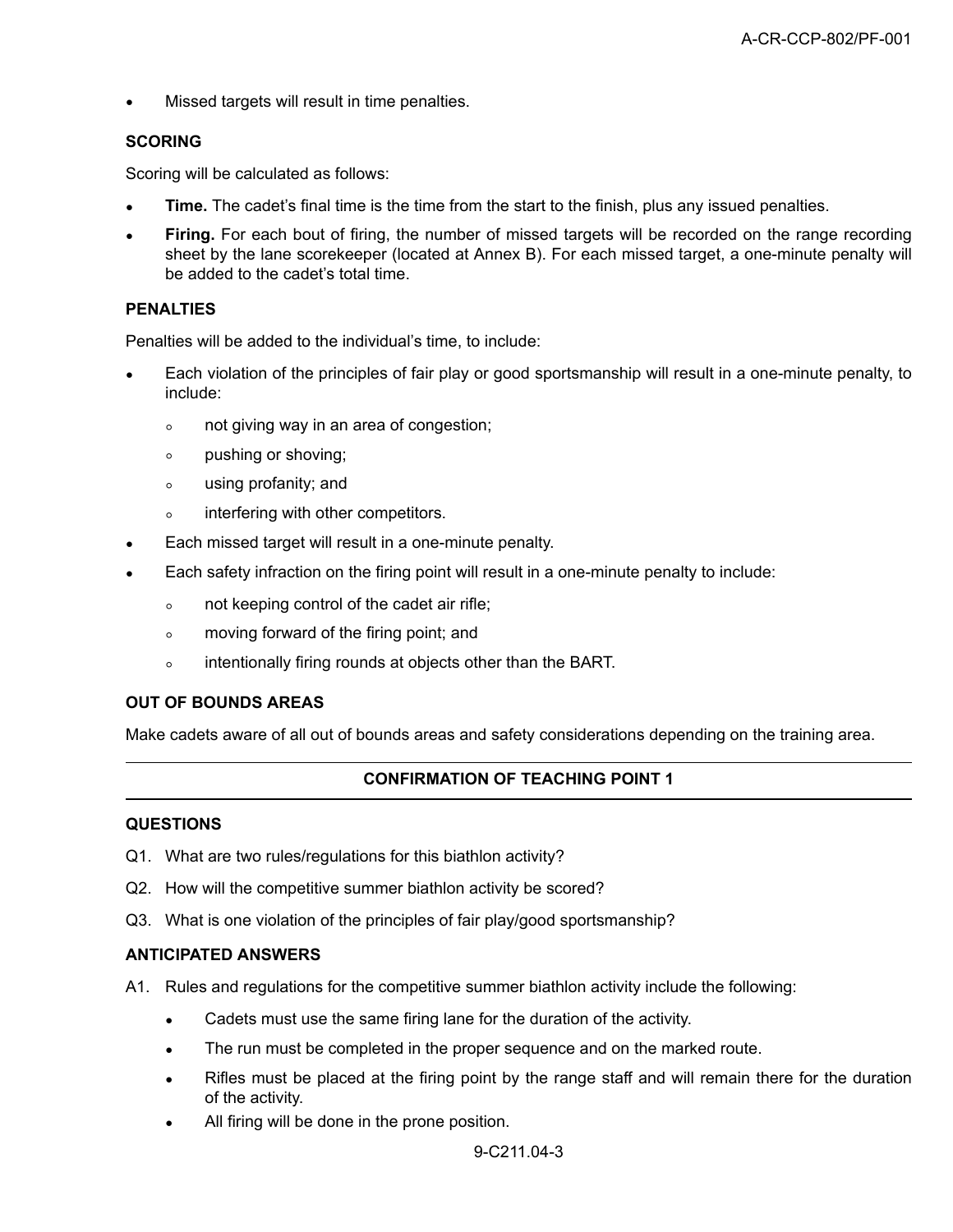- The cadet air rifle sling is the only firing aid that may be used.
- The rifle must be made safe upon completion of firing.
- An inoperable rifle will be replaced by the range staff, the target will be reset, and the cadet will fire five to eight shots with the new rifle.
- Safety infractions will result in time penalties.
- Missed targets will result in time penalties.
- A2. The activity will be scored based on time and penalties.
- A3. A violation of the principles of fair play/good sportsmanship may include:
	- not giving way in an area of congestion;
	- pushing or shoving;
	- using profanity; and
	- interfering with other competitors.

# **Teaching Point 2 Conduct a Warm-up Session Composed of Light Cardiovascular Exercises**

Time: 10 min Method: Practical Activity

![](_page_43_Picture_16.jpeg)

# **PURPOSE OF A WARM-UP**

A warm-up is composed of stretches and light cardiovascular exercises designed to:

- stretch the muscles:
- gradually increase respiratory action and heart rate;
- expand the muscles' capillaries to accommodate the increase in blood circulation which occurs during physical activity; and
- raise the muscle temperature to facilitate reactions in muscle tissue.

# **GUIDELINES FOR STRETCHING**

The following guidelines should be followed while stretching to prepare for physical activity and to help prevent injury:

- Stretch all major muscle groups, including the back, chest, legs, and shoulders.
- Never bounce while stretching.
- Hold each stretch for 10 to 30 seconds to let the muscles release fully.
- Repeat each stretch two to three times.
- When holding a stretch, support the limb at the joint.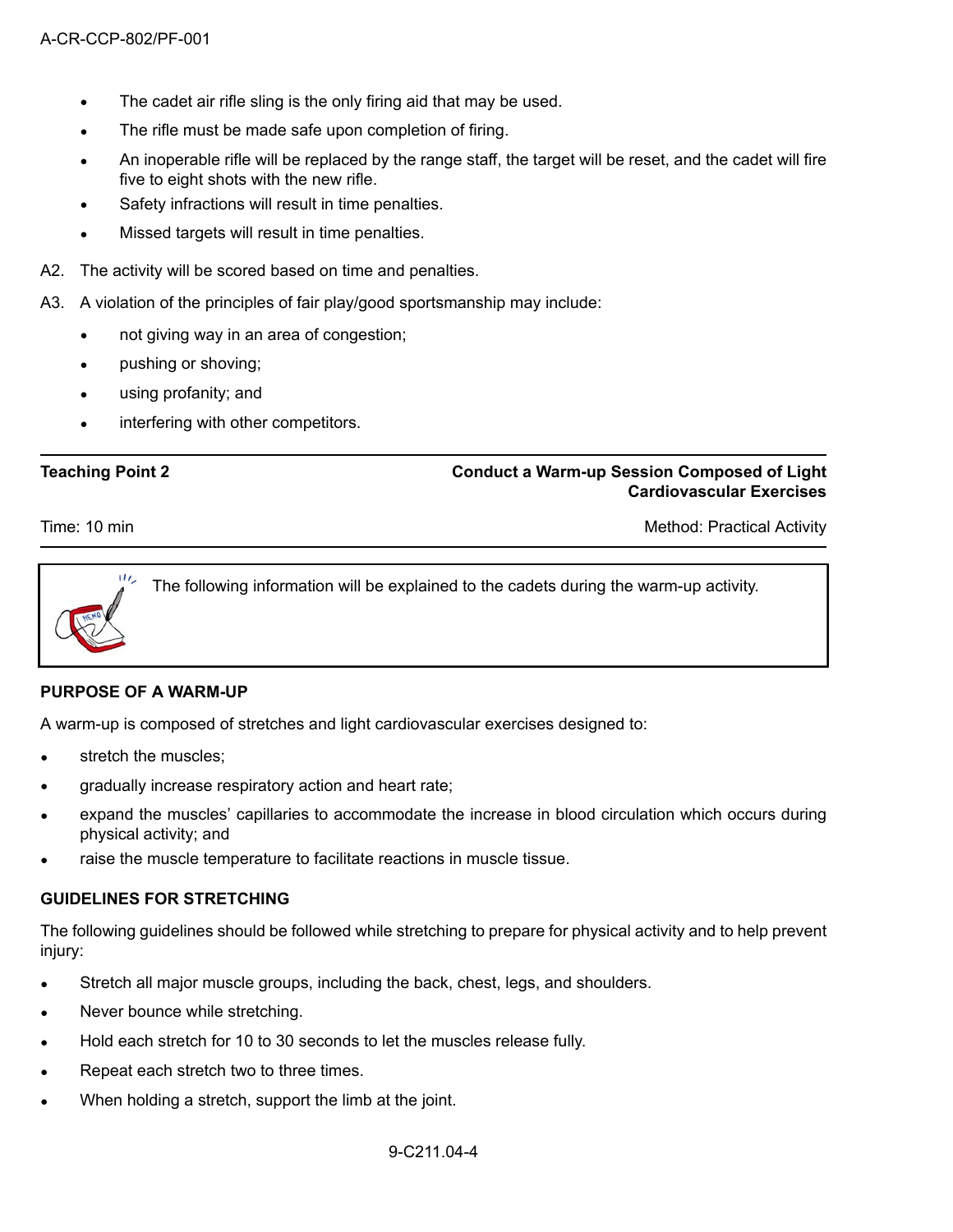- Static stretching, which is stretching a muscle and holding it in position without discomfort for 10 to 30 seconds, is considered the safest method.
- Stretching helps to relax the muscles and improve flexibility, which is the range of motion in the joints.
- As a guide, allow 10 minutes to warm-up for every hour of physical activity.

![](_page_44_Picture_4.jpeg)

The stretches chosen should focus on the areas of the body that will be used the most during the activity.

# **ACTIVITY**

#### **OBJECTIVE**

The objective of this warm-up activity is to stretch the muscles and perform light cardiovascular exercises to prepare the body for physical activity and to help prevent injuries.

#### **RESOURCES**

N/A.

# **ACTIVITY LAYOUT**

N/A.

# **ACTIVITY INSTRUCTIONS**

• Arrange the cadets in either a warm-up circle or in rows (as illustrated in Figures 1 and 2).

![](_page_44_Picture_15.jpeg)

*D Cdts 3, 2006, Ottawa, ON: Department of National Defence*

Figure 1 Instructor in the Centre of a Warm-up Circle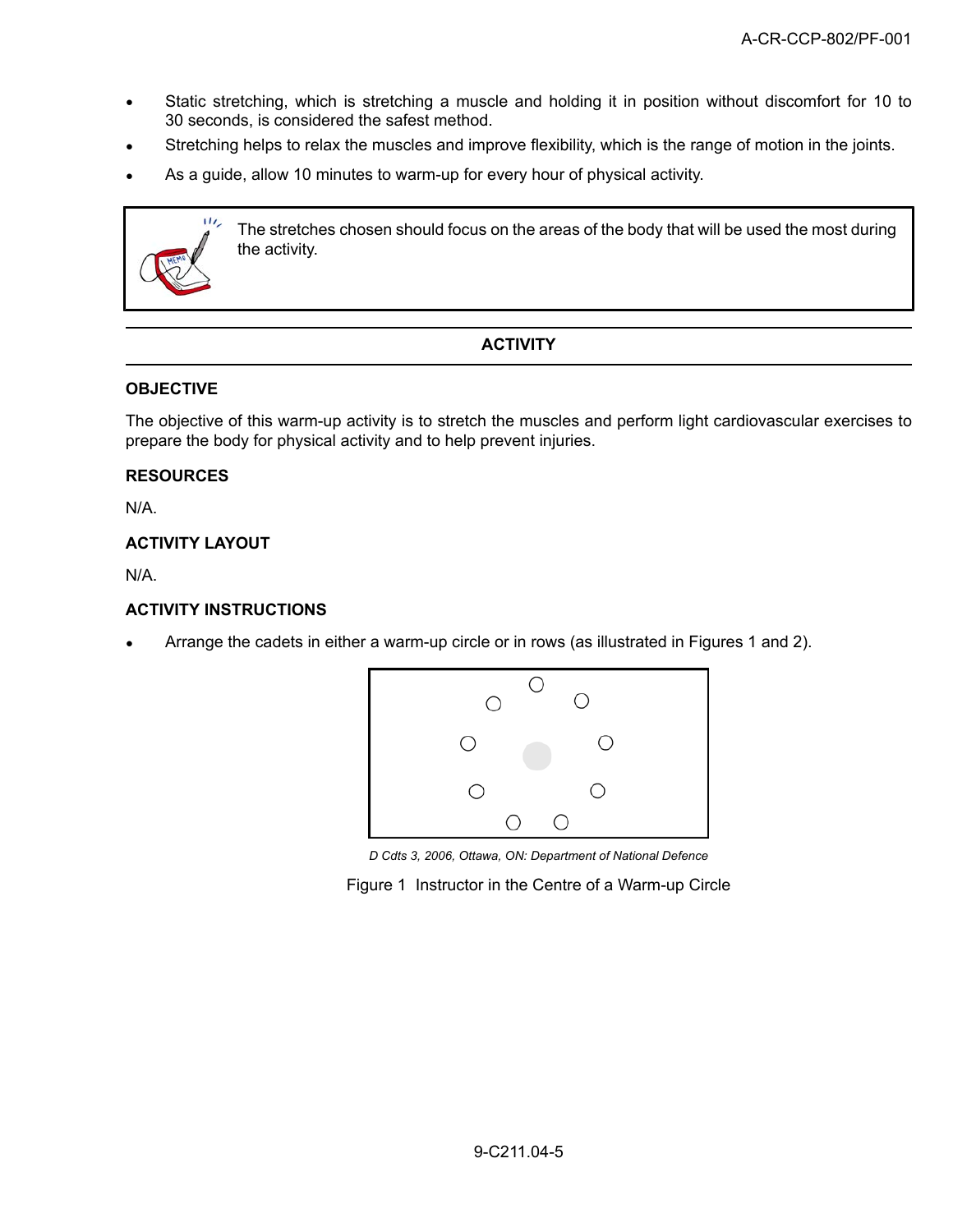![](_page_45_Picture_1.jpeg)

*D Cdts 3, 2006, Ottawa, ON: Department of National Defence*

Figure 2 Instructor at the Front With Two Assistant Instructors

- Demonstrate before having the cadets attempt each stretch/light cardiovascular exercise.
- Assistant instructors can help demonstrate the exercises and ensure the cadets are performing them correctly.
- Have cadets perform each stretch/light cardiovascular exercise.

![](_page_45_Picture_7.jpeg)

Light cardiovascular activities should be done to warm-up the muscles prior to stretching to avoid injury to or tearing of the muscles. For example, running on the spot for 30 seconds or performing jumping jacks should be performed prior to conducting the stretching activities located at Annex C.

# **SAFETY**

- Ensure there are at least two arm lengths between the cadets so they can move freely.
- Ensure the cadets perform the stretches and light cardiovascular exercises in a safe manner, following the guidelines for stretching listed in this TP.

# **CONFIRMATION OF TEACHING POINT 2**

The cadets' participation in the warm-up activity will serve as the confirmation of this TP.

**Teaching Point 3 Conduct a Competitive Summer Biathlon Activity**

Time: 135 min Method: Practical Activity and Method: Practical Activity and Method: Practical Activity

## **ACTIVITY**

#### **OBJECTIVE**

The objective of this activity is for cadets to participate in a competitive summer biathlon activity.

#### **RESOURCES**

Based on 20 cadets per group, the following resources are required per event:

- Cadet air rifles (5);
- Cadet air rifle slings (5);
- Shooting mats (10);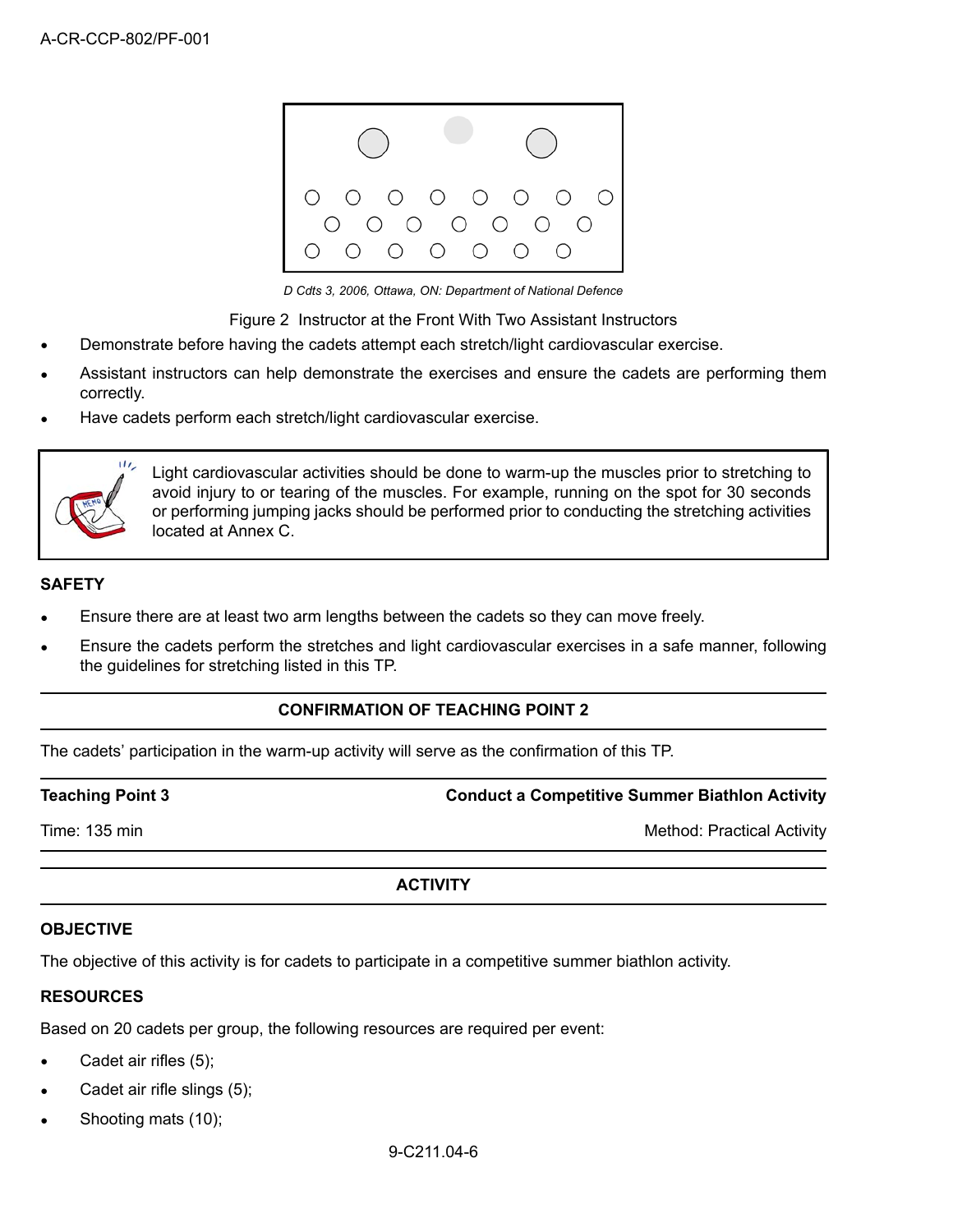- .177 air rifle pellets (a minimum of 700 pellets);
- Stopwatches (5);
- BART and target frame (5);
- Safety glasses/goggles (8);
- Pens/pencils;
- Notice board;
- Biathlon scoresheets located at Annex B;
- Course control sheets located at Annex B; and
- Range recording sheets located at Annex B.

# **ACTIVITY LAYOUT**

- Set up a running route of approximately 500 to 1000 m on alternating terrain.
- Set up an air rifle range in accordance with Annex A.
- Set up targets and target frames.
- Place two shooting mats per shooting lane.
- Place a cadet air rifle at each firing point.
- Place a pair of safety glasses/goggles at each firing point.

# **ACTIVITY INSTRUCTIONS**

Activity instructions are located at Annex A.

# **SAFETY**

- Ensure all range safety procedures are followed.
- Ensure cadets drink plenty of water and apply sunscreen.
- Ensure the running route is clearly marked and crossing points are monitored anywhere a road may be crossed.
- Ensure a first aider is identified at the start of the activity and is available at all times.
- Ensure water is available for the cadets during and after the activity.

# **CONFIRMATION OF TEACHING POINT 3**

The cadets' participation in the activity will serve as the confirmation of this TP.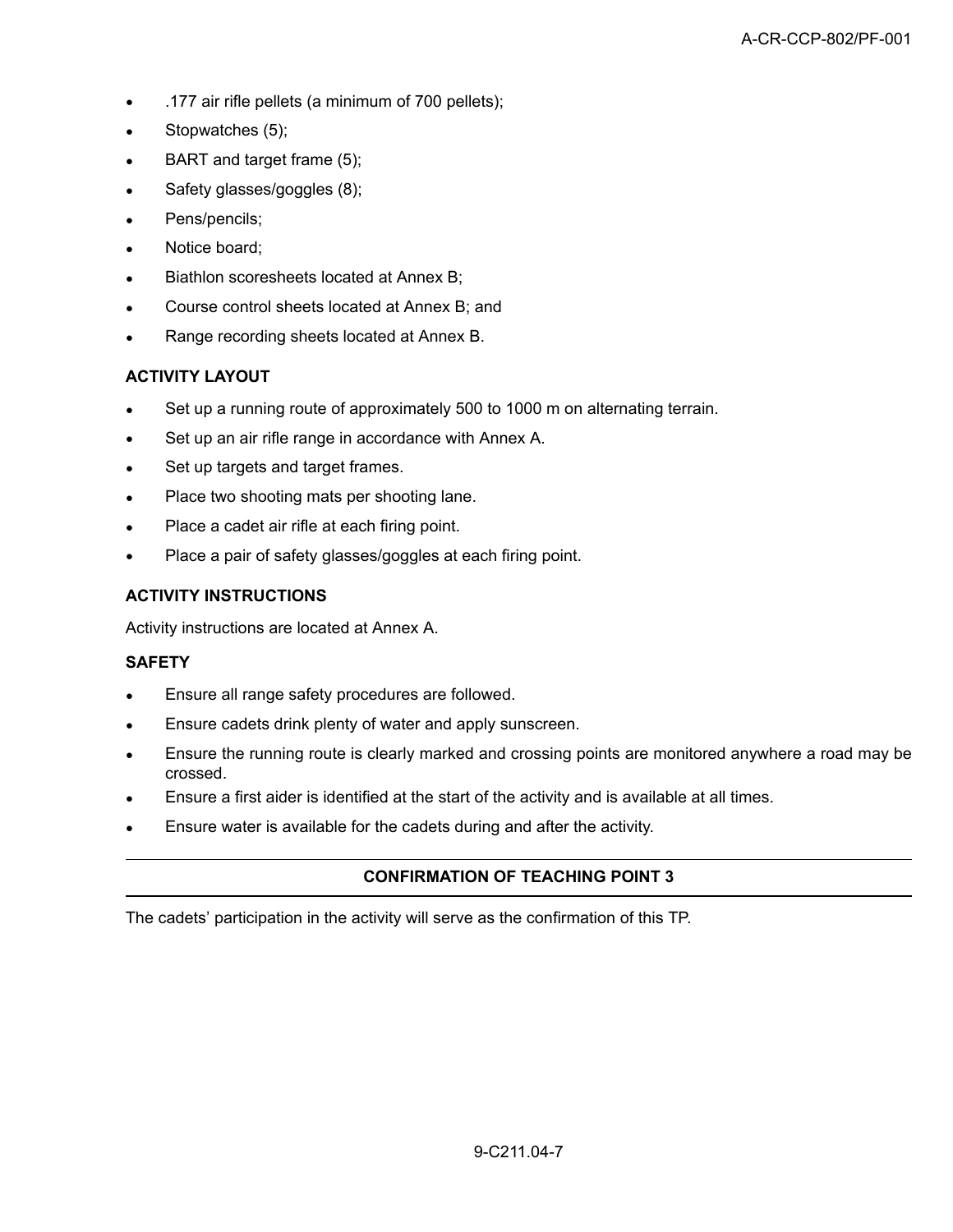# **Teaching Point 4 Conduct a Cool-down Session Composed of Light Cardiovascular Exercises**

Time: 10 min Method: Practical Activity

![](_page_47_Picture_5.jpeg)

The following information will be explained to the cadets during the cool-down activity.

# **PURPOSE OF A COOL-DOWN**

A cool-down is composed of stretches and light cardiovascular exercises designed to:

- allow the body time to slowly recover from physical activity and to help prevent injury;
- prepare the respiratory system to return to its normal state; and
- stretch the muscles to help relax and restore them to their resting length.

![](_page_47_Picture_12.jpeg)

The stretches chosen should focus on the areas of the body that were used the most during the activity.

# **ACTIVITY**

# **OBJECTIVE**

The objective of the cool-down is to stretch the muscles and perform light cardiovascular exercises that allow the body time to recover from physical activity, and to prevent injury.

# **RESOURCES**

Area large enough for all cadets to conduct a cool-down activity.

# **ACTIVITY LAYOUT**

N/A.

# **ACTIVITY INSTRUCTIONS**

- Arrange the cadets in either a cool-down circle or in rows (as illustrated in Figures 1 and 2).
- Demonstrate before having the cadets attempt each stretch/light cardiovascular exercise.
- Assistant instructors can help demonstrate the movements and ensure the cadets are performing them correctly.
- Have cadets perform each stretch/light cardiovascular exercise.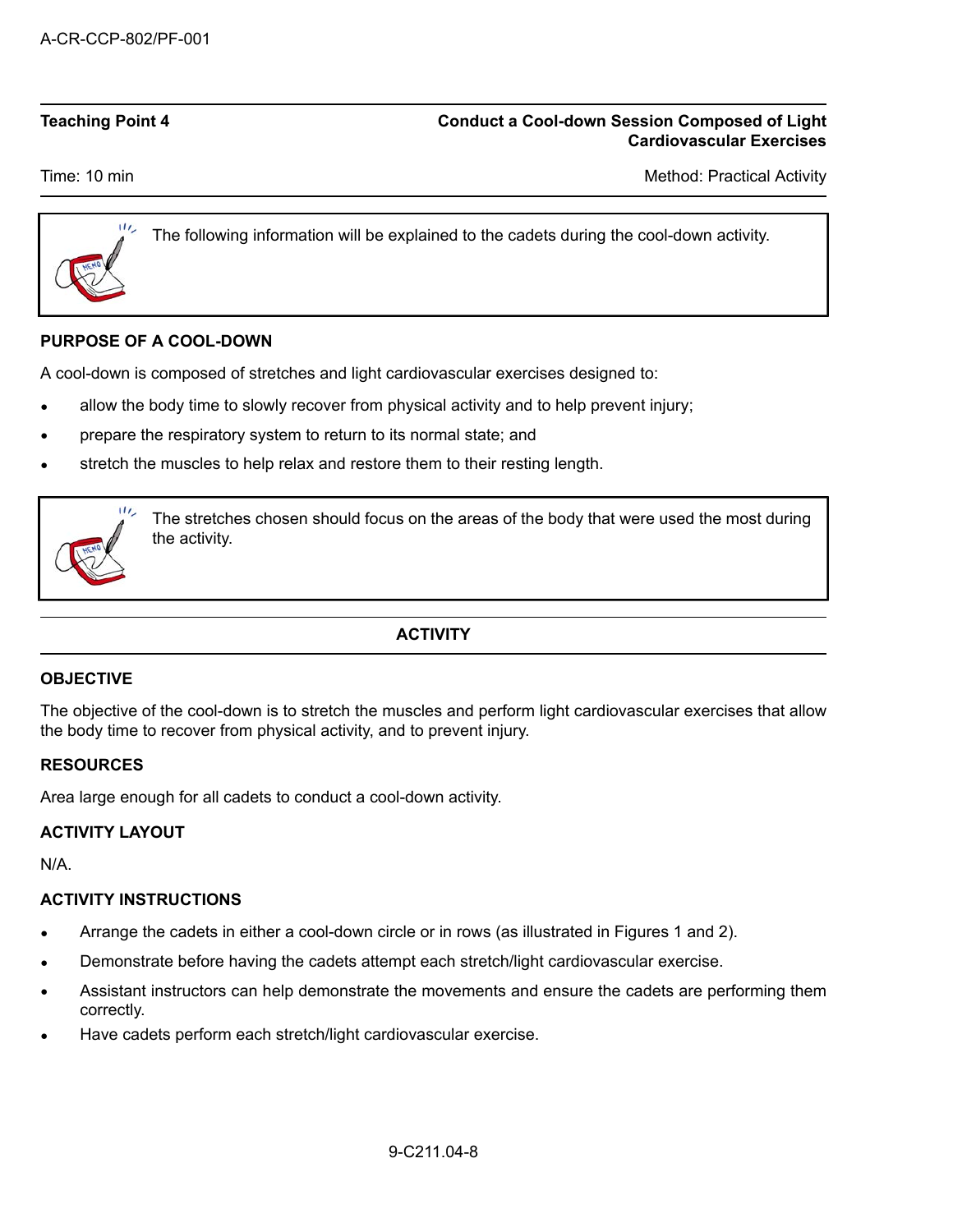![](_page_48_Picture_1.jpeg)

Sample stretches are located at Annex C.

# **SAFETY**

- Ensure there are at least two arm lengths between the cadets so they can move freely.
- Ensure the cadets perform the stretches and light cardiovascular exercises in a safe manner, following the guidelines for stretching listed in TP2.

# **CONFIRMATION OF TEACHING POINT 4**

The cadets' participation in the cool-down activity will serve as the confirmation of this TP.

#### **END OF LESSON CONFIRMATION**

The cadets' participation in the competitive summer biathlon activity will serve as the confirmation of this lesson.

# **CONCLUSION**

#### **HOMEWORK/READING/PRACTICE**

N/A.

# **METHOD OF EVALUATION**

N/A.

# **CLOSING STATEMENT**

Competitive summer biathlon is an activity that requires personal discipline, develops marksmanship skills, and promotes physical fitness. Competitive biathlon opportunities are available at the local, regional, and national level.

# **INSTRUCTOR NOTES/REMARKS**

Results should be posted for cadets to review. PO 211 is a complementary training activity. It is designed to provide an opportunity for the cadets to participate in a competitive summer biathlon activity.

EOs C111.01 (Participate in a Biathlon Briefing), C111.02 (Run Short Wind Sprints), C111.03 (Introduction to Summer Biathlon Marksmanship Skills Using the Cadet Air Rifle), C211.01 (Identify Civilian Biathlon Opportunities), C211.02 (Run on Alternating Terrain), and C211.03 (Fire the Cadet Air Rifle Using a Sling Following Physical Activity) shall be taught prior to conducting this lesson.

# **REFERENCES**

A0-027 A-CR-CCP-177/PT-001 D Cdts 3. (2001). *Canadian Cadet Movement: Cadet Marksmanship Program Reference Manual.* Ottawa, ON: Department of National Defence.

A0-032 Cadets Canada. (2002). *Biathlon Competition Rules and IBU/Cadet Disciplinary Rules.* Ottawa, ON: Department of National Defence.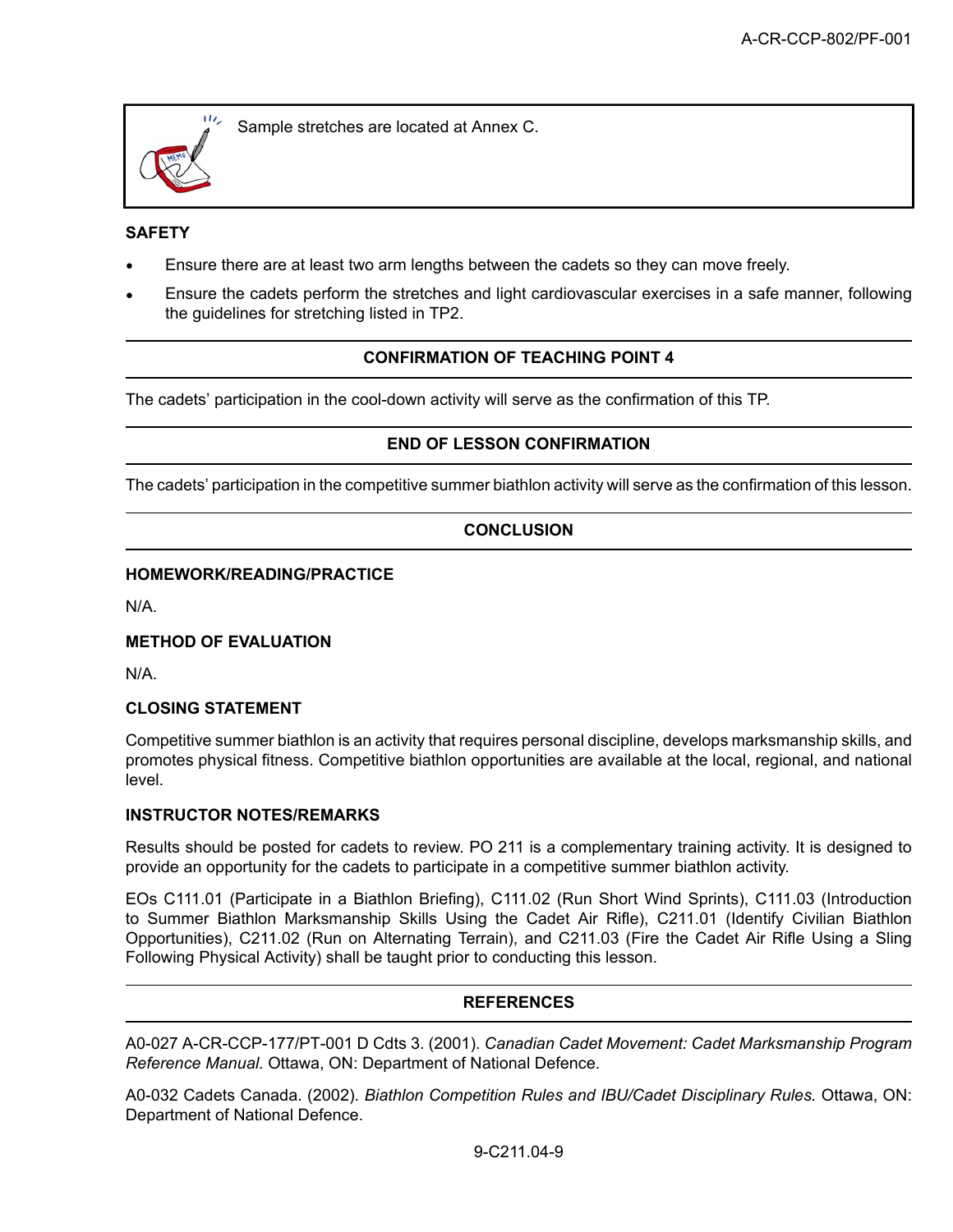A0-036 Cadets Canada. (ND). *Canadian Cadet Movement: Biathlon Championship Series*. Ottawa, ON: Department of National Defence.

C0-002 (ISBN 0-88962-630-8) LeBlanc, J. & Dickson, L. (1997). *Straight Talk About Children and Sport: Advice for Parents, Coaches, and Teachers.* Oakville, ON and Buffalo, NY: Mosaic Press.

C0-057 Martha Jefferson Hospital. (2001). *Warm-ups.* Retrieved 26 October 2006, from http:// www.marthajefferson.org/warmup.php.

C0-058 Webb Physiotherapists Inc. (ND). *Running Exercises.* Retrieved 26 October 2006, from http:// www.physionline.co.za/conditions/article.asp?id=46.

C0-059 Webb Physiotherapists Inc. (ND). *Exercise Programme for Squash, Tennis, Softball, Handball.* Retrieved 25 October 2006, from http://www.physionline.co.za/conditions/article.asp?id=49.

C0-060 Impacto Protective Products Inc. (1998). *Exercises.* Retrieved 25 October 2006, from http:// www.2protect.com/work3b.htm.

C0-061 City of Saskatoon, Community Services Department. (2006). *Stretch Your Limits: A Smart Guide To Stretching for Fitness.* Retrieved 26 October 2006, from http://www.in-motion.ca/walkingworkout/plan/ flexibility/.

C0-089 (ISBN 0-936070-22-6) Anderson, B. (2000). *Stretching: 20th Anniversary* (Rev. ed.). Bolinas, CA: Shelter Publications, Inc.

C0-154 Hansen, B. (1999). *Moving on the Spot: Fun and Physical Activity: A Collection of 5 Minute Stretch and Movement Sessions.* Retrieved 26 October 2006, from http://lin.ca/resource/html/dn3.htm#l1.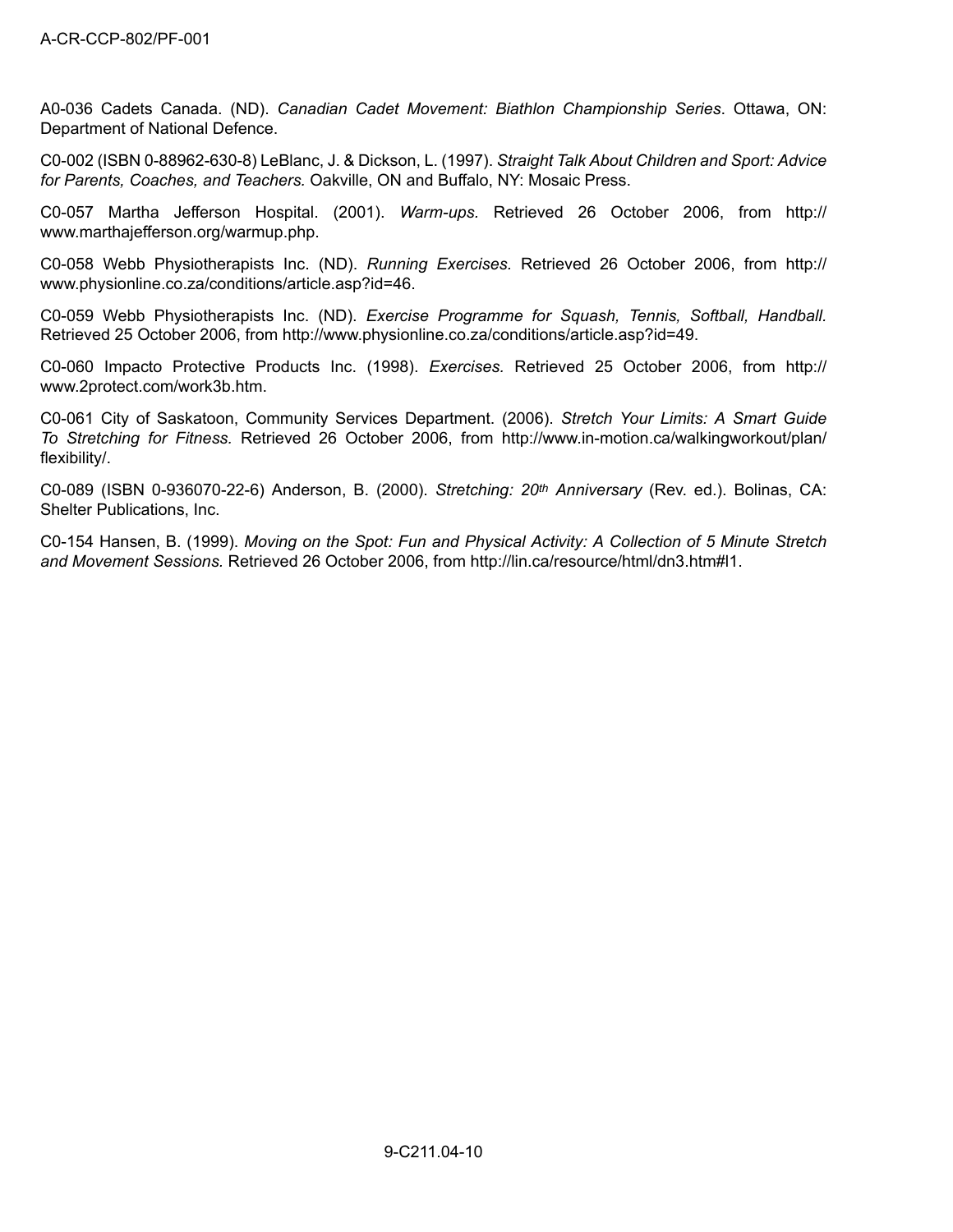# **GUIDELINES FOR CONDUCTING A COMPETITIVE SUMMER BIATHLON ACTIVITY**

#### **OBJECTIVES**

The objectives of the competitive summer biathlon activity are:

- to practice and improve marksmanship skills;
- to improve the level of physical fitness; and
- to introduce the sport of summer biathlon.

# **COMPOSITION**

Each cadet will enter as an individual.

# **FACILITIES**

The facilities required to conduct a competitive summer biathlon activity are:

- a route, on alternating terrain, of approximately 500 to 1000 m with the start and finish lines located close to the range. The route should be wide enough to accommodate a maximum of 10 cadets running at one time. When roads are to be crossed, they must be clearly marked and a central crossing point established with traffic control provided; and
- an air rifle range constructed IAW A-CR-CCP-177/PT-001, Chapter 1, Section 8, with a minimum of one firing lane per cadet per group.

#### **PARTICIPANTS**

This activity may be conducted with cadets from multiple squadrons. A sample invitation for the competitive summer biathlon activity is located at Annex D.

## **STAFFING**

Numerous staff are required to conduct a competitive summer biathlon activity. These appointments may be filled by squadron staff, and shall include:

- **Technical Delegate.** Responsible for the overall conduct of the competition, including issuing penalties, and interpreting the rules.
- **Range Safety Officer (RSO).** Responsible for the overall conduct of the activities on the range.
- **Assistant RSO.** Responsible for targets, issuing ammunition, and assisting the RSO, as required.
- **Lane Scorekeeper.** Responsible for scoring targets and recording results on the range recording sheet (located at Annex B).
- **Chief of Statistics.** Responsible for compiling all the event data (e.g. range results, start/finish time, and any penalties issued).
- **Runner.** Responsible for collecting the scoring sheets and delivering them to the chief of statistics.
- **Start and Finish Line Chief.** Responsible for starting the run and recording the finish times on the scoresheet (located at Annex B).
- **Course Control.** Responsible for recording each time the cadet runs a loop on the course control sheet (located at Annex B).
- **First Aider.** Responsible for dealing with any injuries that may occur during the competition.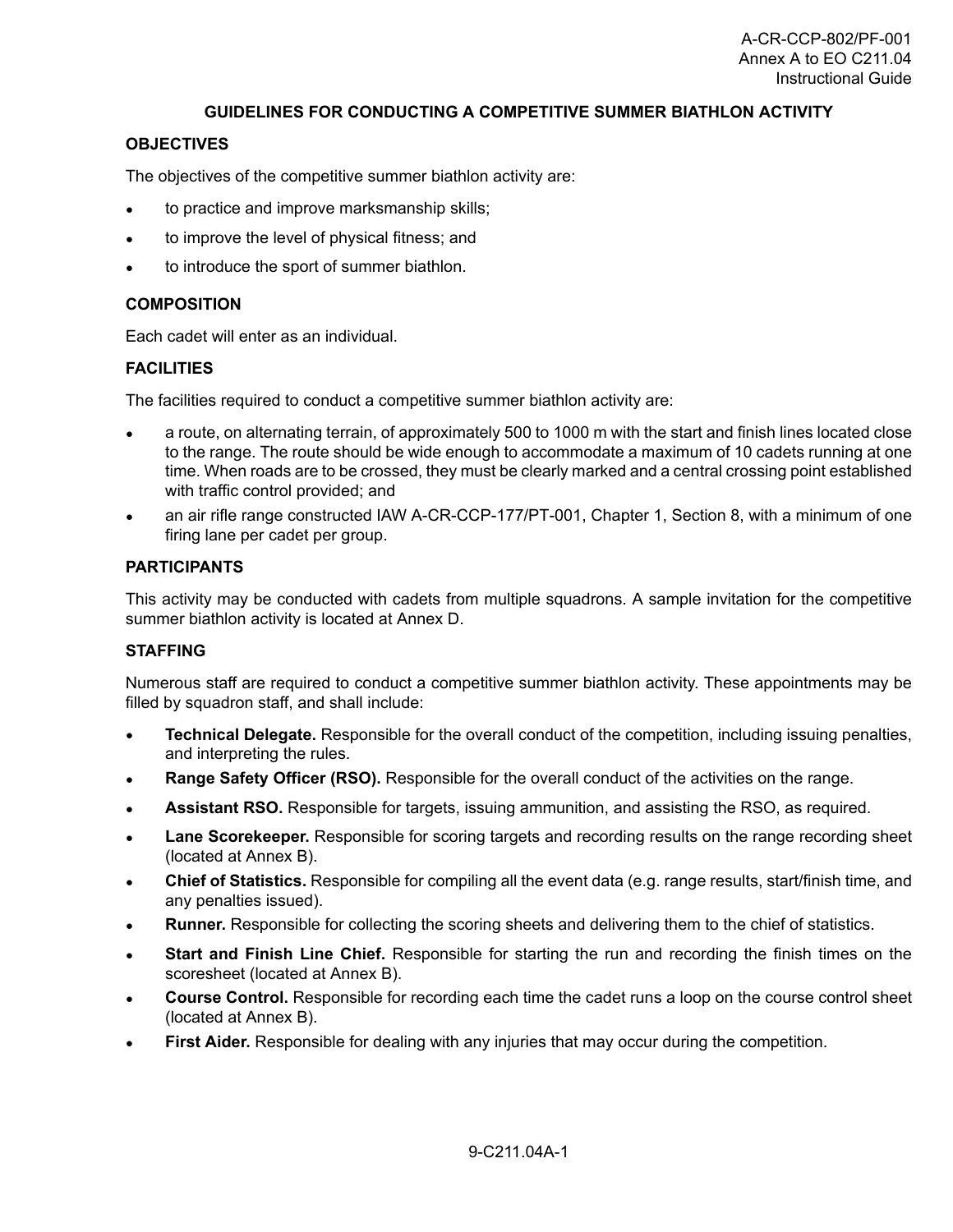# **FORMAT**

# **Team Captain's Meeting**

All cadets will attend the team captain's meeting. This meeting includes all the essential information required by the cadets to participate in the competitive summer biathlon activity. The cadets are given:

- start times;
- range lane assignments;
- weather updates; and
- introductions to the competition staff.

# **The Running Loop**

Each cadet will run three separate loops of 500 to 1000 m. Each running loop will consist of:

- assembling for an individual start (cadets will begin at 10-second intervals for the first loop); and
- crossing the finish line.

# **The Range**

Each cadet will fire five to eight pellets in an effort to activate all five targets on the BART. After each bout of firing, the appropriate lane scorer will record the cadet's results and reset the BART.

# **SEQUENCE**

This competitive summer biathlon activity will be conducted in the following sequence:

- 1. running a loop of 500 to 1000 m;
- 2. firing five to eight pellets at the BART;
- 3. running a loop of 500 to 1000 m;
- 4. firing five to eight pellets at the BART;
- 5. running a third loop of 500 to 1000 m; and
- 6. crossing the finish line.

# **EQUIPMENT**

Based on 20 cadets per group, the equipment required to conduct the competitive summer biathlon activity shall include, but is not limited to the following:

- Cadet air rifles (5);
- Cadet air rifle slings (5);
- Shooting mats (10);
- .177 air rifle pellets (a minimum of 700 pellets);
- Stop watches (5);
- BART and target frame (5);
- Safety glasses (8);
- Pens/pencils;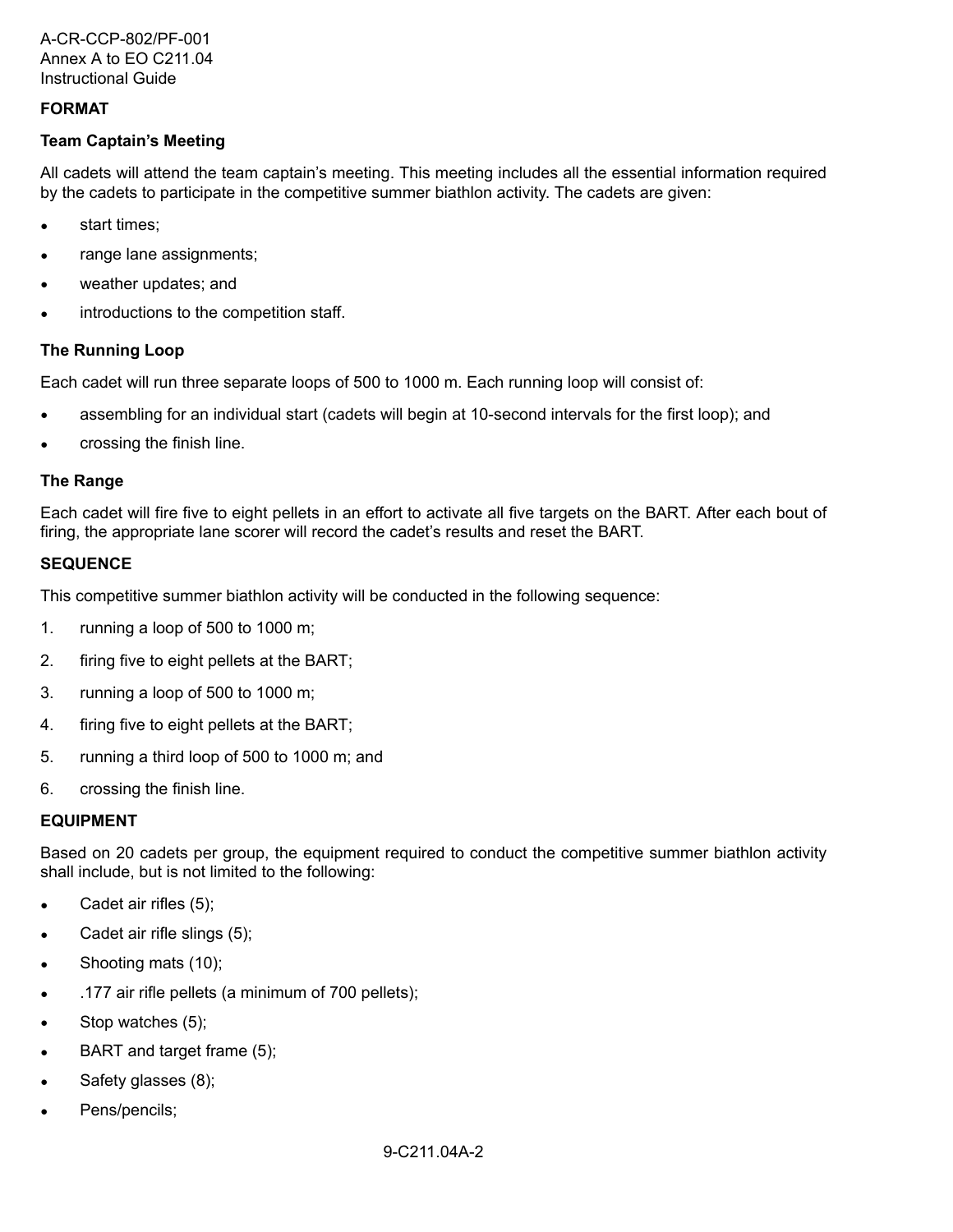- Notice board;
- Biathlon scoresheets located at Annex B;
- Course control sheets located at Annex B; and
- Range recording sheets located at Annex B.

# **DRESS**

Appropriate clothing according to the weather forecast.

# **RULES AND REGULATIONS**

- Cadets must use the same firing lane for the duration of the activity.
- The run must be completed in the proper sequence and on the marked route.
- Rifles must be placed on the firing point by the range staff and will remain there for the duration of the activity.
- All firing will be done in the prone position.
- The cadet air rifle sling is the only firing aid that may be used.
- The rifle must be made safe upon completion of firing.
- An inoperable rifle will be replaced by the range staff, the target will be reset, and the cadet will fire five to eight shots with the new rifle.
- Safety infractions will result in time penalties.
- Missed targets will result in time penalties.

# **SCORING**

Scoring will be calculated as follows:

- **Time.** The cadet's final time is the time from the start to the finish, plus any issued penalties.
- **Firing.** For each bout of firing, the number of missed targets will be recorded on the range recording sheet by the lane scorekeeper (located at Annex B). For each missed target, a one-minute penalty will be added to the cadet's total time.

# **PENALTIES**

Penalties will be added to the individual's time, to include:

- Each violation of the principles of fair play or good sportsmanship will result in a one-minute penalty, to include:
	- not giving way in an area of congestion;
	- pushing or shoving;
	- using profanity; and
	- $\circ$ interfering with other competitors.
- Each missed target will result in a one-minute penalty.
- A one-minute penalty will be issued for each safety infraction, to include:
	- not keeping control of the cadet air rifle;
	- moving forward of the firing point; and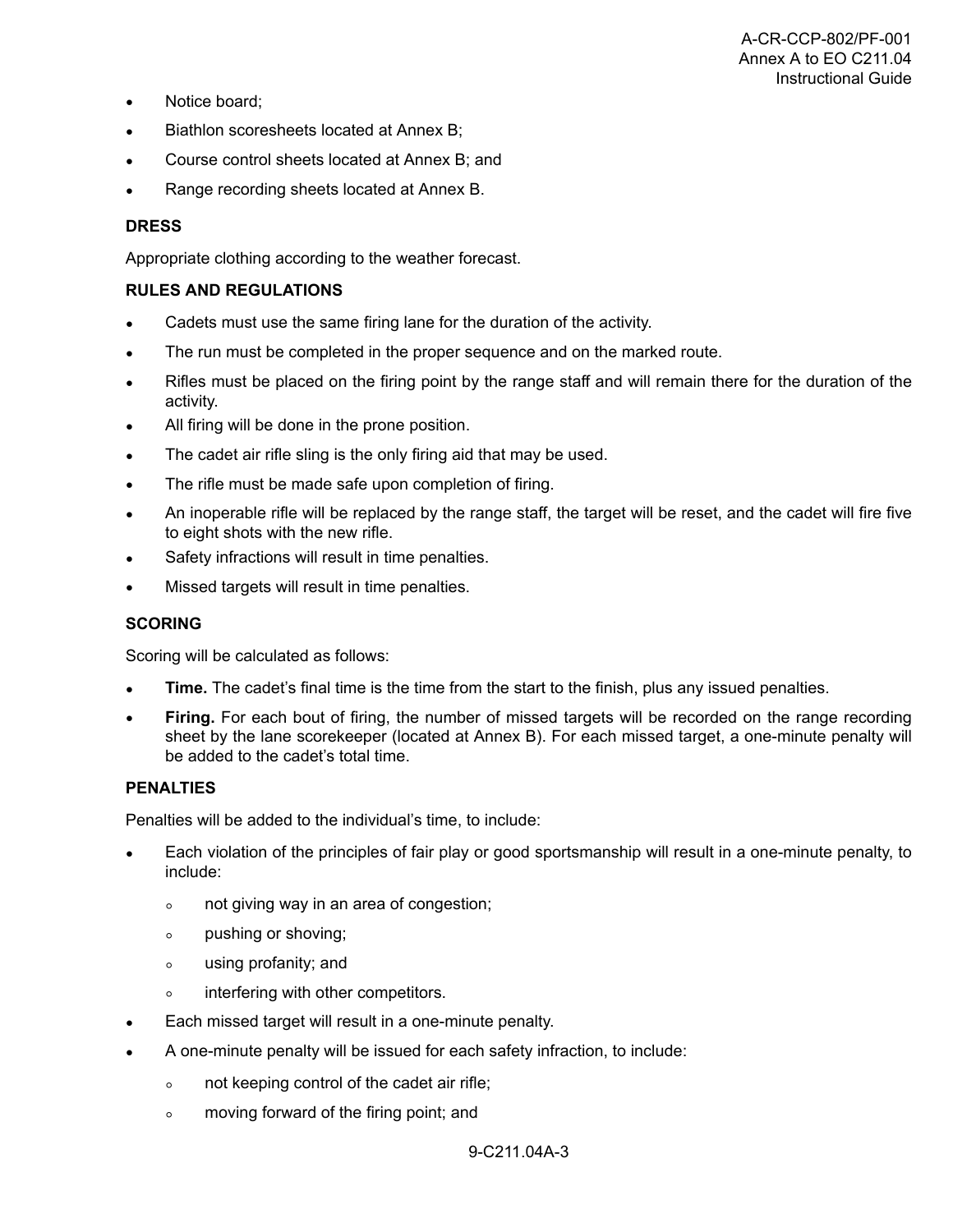A-CR-CCP-802/PF-001 Annex A to EO C211.04 Instructional Guide

> ◦ intentionally firing rounds at objects other than the BART.

# **OUT OF BOUNDS AREAS**

Out of bounds areas are to be clearly identified prior to the start of the competitive summer biathlon activity.

# **AWARDS**

Awards instructions are located at Annex E.

# **NOTES**

- Course control staff will record each time a cadet runs through a loop. See course control sheet located at Annex B.
- The start and finish line chief will keep records for each cadet. When the sheet is full or nearly full the runner will take the sheet to the chief of statistics. See scoresheet located at Annex B.
- Bibs may be used to identify cadets, if available.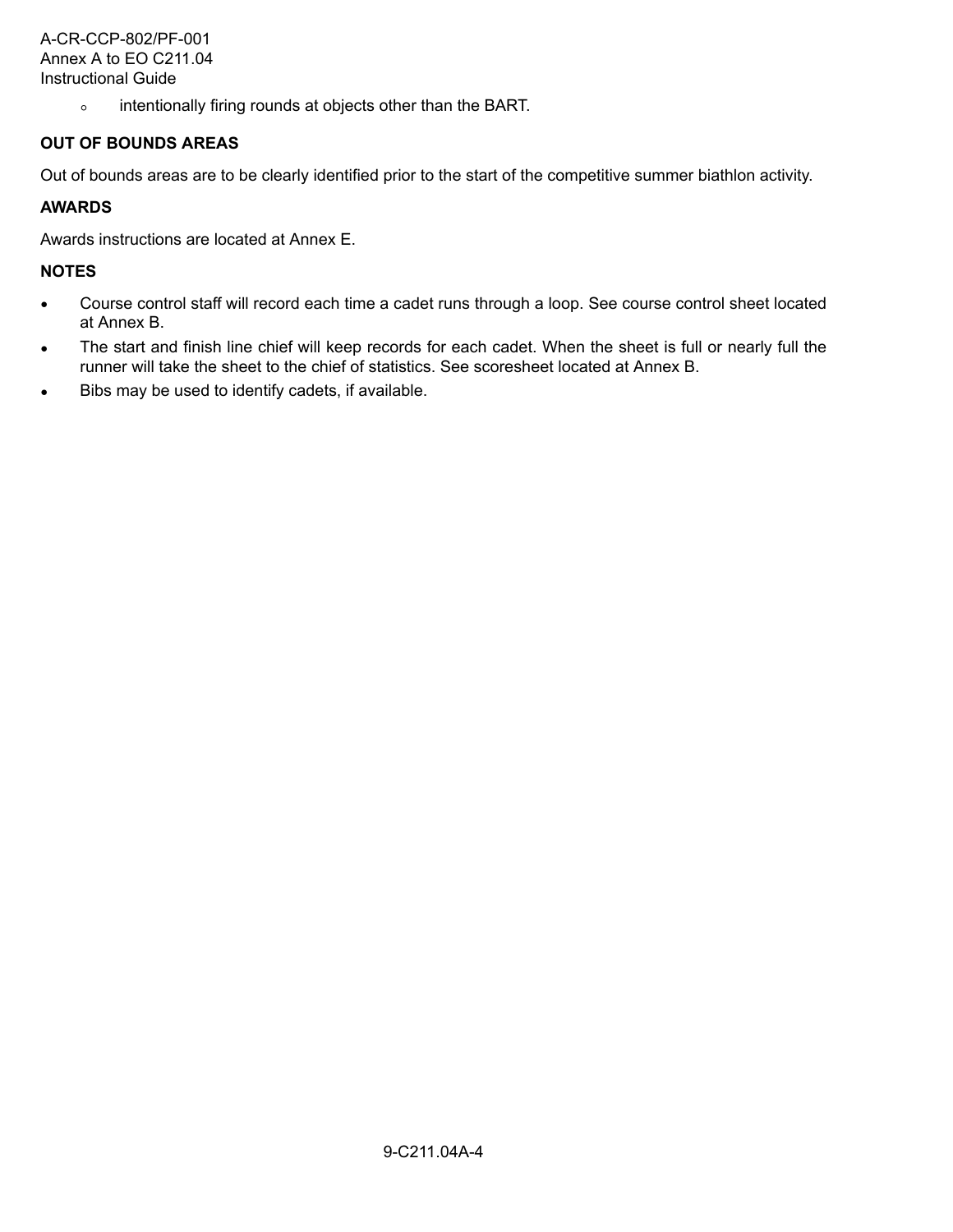#### **COMPETITION GUIDELINES**

# **COURSE CONTROL SHEET**

| <b>Cadet Name</b> | Loop 1<br>Verification | Loop 2<br>Verification | Loop 3<br>Verification |
|-------------------|------------------------|------------------------|------------------------|
|                   |                        |                        |                        |
|                   |                        |                        |                        |
|                   |                        |                        |                        |
|                   |                        |                        |                        |
|                   |                        |                        |                        |
|                   |                        |                        |                        |
|                   |                        |                        |                        |
|                   |                        |                        |                        |
|                   |                        |                        |                        |
|                   |                        |                        |                        |
|                   |                        |                        |                        |
|                   |                        |                        |                        |
|                   |                        |                        |                        |
|                   |                        |                        |                        |
|                   |                        |                        |                        |
|                   |                        |                        |                        |
|                   |                        |                        |                        |
|                   |                        |                        |                        |
|                   |                        |                        |                        |
|                   |                        |                        |                        |

*D Cdts 3, 2006, Ottawa, ON: Department of National Defence*

Figure B-1 Course Control Sheet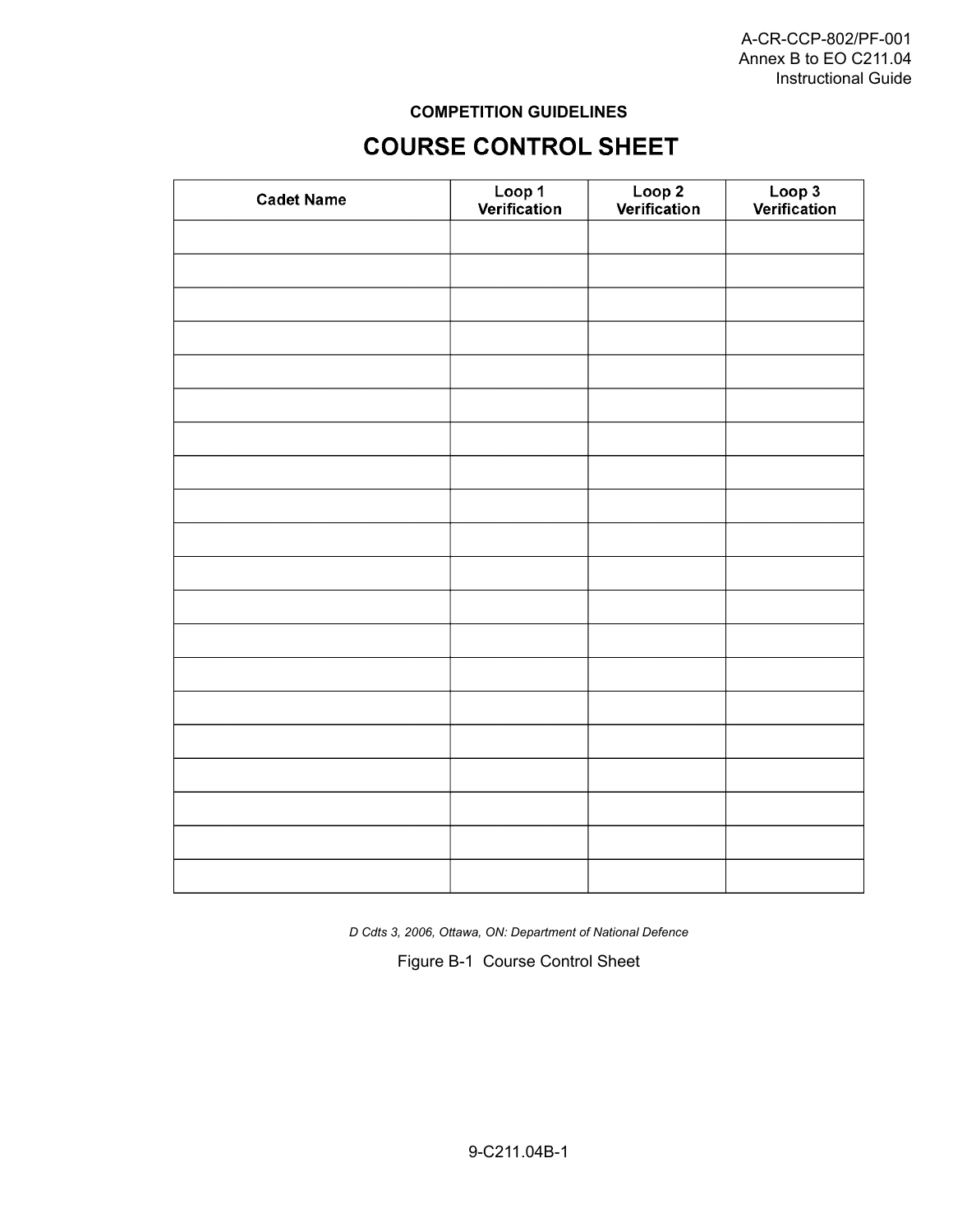# A-CR-CCP-802/PF-001 Annex B to EO C211.04 Instructional Guide

# Figure B-2 Scoresheet

# **SCORESHEET**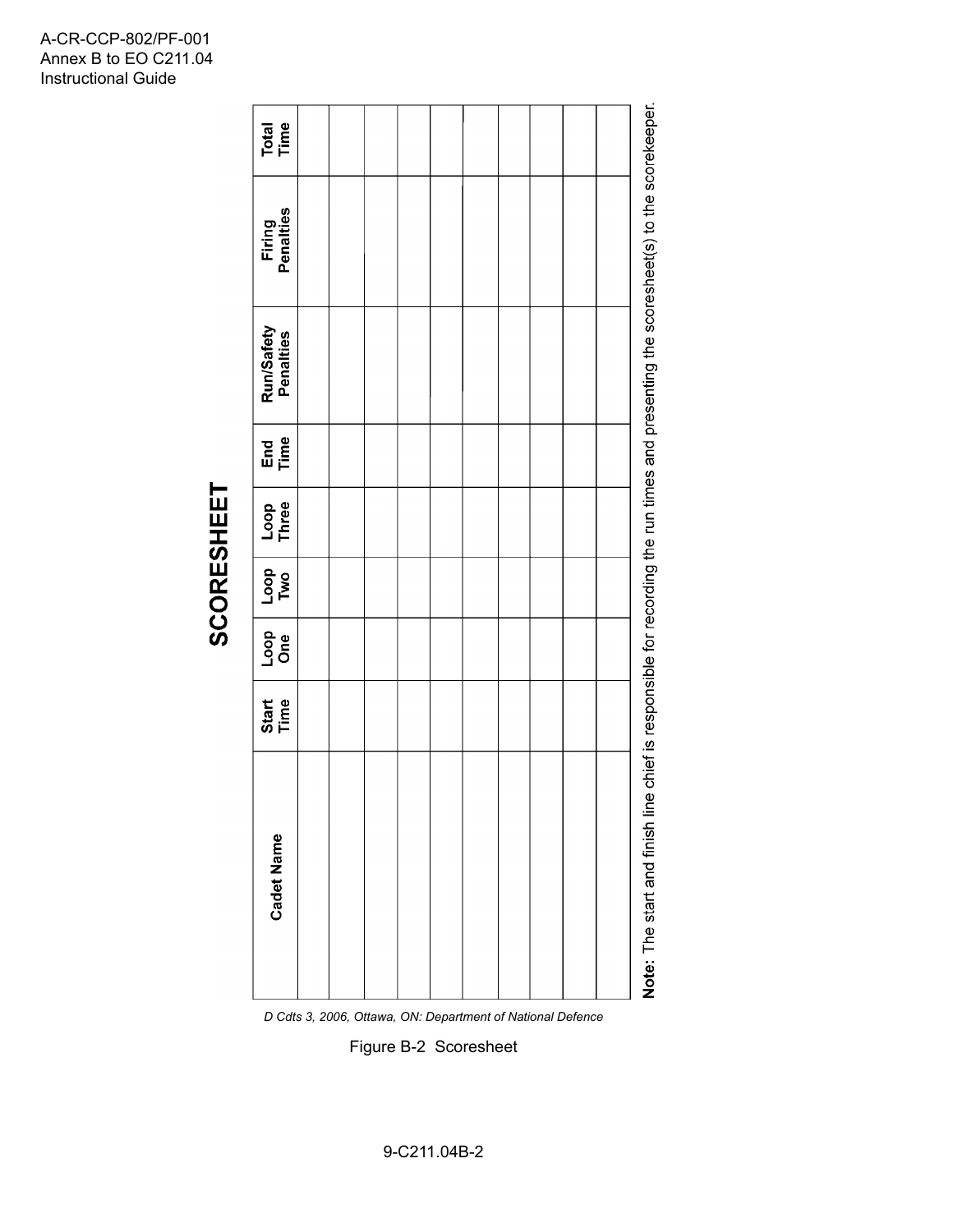RANGE RECORDING SHEET

Scorekeeper's Name:

| Cadet Name:                                                | Lane | Shots Fired | $X =$ Miss  | Misses | Comments/Penalties |
|------------------------------------------------------------|------|-------------|-------------|--------|--------------------|
|                                                            |      |             | $\tilde{a}$ |        |                    |
|                                                            |      | 3 Spare     |             |        |                    |
| Cadet Name:                                                | Lane | Shots Fired | $X =$ Miss  | Misses |                    |
|                                                            |      |             |             |        |                    |
|                                                            |      | 3 Spare     |             |        |                    |
| Cadet Name:                                                | Lane | Shots Fired | $X =$ Miss  | Misses |                    |
| D Cdts 3, 2006, Ottawa, ON: Department of National Defence |      |             |             |        |                    |
|                                                            |      | 3 Spare     |             |        |                    |
| Cadet Name:                                                | Lane | Shots Fired | $X =$ Miss  | Misses |                    |
|                                                            |      |             |             |        |                    |
|                                                            |      | 3 Spare     |             |        |                    |
| Cadet Name:                                                | Lane | Shots Fired | $X = W$ iss | Misses |                    |
|                                                            |      |             |             |        |                    |
|                                                            |      | 3 Spare     |             |        |                    |
| Cadet Name:                                                | Lane | Shots Fired | $X =$ Miss  | Misses |                    |
|                                                            |      |             |             |        |                    |
|                                                            |      | 3 Spare     |             |        |                    |
| Cadet Name                                                 | Lane | Shots Fired | $X =$ Miss  | Misses |                    |
|                                                            |      |             |             |        |                    |
|                                                            |      | 3 Spare     |             |        |                    |
| Cadet Name                                                 | Lane | Shots Fired | $X =$ Miss  | Misses |                    |
|                                                            |      |             | $\tilde{a}$ |        |                    |
|                                                            |      | 3 Spare     |             |        |                    |
| Cadet Name:                                                | Lane | Shots Fired | $X =$ Miss  | Misses |                    |
|                                                            |      |             |             |        |                    |
|                                                            |      | 3 Spare     |             |        |                    |
| Cadet Name:                                                | Lane | Shots Fired | $X = Miss$  | Misses |                    |
|                                                            |      |             |             |        |                    |
|                                                            |      | 3 Spare     |             |        |                    |

#### A-CR-CCP-802/PF-001 Annex B to EO C211.04 Instructional Guide

9-C211.04B-3

Figure B-3 Range Recording Sheet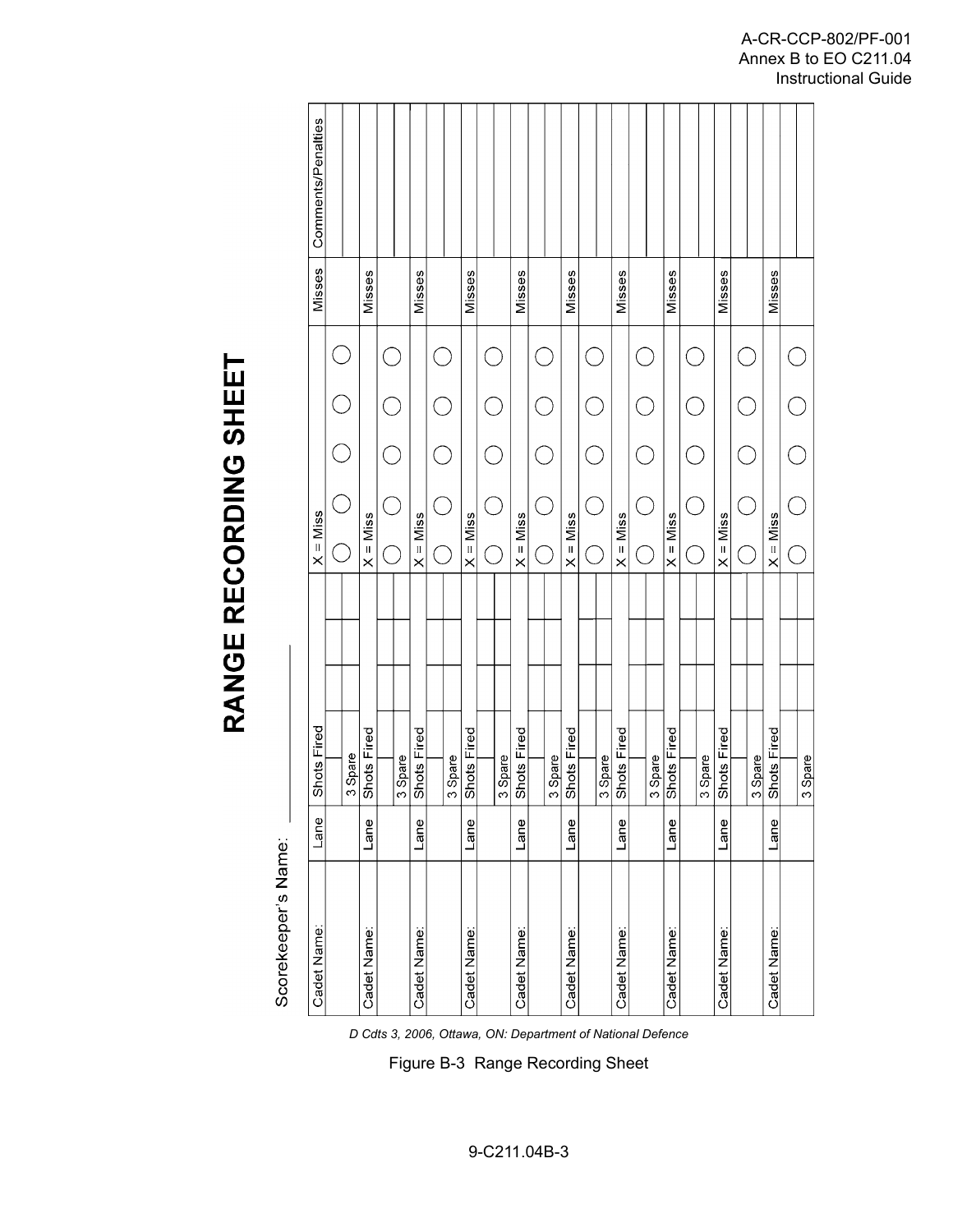THIS PAGE INTENTIONALLY LEFT BLANK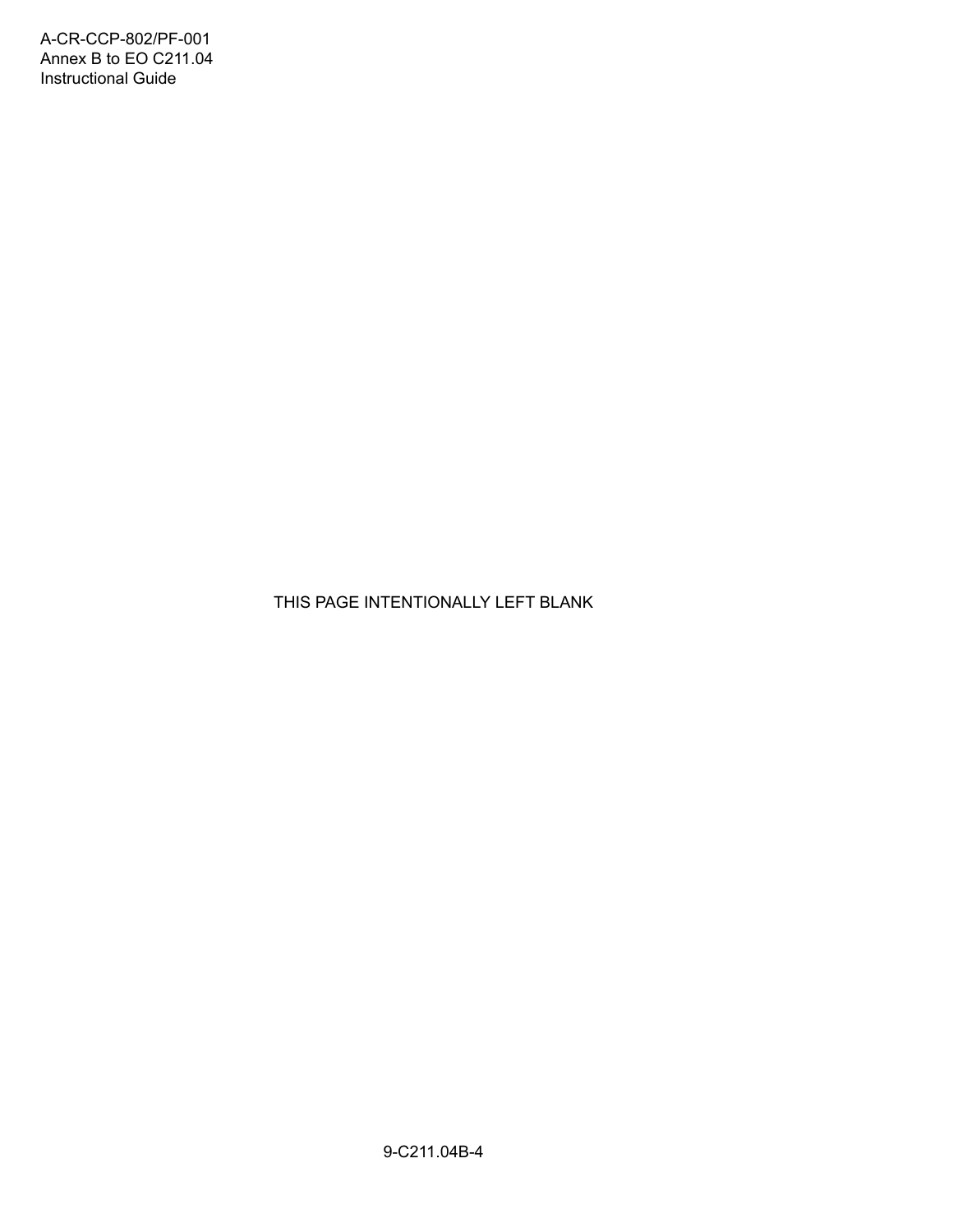#### **SAMPLE STRETCHES**

![](_page_58_Figure_2.jpeg)

![](_page_58_Figure_3.jpeg)

![](_page_58_Picture_4.jpeg)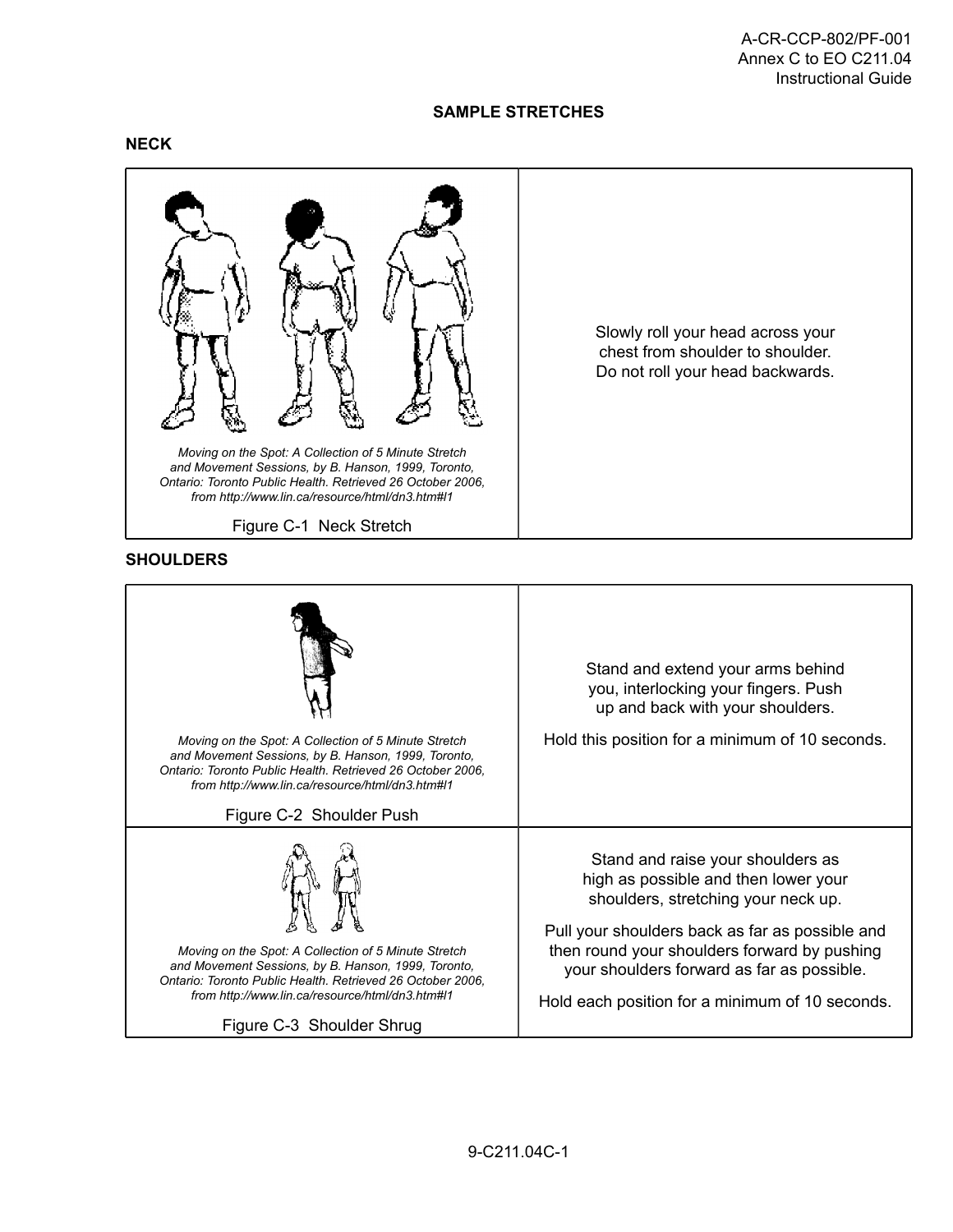| Warm Ups, by Martha Jefferson Hospital, Copyright 2001<br>by Martha Jefferson Hospital. Retrieved 26 October 2006.<br>from http://www.marthajefferson.org/warmup.php | Hold your arms straight out, palms up. Make small<br>circles with your arms, gradually increasing the size.<br>Reverse the direction of your circles.                                                                                                             |
|----------------------------------------------------------------------------------------------------------------------------------------------------------------------|-------------------------------------------------------------------------------------------------------------------------------------------------------------------------------------------------------------------------------------------------------------------|
| Figure C-4 Arm Circles                                                                                                                                               |                                                                                                                                                                                                                                                                   |
|                                                                                                                                                                      | Either standing or sitting, take your right arm in<br>your left hand and bring it across your chest,<br>supporting the joint by holding it behind the elbow.<br>Pull the elbow lightly towards your chest. You<br>should feel the stretch in your right shoulder. |
| Smart Start: A Flexible Way to Get Fit. Retrieved 26 October 2006,<br>from http://www.in-motion.ca/walkingworkout/plan/flexibility/<br>Figure C-5 Shoulder Stretch   | Hold this position for a minimum of<br>10 seconds and repeat on the opposite side.                                                                                                                                                                                |

# **ARMS**

| Exercises. Copyright 1998 by Impacto Protective Products Inc.<br>Retrieved 26 October 2006, from http://www.2protect.com/home.htm<br>Figure C-6 Wrist Rotations | Rotate your hands in circular motions at the wrist.<br>Change direction and repeat on both sides.                                                                       |
|-----------------------------------------------------------------------------------------------------------------------------------------------------------------|-------------------------------------------------------------------------------------------------------------------------------------------------------------------------|
|                                                                                                                                                                 | Stand and bring your right arm over                                                                                                                                     |
|                                                                                                                                                                 | your head, bent at the elbow. Use your<br>left hand to gently pull your arm down.<br>Hold this position for a minimum of<br>10 seconds and repeat on the opposite side. |
| Smart Start: A Flexible Way to Get Fit. Retrieved 26 October 2006,<br>from http://www.in-motion.ca/walkingworkout/plan/flexibility/                             |                                                                                                                                                                         |
| Figure C-7 Triceps Stretch                                                                                                                                      |                                                                                                                                                                         |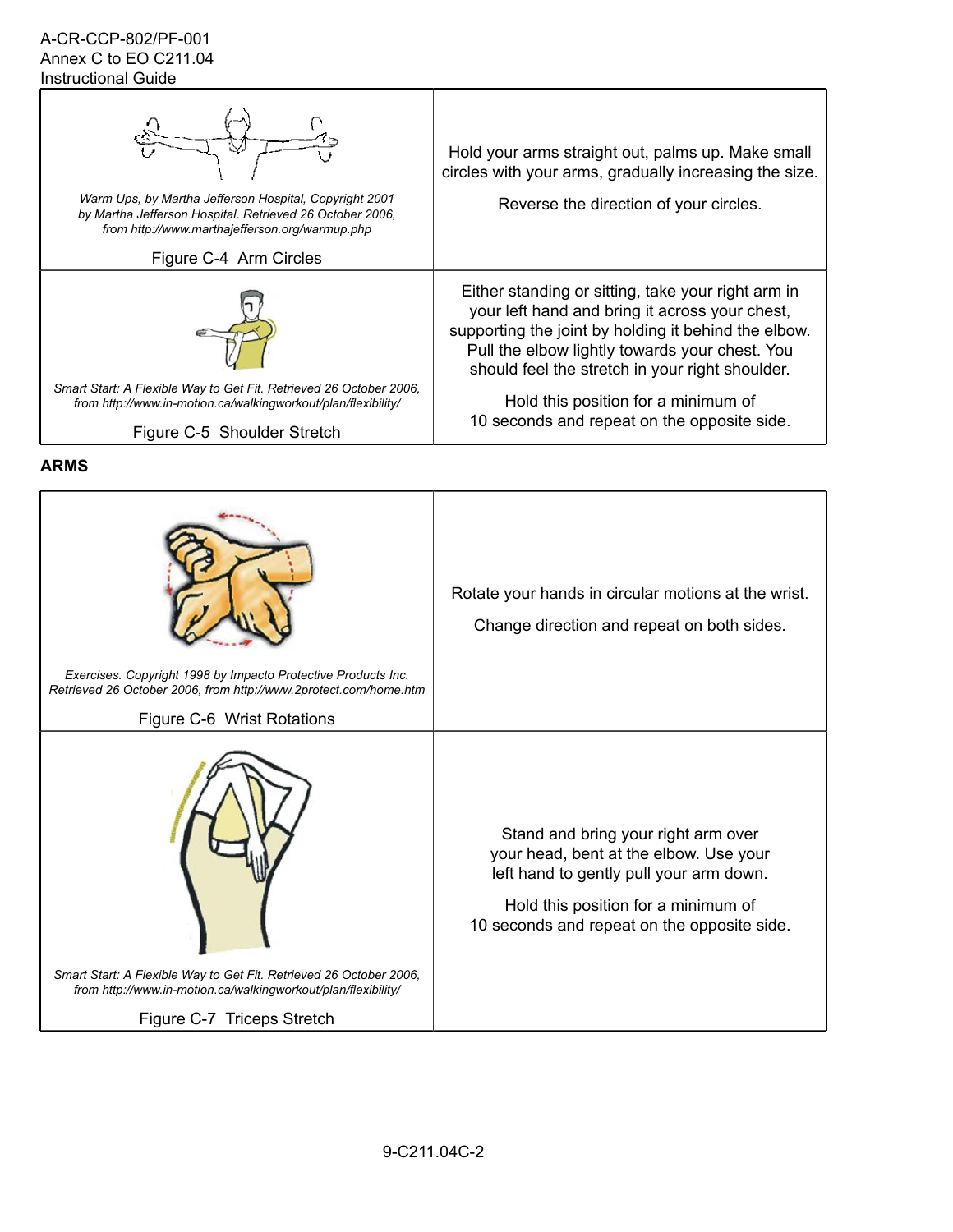![](_page_60_Picture_1.jpeg)

# **CHEST AND ABDOMINALS**

In a kneeling position, place your hands on the floor in front of you with your fingers pointing toward your knees, and your thumbs pointing out. Keeping your hands flat on the floor, lean back.

Hold this position for a minimum of 10 seconds.

![](_page_60_Figure_5.jpeg)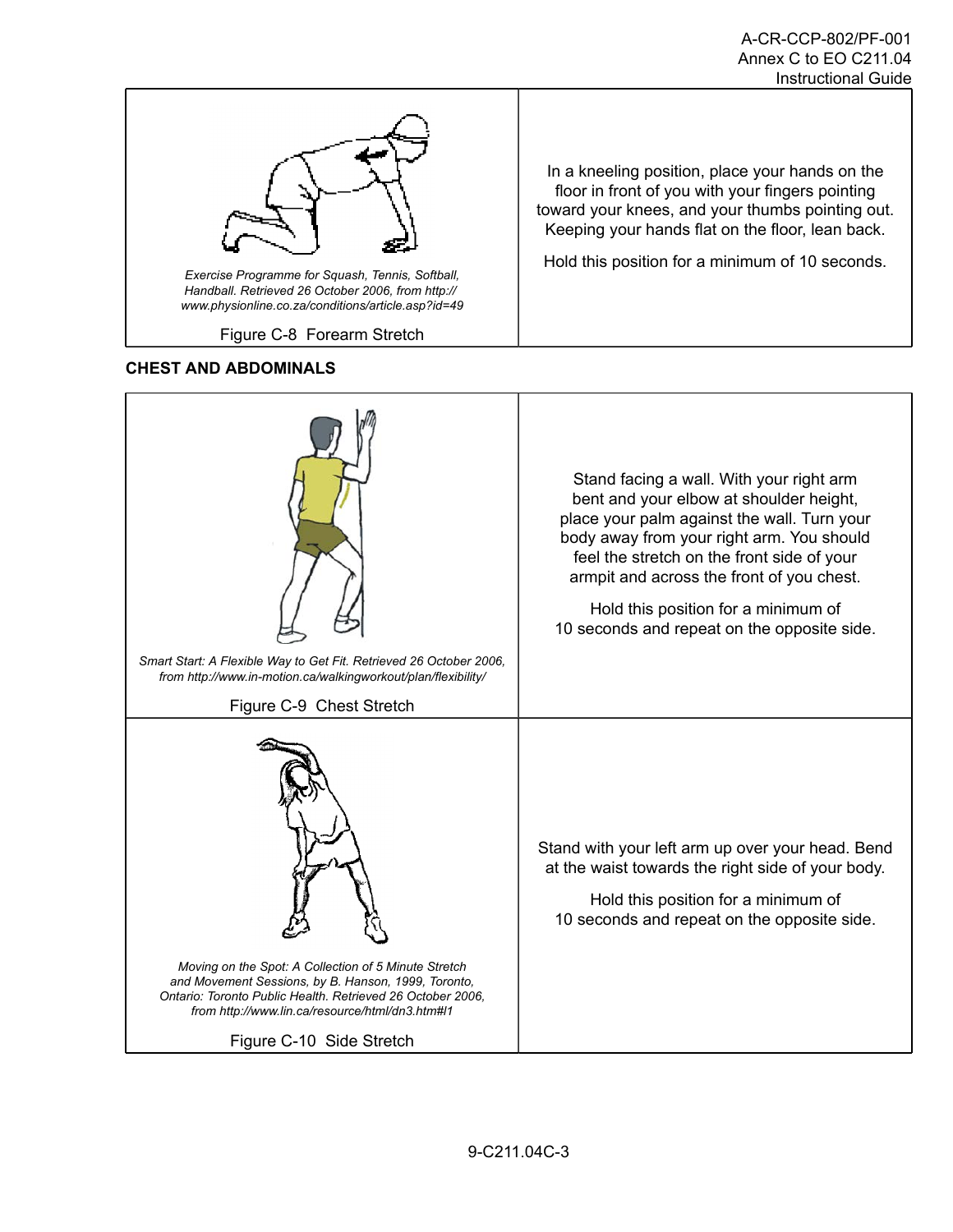# **BACK**

![](_page_61_Picture_2.jpeg)

# **LEGS**

![](_page_61_Picture_4.jpeg)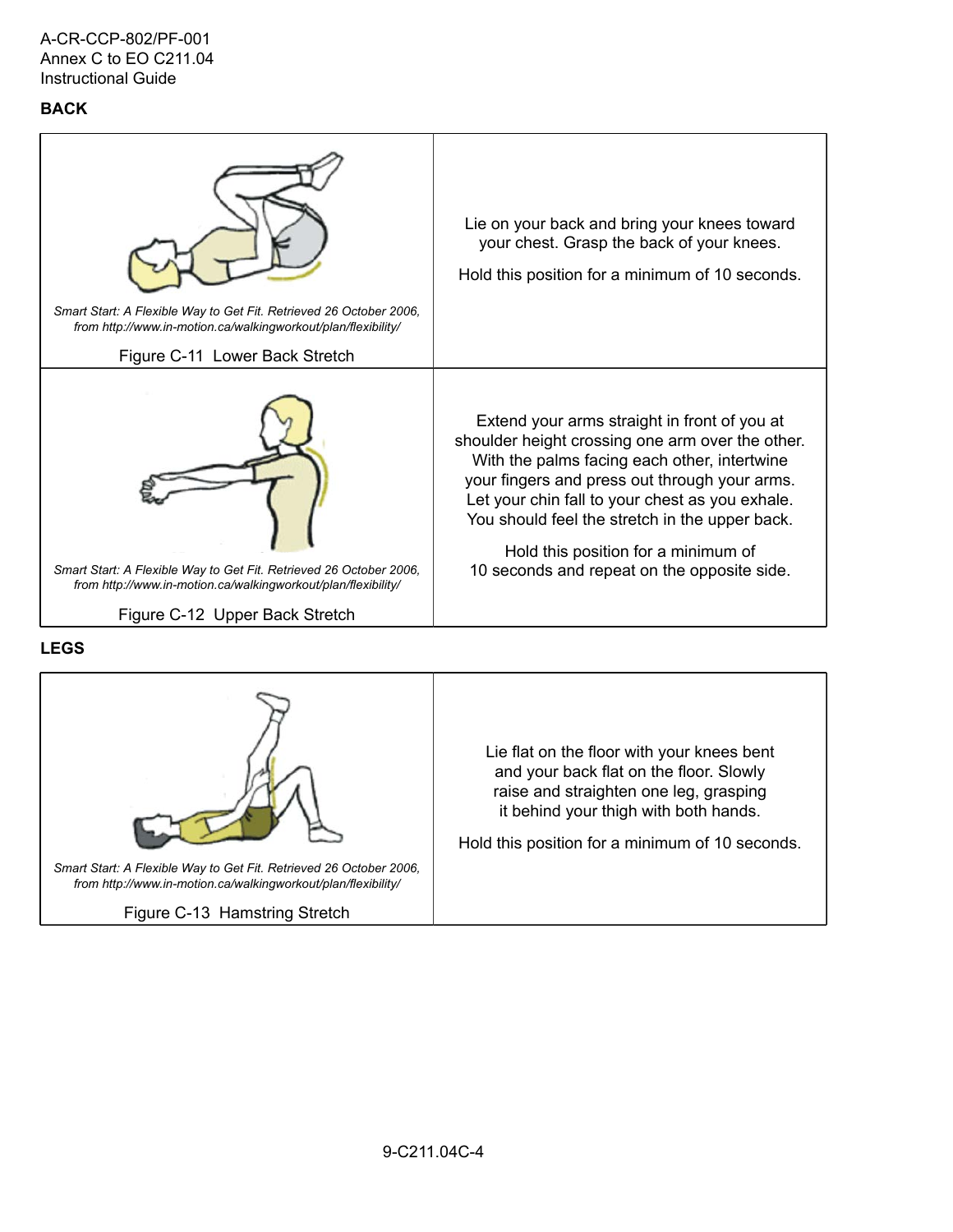![](_page_62_Figure_1.jpeg)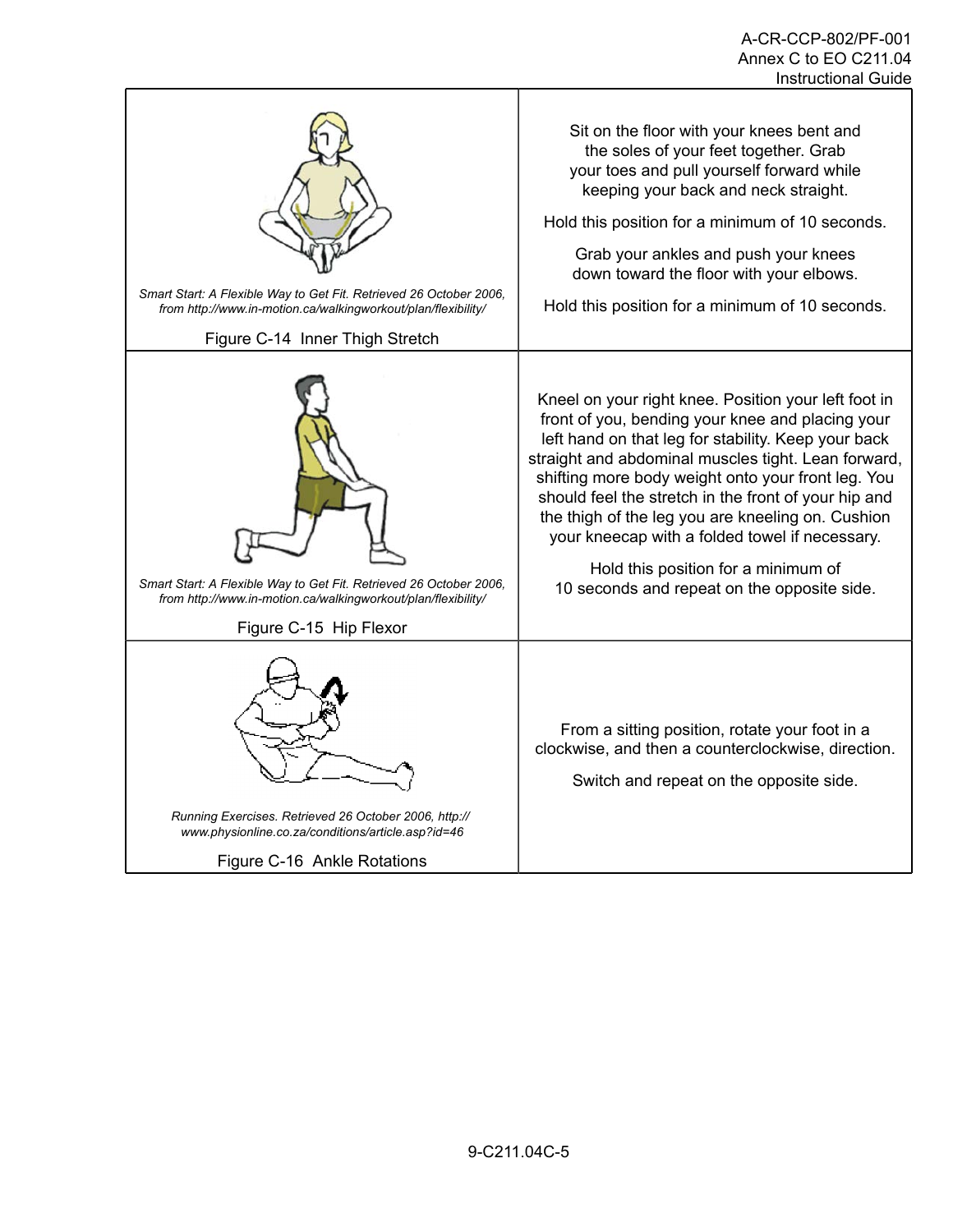![](_page_63_Figure_1.jpeg)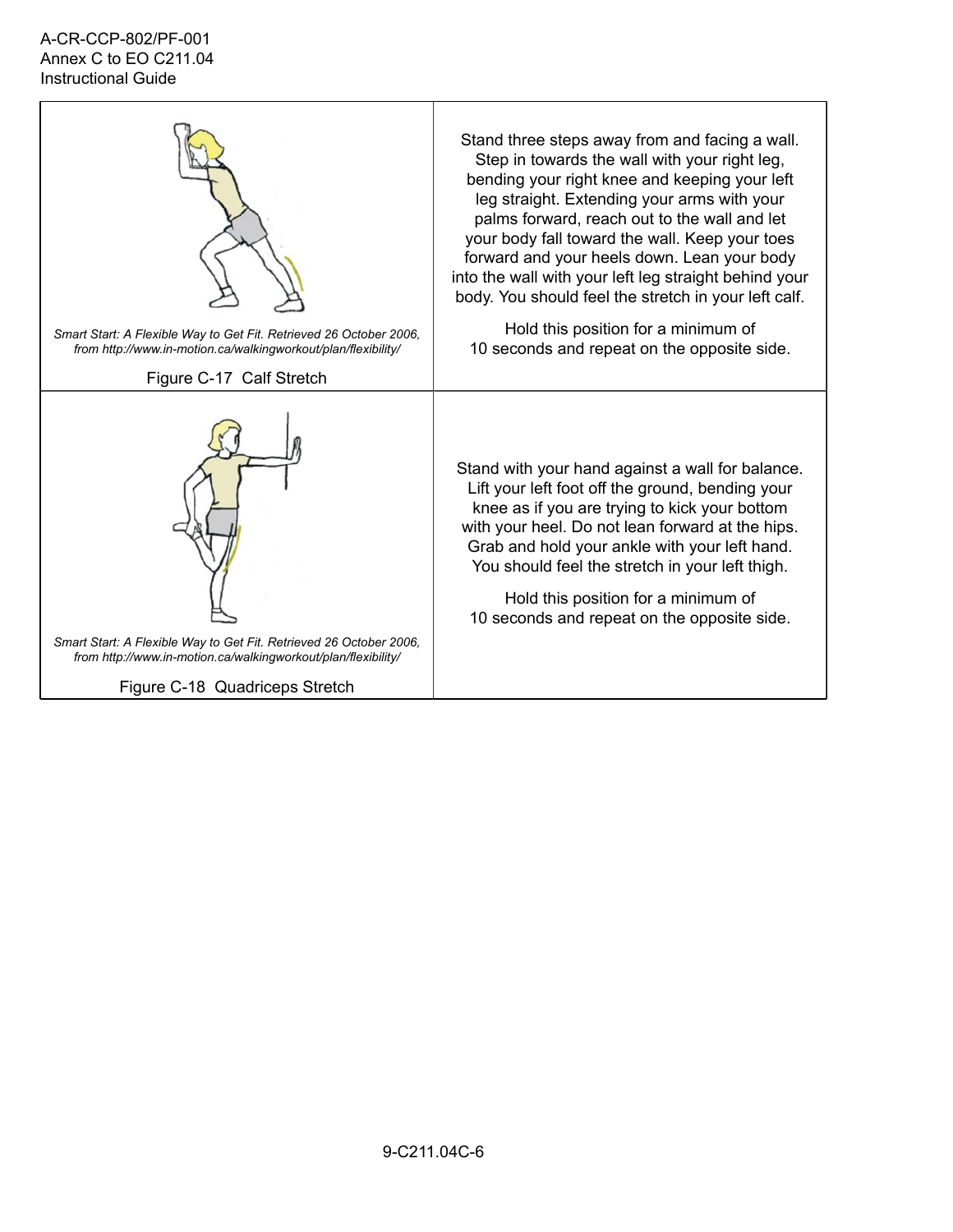# **INVITATION SAMPLE**

# **Squadron Competitive Summer Biathlon Activity**

**When:**

**Where:**

**Eligibility:** Proficiency Level Two Cadets

**Rules:** Located at Annex A to EO C211.04, Instructional Guide.

**Event:** Individual

**Category:** Female: three loops of 500 to 1000 m, two relays of firing in the prone position

Male: three loops of 500 to 1000 m, two relays of firing in the prone position

**Schedule:** 0900hrs Coaches meeting

- 1010hrs **Start**
- 1055hrs Last cadet start
- 1200hrs Last cadet finish
- 1300hrs Awards

**Note:** Times listed above are approximate.

# **Contact Information:**

# **Special Notes:**

Additional squadron officers will be required to assist in running the competitive summer biathlon activity. Parents and spectators are invited to observe the activity.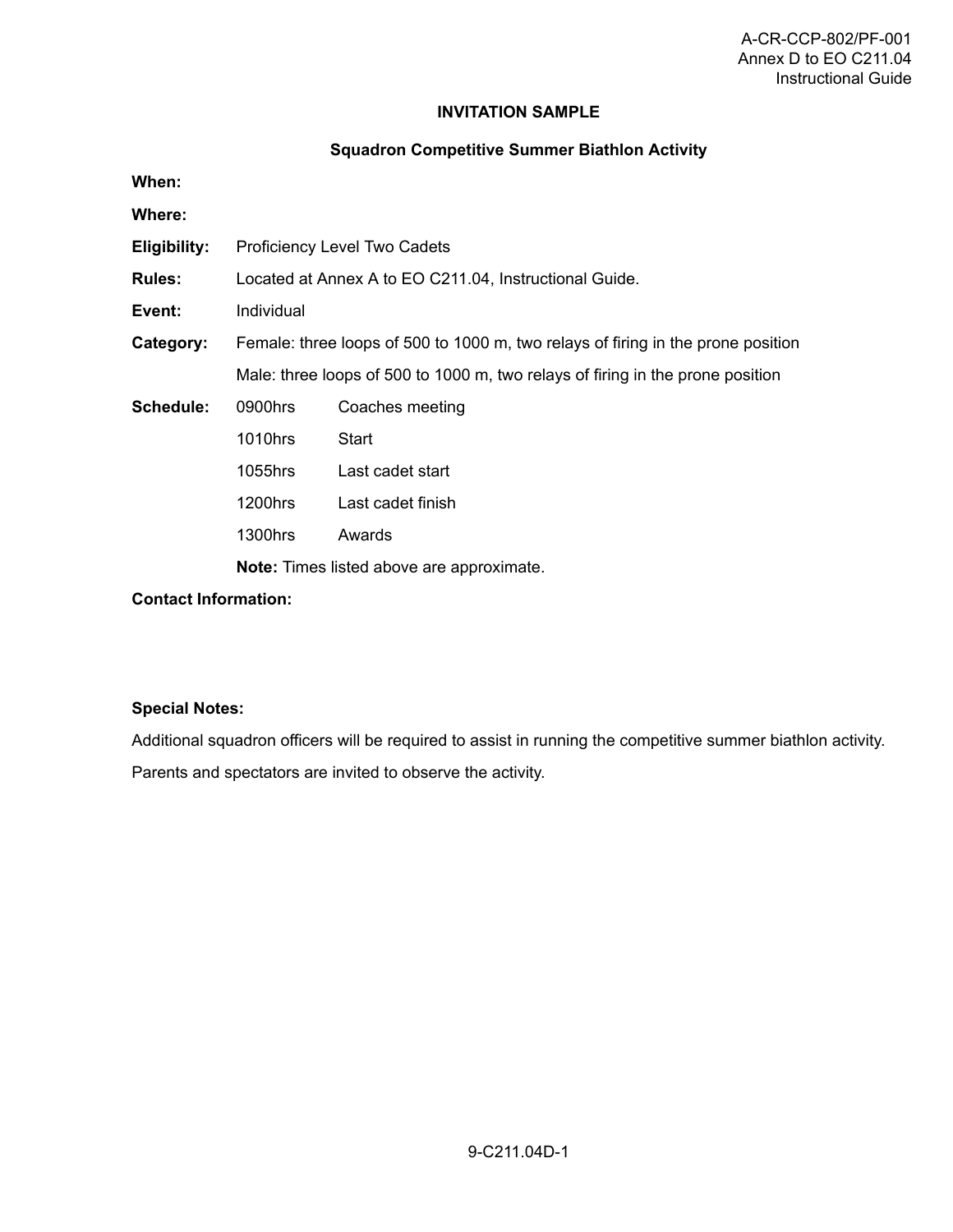THIS PAGE INTENTIONALLY LEFT BLANK